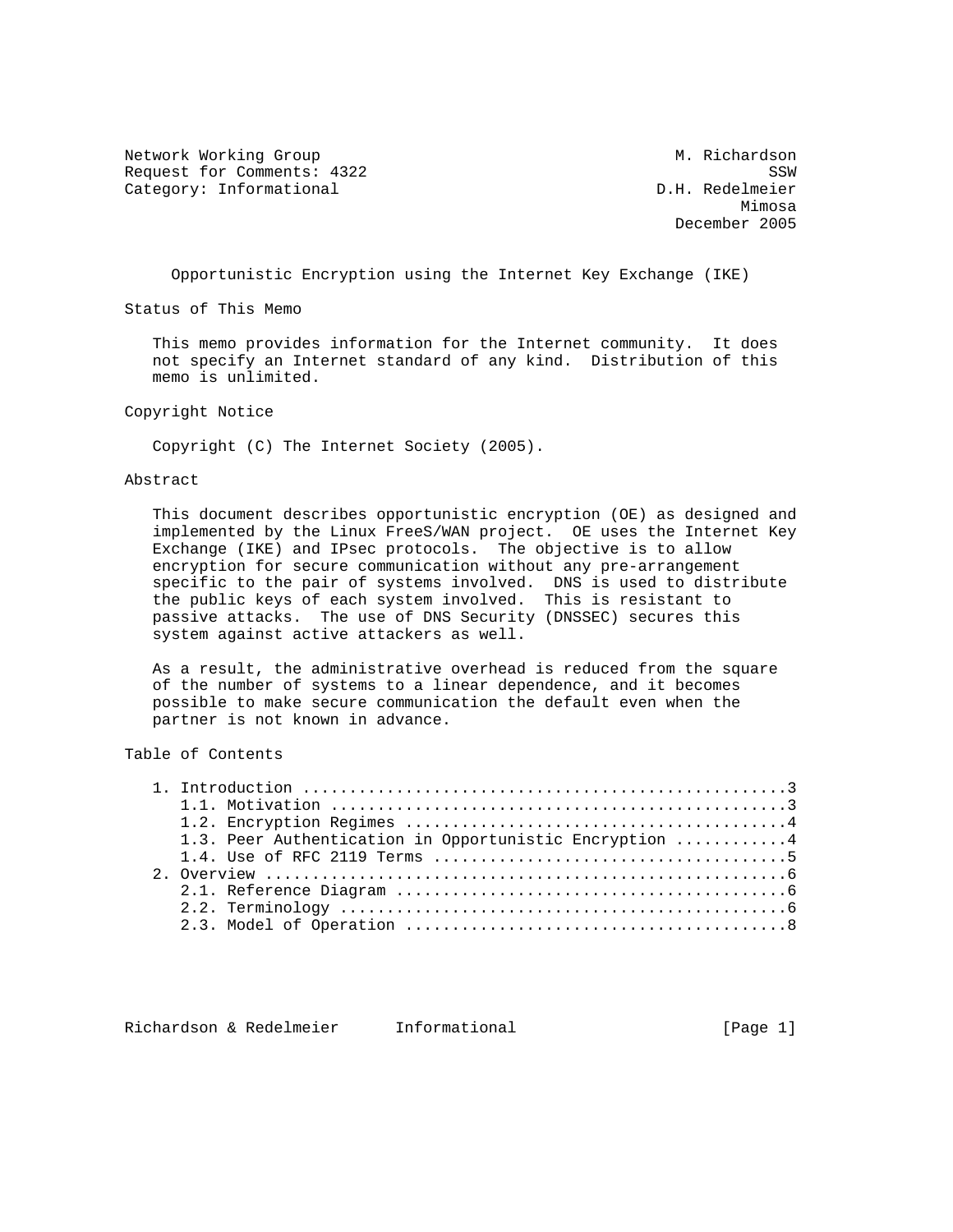|  | 3.2. Keying Daemon -- Initiator 12               |
|--|--------------------------------------------------|
|  |                                                  |
|  |                                                  |
|  |                                                  |
|  |                                                  |
|  |                                                  |
|  |                                                  |
|  | 4.4. Public Key Retrieval Process 25             |
|  |                                                  |
|  |                                                  |
|  |                                                  |
|  |                                                  |
|  | 5.2. Use of TXT Delegation Record 27             |
|  |                                                  |
|  |                                                  |
|  | 6. Network Address Translation Interaction 30    |
|  |                                                  |
|  | 6.2. Security Gateway behind a NAT/NAPT 30       |
|  | 6.3. End System behind a NAT/NAPT 31             |
|  |                                                  |
|  |                                                  |
|  |                                                  |
|  |                                                  |
|  | 9.2. DNS Configured, IKE Failures 33             |
|  |                                                  |
|  |                                                  |
|  |                                                  |
|  |                                                  |
|  | 11.1. Clear-Text Usage (Permit Policy) 34        |
|  |                                                  |
|  |                                                  |
|  | 12.1. Configured versus Opportunistic Tunnels 39 |
|  | 12.2. Firewalls versus Opportunistic Tunnels 40  |
|  |                                                  |
|  |                                                  |
|  |                                                  |
|  |                                                  |
|  |                                                  |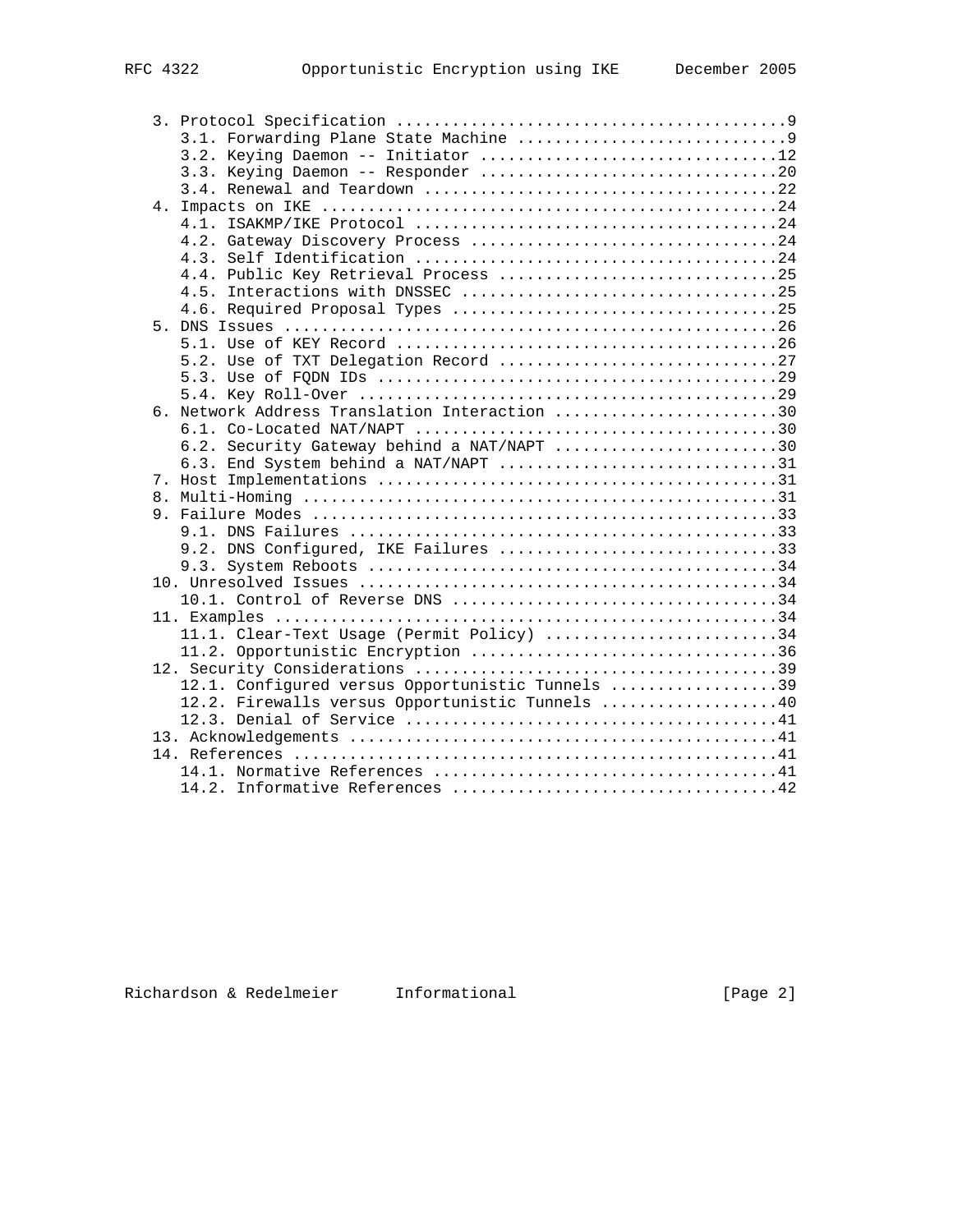# 1. Introduction

## 1.1. Motivation

 The objective of opportunistic encryption is to allow encryption without any pre-arrangement specific to the pair of systems involved. Each system administrator adds public key information to DNS records to support opportunistic encryption and then enables this feature in the nodes' IPsec stack. Once this is done, any two such nodes can communicate securely.

 This document describes opportunistic encryption as designed and implemented by the Linux FreeS/WAN project in revisions up and including 2.00. Note that 2.01 and beyond implements [RFC3445] in a backward compatible way. A future document [IPSECKEY] will describe a variation that complies with RFC 3445. For project information, see http://www.freeswan.org.

 The Internet Architecture Board (IAB) and Internet Engineering Steering Group (IESG) have taken a strong stand that the Internet should use powerful encryption to provide security and privacy [RFC1984]. The Linux FreeS/WAN project attempts to provide a practical means to implement this policy.

 The project uses the IPsec, ISAKMP/IKE, DNS, and DNSSEC protocols because they are standardized, widely available, and can often be deployed very easily without changing hardware or software, or retraining users.

 The extensions to support opportunistic encryption are simple. No changes to any on-the-wire formats are needed. The only changes are to the policy decision making system. This means that opportunistic encryption can be implemented with very minimal changes to an existing IPsec implementation.

 Opportunistic encryption creates a "fax effect". The proliferation of the fax machine was possible because it did not require that everyone buy one overnight. Instead, as each person installed one, the value of having one increased because there were more people that could receive faxes. Once opportunistic encryption is installed, it automatically recognizes other boxes using opportunistic encryption, without any further configuration by the network administrator. So, as opportunistic encryption software is installed on more boxes, its value as a tool increases.

 This document describes the infrastructure to permit deployment of Opportunistic Encryption.

Richardson & Redelmeier Informational [Page 3]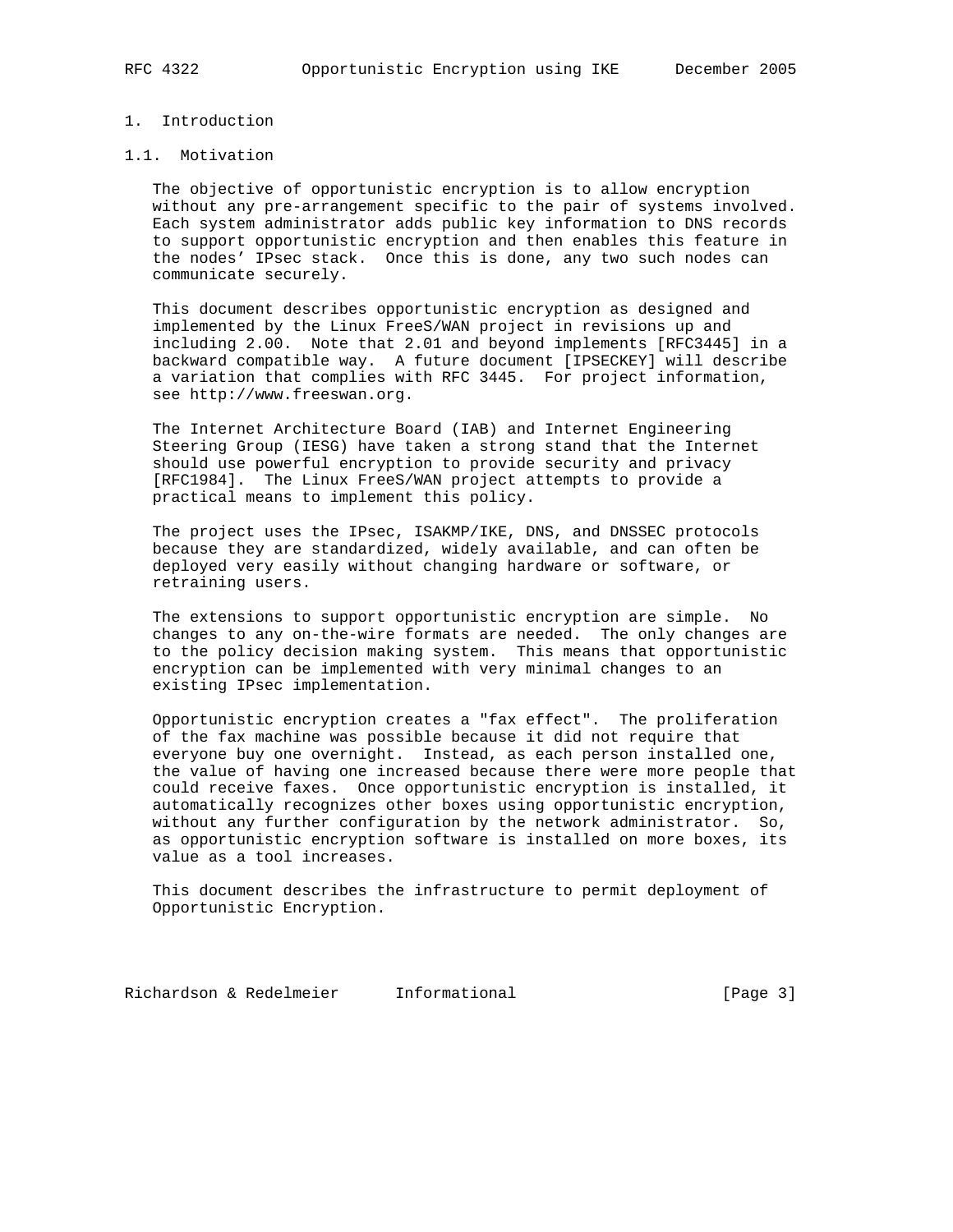The term S/WAN is a trademark of RSA Data Systems, and is used with permission by this project.

1.2. Encryption Regimes

 To aid in understanding the relationship between security processing and IPsec, we divide policies controlling network traffic into four categories. The traffic is categorized by destination address using longest prefix match. Therefore, each category is enumerated by a set of network prefixes. The categories are mutually exclusive; a particular prefix should only occur in one category.

- \* Deny: network prefixes to which traffic is always forbidden.
- \* Permit: network prefixes to which traffic in the clear is permitted.
- \* Opportunistic tunnel: network prefixes to which traffic is encrypted if possible, when it otherwise might be sent in the clear.
- \* Configured tunnel: network prefixes to which traffic must be encrypted, and traffic in the clear is never permitted. A traditionally defined Virtual Private Network (VPN) is a form of configured tunnel.

 Traditional firewall devices handle the first two categories. No authentication is required. The permit policy is currently the default on the Internet.

 This document describes the third category: opportunistic tunnel, which is proposed as the new default for the Internet.

 Category four's policy is a very strict "encrypt it or drop it" policy, which requires authentication of the endpoints. As the number of endpoints is typically bounded and is typically under a single authority, arranging for distribution of authentication material, while difficult, does not require any new technology. The mechanism described here, however, does provides an additional way to distribute the authentication materials; it is a public key method that does not require deployment of an X.509 based infrastructure.

1.3. Peer Authentication in Opportunistic Encryption

 Opportunistic encryption creates tunnels between nodes that are essentially strangers. This is done without any prior bilateral arrangement. Therefore, there is the difficult question of how one knows to whom one is talking.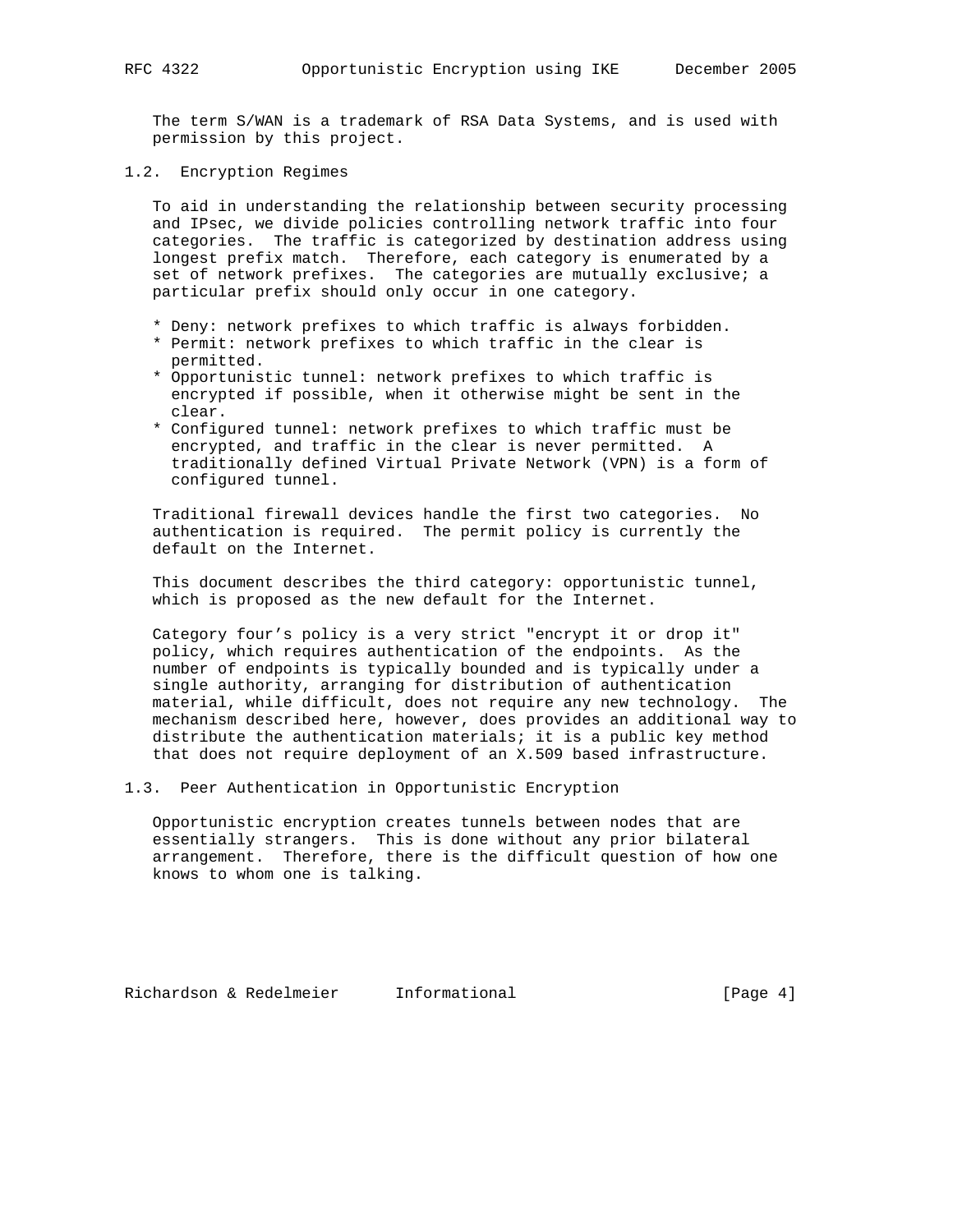One possible answer is that since no useful authentication can be done, none should be tried. This mode of operation is named "anonymous encryption". An active man-in-the-middle attack can be used to thwart the privacy of this type of communication. Without peer authentication, there is no way to prevent this kind of attack.

 Although it is a useful mode, anonymous encryption is not the goal of this project. Simpler methods are available that can achieve anonymous encryption only, but authentication of the peer is a desirable goal. Authentication of the peer is achieved through key distribution in DNS, leveraging upon the authentication of the DNS in DNSSEC.

 Peers are, therefore, authenticated with DNSSEC when available. Local policy determines how much trust to extend when DNSSEC is not available.

 An essential premise of building private connections with strangers is that datagrams received through opportunistic tunnels are no more special than datagrams that arrive in the clear. Unlike in a VPN, these datagrams should not be given any special exceptions when it comes to auditing, further authentication, or firewalling.

 When initiating outbound opportunistic encryption, local configuration determines what happens if tunnel setup fails. The packet may go out in the clear, or it may be dropped.

1.4. Use of RFC 2119 Terms

 The keywords MUST, MUST NOT, REQUIRED, SHALL, SHALL NOT, SHOULD, SHOULD NOT, RECOMMENDED, MAY, and OPTIONAL, when they appear in this document, are to be interpreted as described in [RFC2119]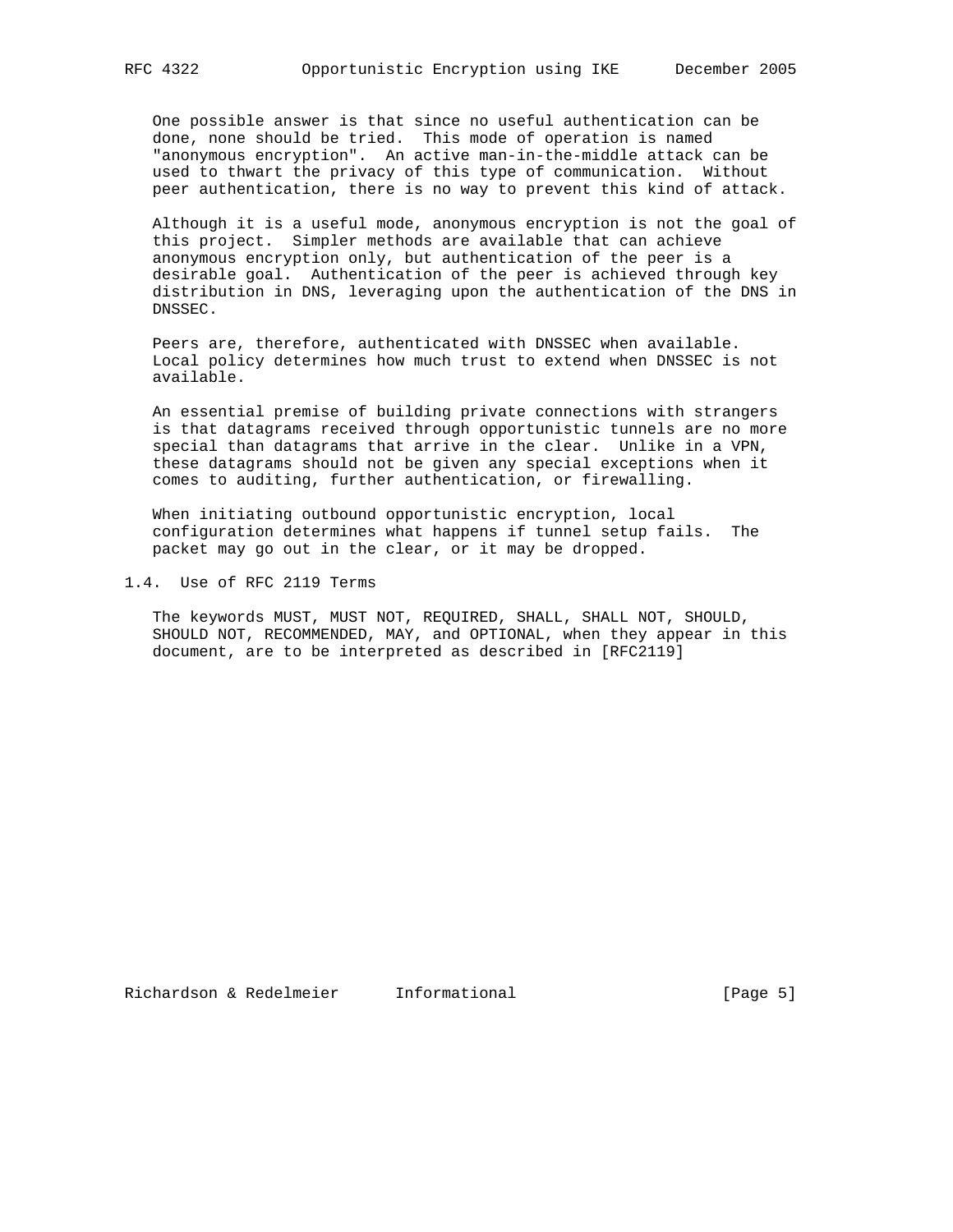# 2. Overview

2.1. Reference Diagram

 The following network diagram is used in the rest of this document as the canonical diagram:

 [Q] [R] . . AS2  $[A]$ ----+----[SG-A]......+....+.......[SG-B]-------[B] | ......  $\overline{AS1}$  | ...  $\overline{PI}$ ... | ...... [D]----+----[SG-D].......+....+.......[C] AS3

Figure 1: Reference Network Diagram

 In this diagram, there are four end-nodes: A, B, C, and D. There are three security gateways, SG-A, SG-B, SG-D. A, D, SG-A, and SG-D are part of the same administrative authority, AS1. SG-A and SG-D are on two different exit paths from organization 1. SG-B and B are part of an independent organization, AS2. Nodes Q and R are nodes on the Internet. PI is the Public Internet ("The Wild").

2.2. Terminology

 Note: The network numbers used in this document are for illustrative purposes only. This document could not use the reserved example network numbers of [RFC3330] because multiple address ranges were needed.

The following terminology is used in this document:

- Security gateway (or simply gateway): a system that performs IPsec tunnel mode encapsulation/decapsulation. [SG-x] in the diagram.
- Alice: node [A] in the diagram. When an IP address is needed, this is 192.1.0.65.
- Bob: node [B] in the diagram. When an IP address is needed, this is 192.2.0.66.
- Carol: node [C] in the diagram. When an IP address is needed, this is 192.1.1.67.

Dave: node [D] in the diagram. When an IP address is needed, this is 192.3.0.68.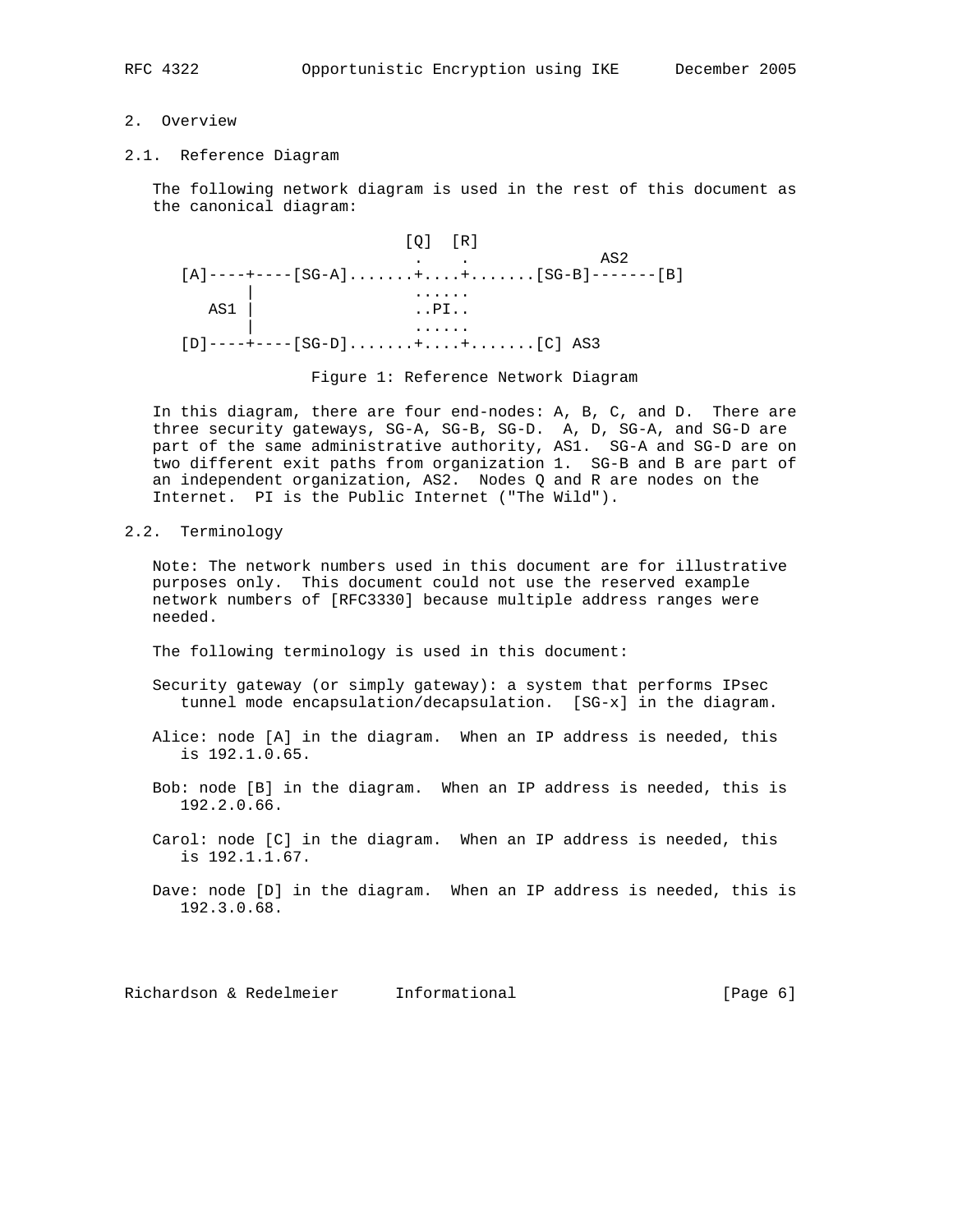- 
- SG-A: Alice's security gateway. Internally it is 192.1.0.1, externally it is 192.1.1.4.
- SG-B: Bob's security gateway. Internally it is 192.2.0.1, externally it is 192.1.1.5.
- SG-D: Dave's security gateway. Also Alice's backup security gateway. Internally it is 192.3.0.1, externally it is 192.1.1.6.
- Configured tunnel: a tunnel that is directly and deliberately hand configured on participating gateways. Configured tunnels are typically given a higher level of trust than opportunistic tunnels.
- Road warrior tunnel: a configured tunnel connecting one node with a fixed IP address and one node with a variable IP address. A road warrior (RW) connection must be initiated by the variable node, since the fixed node cannot know the current address for the road warrior.
- Anonymous encryption: the process of encrypting a session without any knowledge of who the other parties are. No authentication of identities is done.
- Opportunistic encryption: the process of encrypting a session with authenticated knowledge of who the other party is without prearrangement.
- Lifetime: the period in seconds (bytes or datagrams) for which a security association will remain alive before rekeying is needed.
- Lifespan: the effective time for which a security association remains useful. A security association with a lifespan shorter than its lifetime would be removed when no longer needed. A security association with a lifespan longer than its lifetime would need to be re-keyed one or more times.
- Phase 1 SA: an ISAKMP/IKE security association sometimes referred to as a keying channel.

Phase 2 SA: an IPsec security association.

Tunnel: another term for a set of phase 2 SA (one in each direction).

NAT: Network Address Translation (see [RFC2663]).

NAPT: Network Address and Port Translation (see [RFC2663]).

Richardson & Redelmeier Informational (Page 7)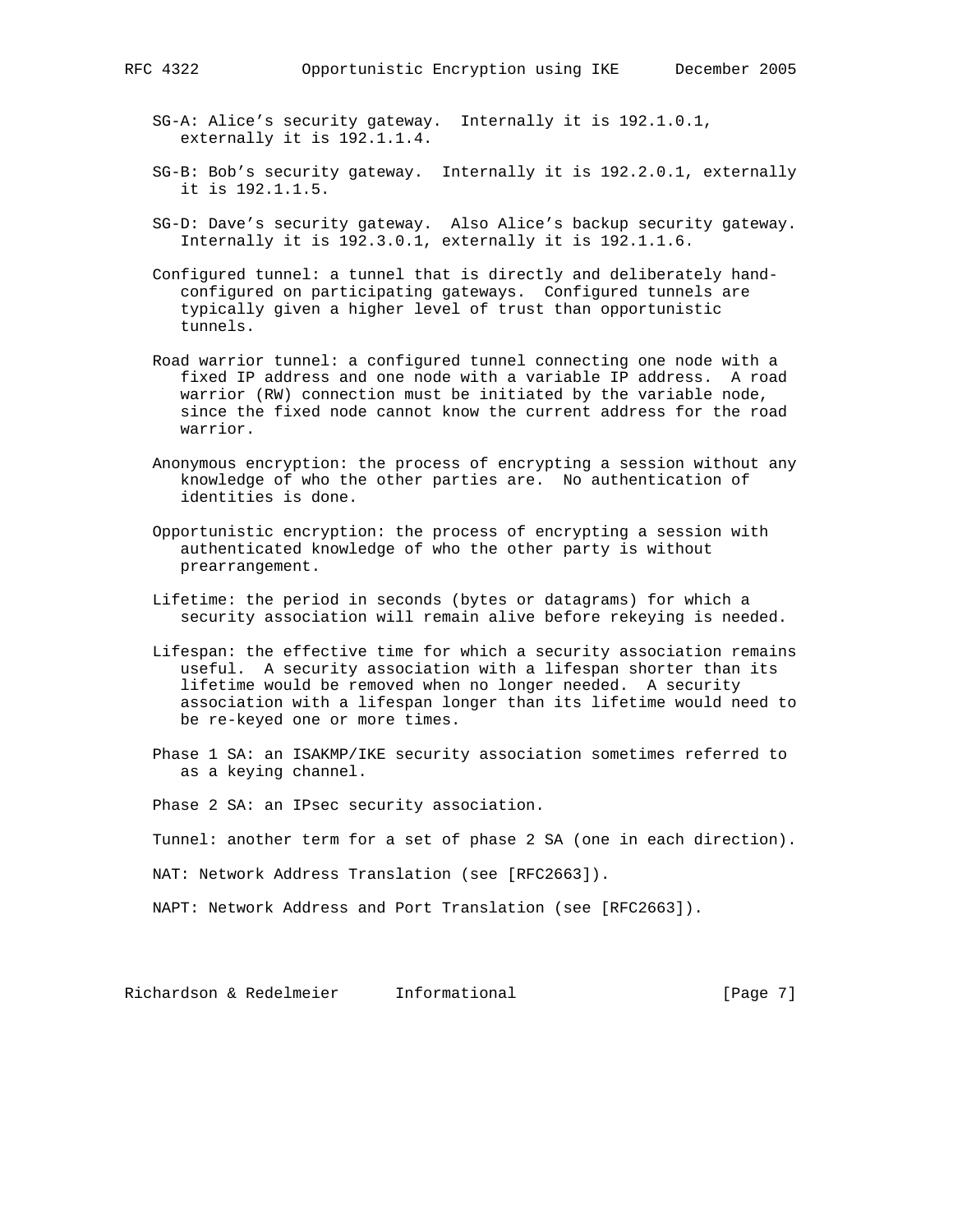AS: an autonomous system.

FQDN: Fully-Qualified Domain Name

- Default-free zone: a set of routers that maintain a complete set of routes to all currently reachable destinations. Having such a list, these routers never make use of a default route. A datagram with a destination address not matching any route will be dropped by such a router.
- 2.3. Model of Operation

 The opportunistic encryption security gateway (OE gateway) is a regular gateway node, as described in [RFC0791] section 2.4 and [RFC1812], with the additional capabilities described here and in [RFC2401]. The algorithm described here provides a way to determine, for each datagram, whether or not to encrypt and tunnel the datagram. Two important things that must be determined are whether or not to encrypt and tunnel and, if so, the destination address or name of the tunnel endpoint that should be used.

2.3.1. Tunnel Authorization

 The OE gateway determines whether or not to create a tunnel based on the destination address of each packet. Upon receiving a packet with a destination address not recently seen, the OE gateway performs a lookup in DNS for an authorization resource record (see Section 5.2). The record is located using the IP address to perform a search in the in-addr.arpa (IPv4) or ip6.arpa (IPv6) maps. If an authorization record is found, the OE gateway interprets this as a request for a tunnel to be formed.

2.3.2. Tunnel Endpoint Discovery

 The authorization resource record also provides the address or name of the tunnel endpoint that should be used.

 The record may also provide the public RSA key of the tunnel end point itself. This is provided for efficiency only. If the public RSA key is not present, the OE gateway performs a second lookup to find a KEY resource record for the endpoint address or name.

 Origin and integrity protection of the resource records is provided by DNSSEC (see [RFC4033]). Section 3.2.4.1 documents an optional restriction on the tunnel endpoint if DNSSEC signatures are not available for the relevant records.

Richardson & Redelmeier Informational (Page 8)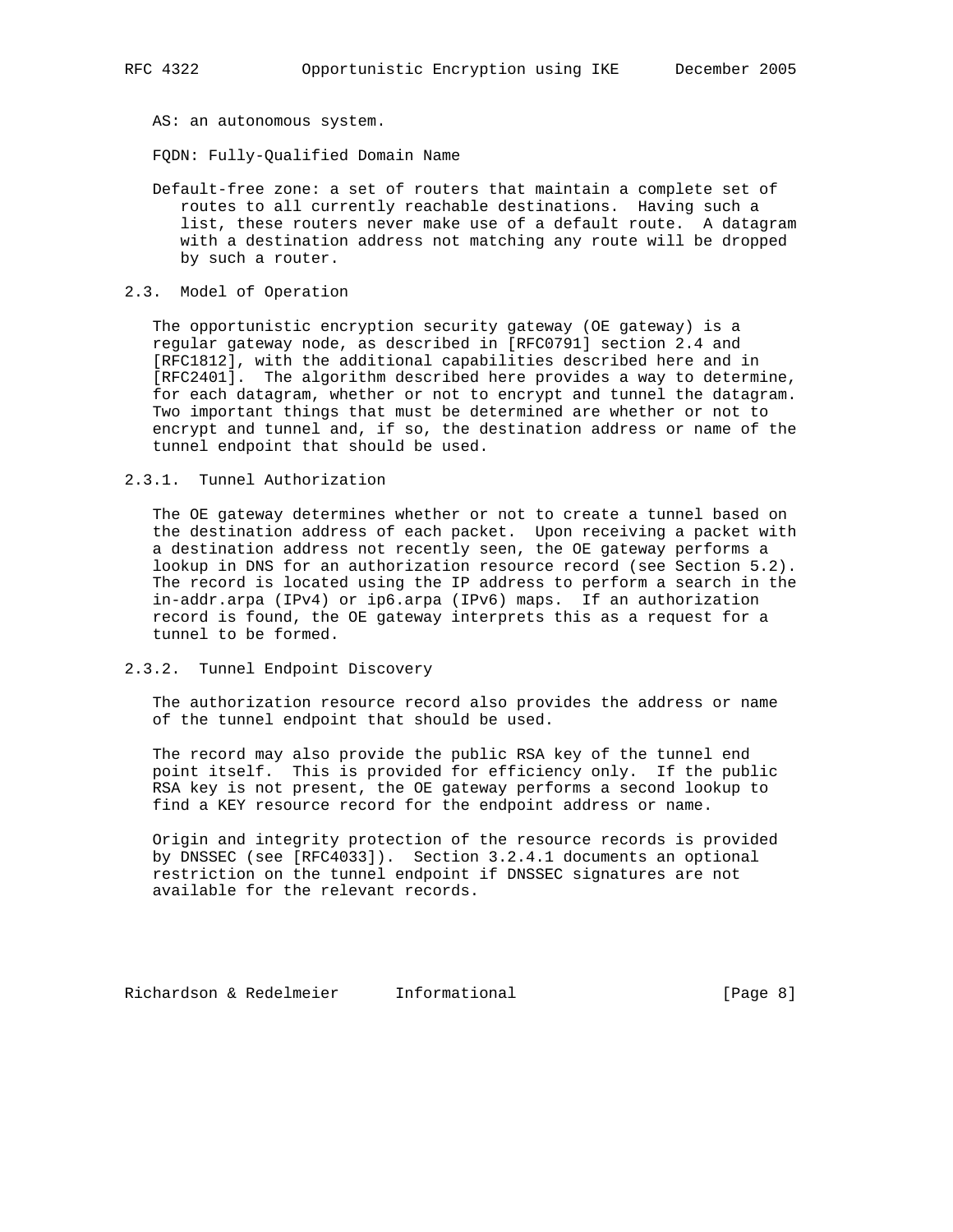## 2.3.3. Caching of Authorization Results

 The OE gateway maintains a cache, in the forwarding plane, of source/destination pairs for which opportunistic encryption has been attempted. This cache maintains a record of whether or not OE was successful so that subsequent datagrams can be forwarded properly without additional delay.

 Successful negotiation of OE instantiates a new security association. Failure to negotiate OE results in creation of a forwarding policy entry either to deny or permit transmission in the clear future datagrams. This negative cache is necessary to avoid the possibly lengthy process of repeatedly looking up the same information.

 The cache is timed out periodically, as described in Section 3.4. This removes entries that are no longer being used and permits the discovery of changes in authorization policy.

3. Protocol Specification

 The OE gateway is modeled to have a forwarding plane and a control plane. A control channel, such as PF\_KEY [RFC2367], connects the two planes.

 The forwarding plane performs per-datagram operations. The control plane contains a keying daemon, such as ISAKMP/IKE, and performs all authorization, peer authentication, and key derivation functions.

#### 3.1. Forwarding Plane State Machine

 Let the OE gateway maintain a collection of objects -- a superset of the security policy database (SPD) specified in [RFC2401]. For each combination of source and destination address, an SPD object exists in one of five following states. Prior to forwarding each datagram, the responder uses the source and destination addresses to pick an entry from the SPD. The SPD then determines if and how the packet is forwarded.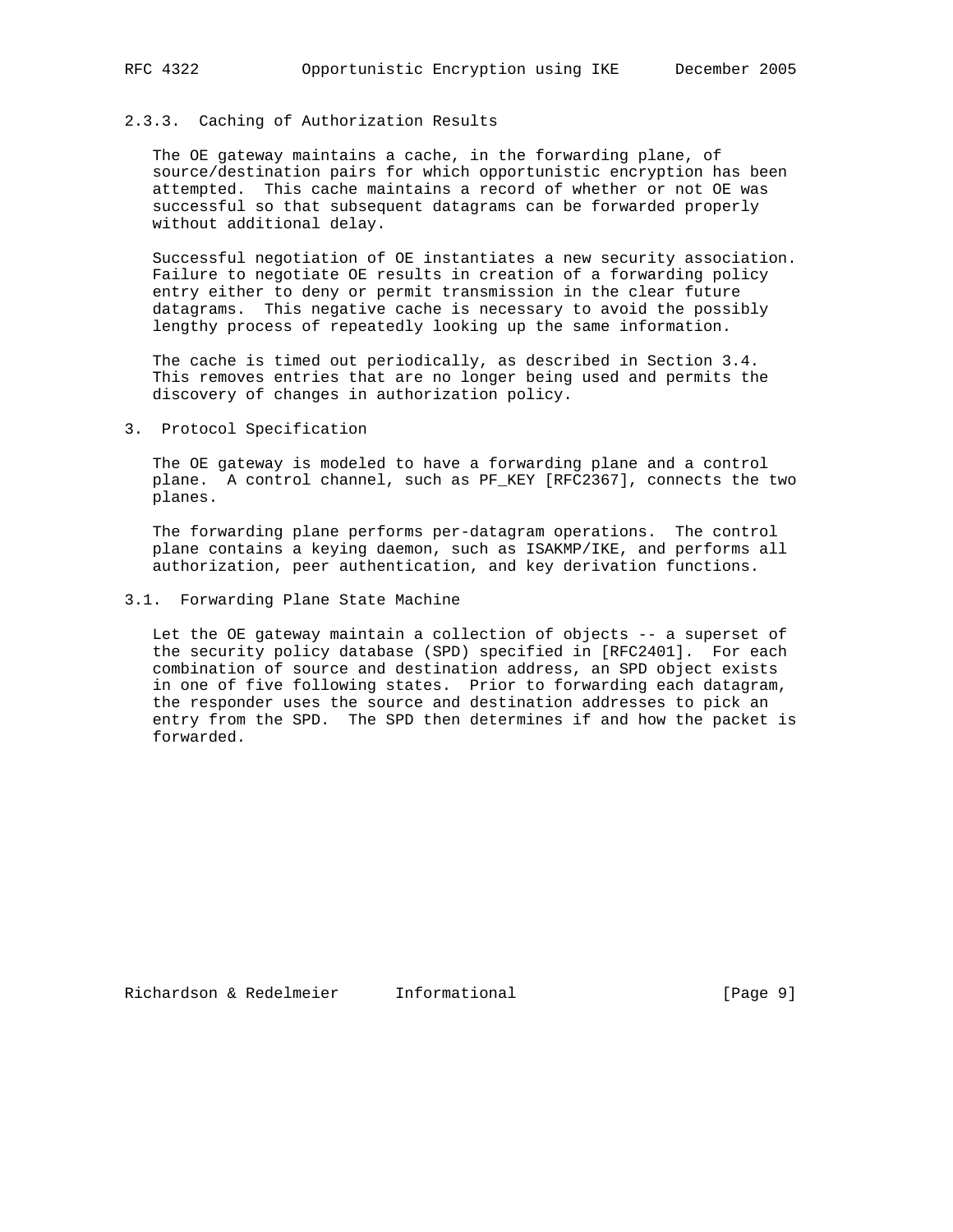

## 3.1.1. Nonexistent Policy

 If the gateway does not find an entry, then this policy applies. The gateway creates an entry with an initial state of "hold policy" and requests keying material from the keying daemon. The gateway does not forward the datagram; rather, it SHOULD attach the datagram to the SPD entry as the "first" datagram and retain it for eventual transmission in a new state.

# 3.1.2. Hold Policy

 The gateway requests keying material. If the interface to the keying system is lossy (PF\_KEY, for instance, can be), the implementation SHOULD include a mechanism to retransmit the keying request at a rate limited to less than 1 request per second. The gateway does not forward the datagram. The gateway SHOULD attach the datagram to the SPD entry as the "last" datagram, where it is retained for eventual

Richardson & Redelmeier Informational [Page 10]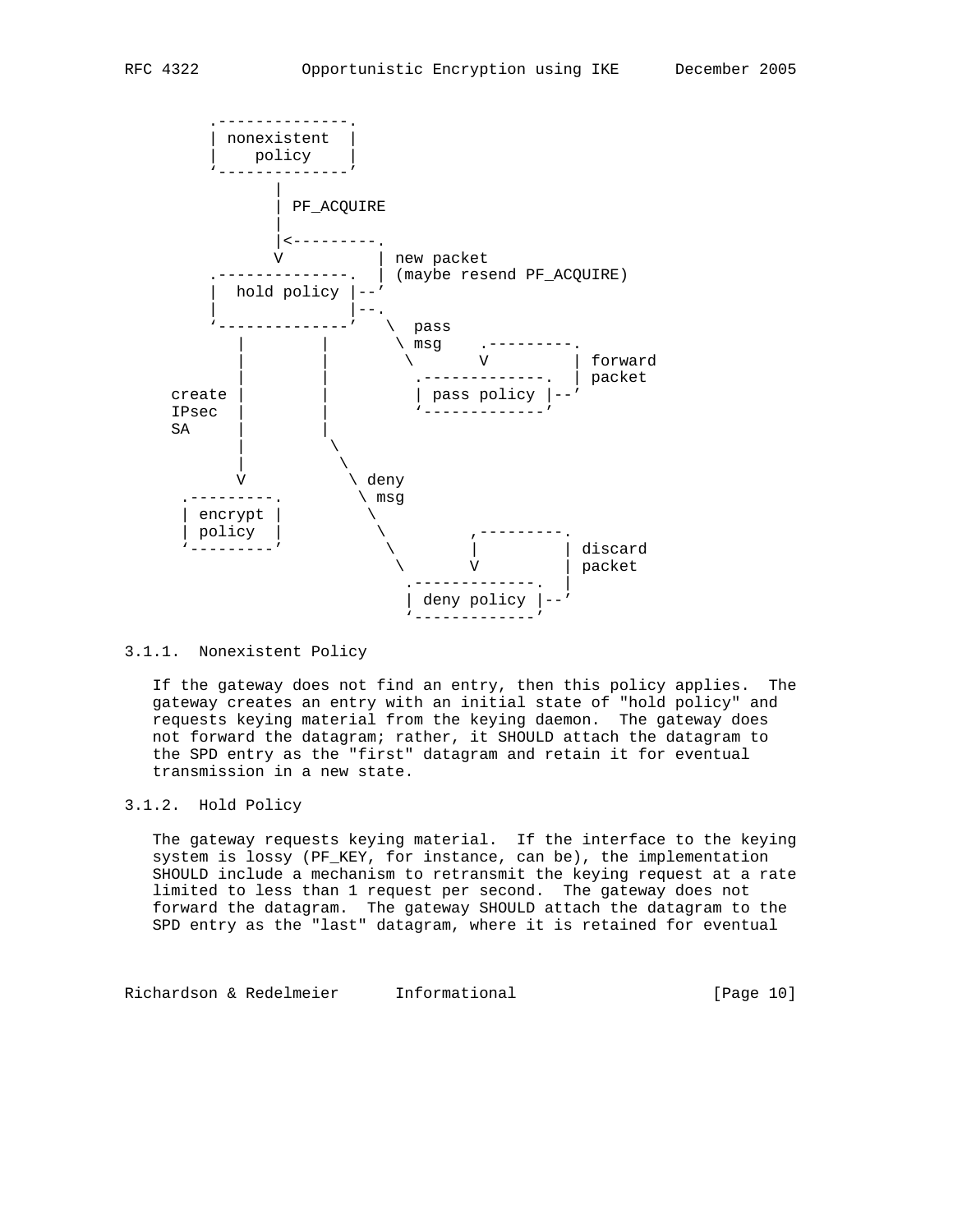transmission. If there is a datagram already stored in this way, then that already-stored datagram is discarded.

 The rationale behind saving the "first" and "last" datagrams are as follows: The "first" datagram is probably a TCP SYN packet. Once there is keying established, the gateway will release this datagram, avoiding the need for the endpoint to retransmit the datagram. In the case where the connection was not a TCP connection, but was instead a streaming protocol or a DNS request, the "last" datagram that was retained is likely the most recent data. The difference between "first" and "last" may also help the endpoints determine which data was dropped while negotiation took place.

## 3.1.3. Pass-Through Policy

 The gateway forwards the datagram using the normal forwarding table. The gateway enters this state only by command from the keying daemon, and upon entering this state, also forwards the "first" and "last" datagrams.

## 3.1.4. Deny Policy

 The gateway discards the datagram. The gateway enters this state only by command from the keying daemon, and upon entering this state, discards the "first" and "last" datagrams. An implementation MAY provide the administrator with a control to determine if further datagrams cause ICMP messages to be generated (i.e., ICMP Destination Unreachable, Communication Administratively Prohibited. type=3, code=13).

## 3.1.5. Encrypt Policy

 The gateway encrypts the datagram using the indicated security association database (SAD) entry. The gateway enters this state only by command from the keying daemon, and upon entering this state, releases and forwards the "first" and "last" datagrams using the new encrypt policy.

 If the associated SAD entry expires because of byte, packet or time limits, then the entry returns to the Hold policy, and an expire message is sent to the keying daemon.

 All states may be created directly by the keying daemon while acting as a gateway.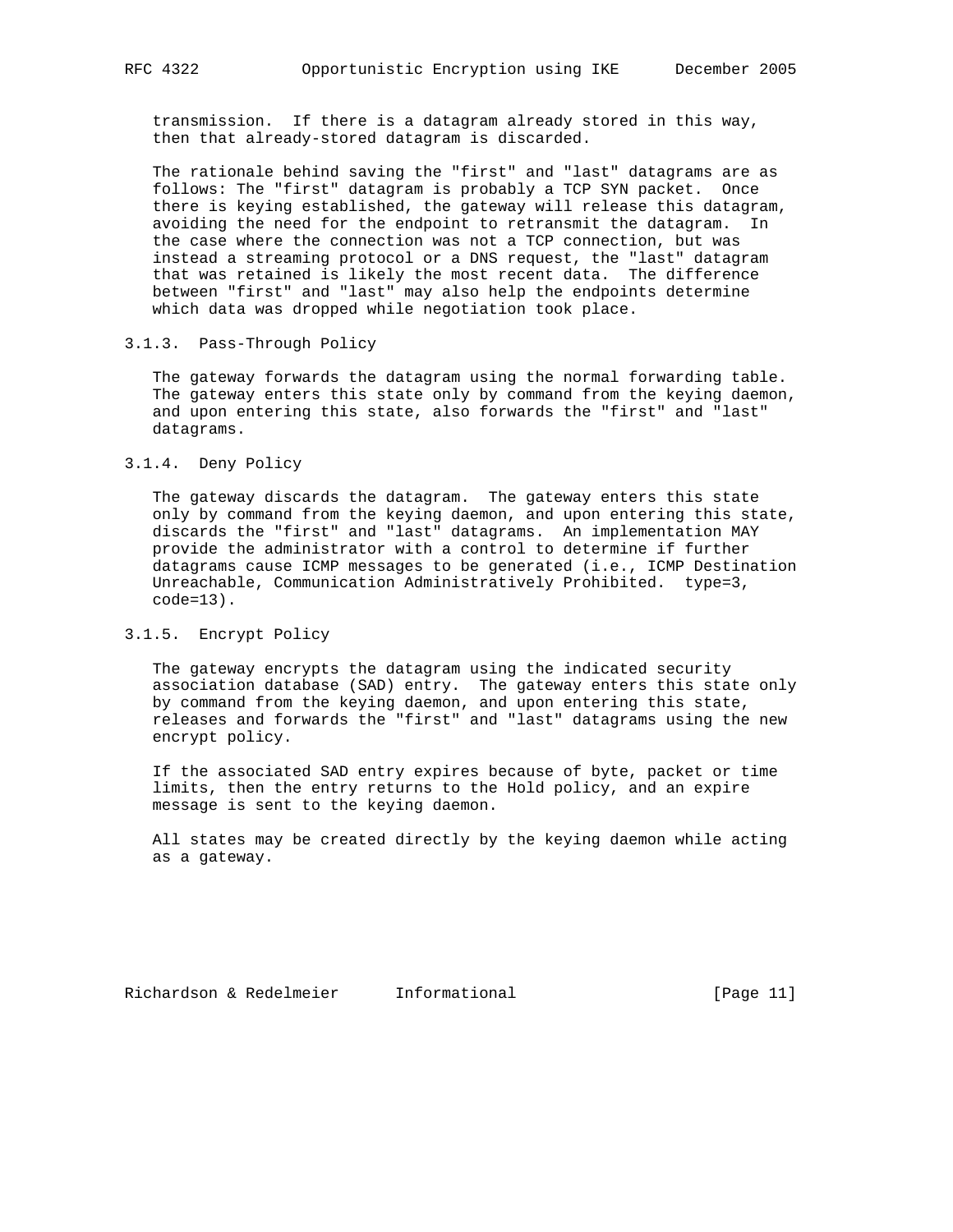## 3.2. Keying Daemon -- Initiator

 Let the keying daemon maintain a collection of objects. Let them be called "connections" or "conn"s. There are two categories of connection objects: classes and instances. A class represents an abstract policy (i.e., what could be). An instance represents an actual connection (i.e., what is running at the time).

 Let there be two further subtypes of connections: keying channels (Phase 1 SAs) and data channels (Phase 2 SAs). Each data channel object may have a corresponding SPD and SAD entry maintained by the datagram state machine.

 For the purposes of opportunistic encryption, there MUST, at least, be connection classes known as "deny", "always-clear-text", "OE permissive", and "OE-paranoid". The latter two connection classes define a set of destination prefixes for which opportunistic encryption will be attempted. The administrator MAY set policy options in a number of additional places. An implementation MAY create additional connection classes to further refine these policies.

 The simplest system may need only the "OE-permissive" connection, and would list its own (single) IP address as the source address of this policy and the wild-card address 0.0.0.0/0 as the destination IPv4 address. That is, the simplest policy is to try opportunistic encryption with all destinations.

This simplest policy SHOULD be offered as a preconfigured default.

 The distinction between permissive and paranoid Opportunistic Encryption ("OE-paranoid" below) use will become clear in the state transition differences.

 In brief, an OE-permissive policy means to permit traffic to flow in the clear when there is a failure to find and/or use the encryption keys. OE-permissive permits the network to function, even if in an insecure manner.

 On failure, a paranoid OE ("OE-paranoid") will install a drop policy. OE-paranoid permits traffic to flow only when appropriate security is available.

 In this description of the keying machine's state transitions, the states associated with the keying system itself are omitted because they are best documented in the keying system ([RFC2407], [RFC2408], and [RFC2409] for ISAKMP/IKE), and the details are keying system specific. Opportunistic encryption is not dependent upon any

Richardson & Redelmeier Informational (Page 12)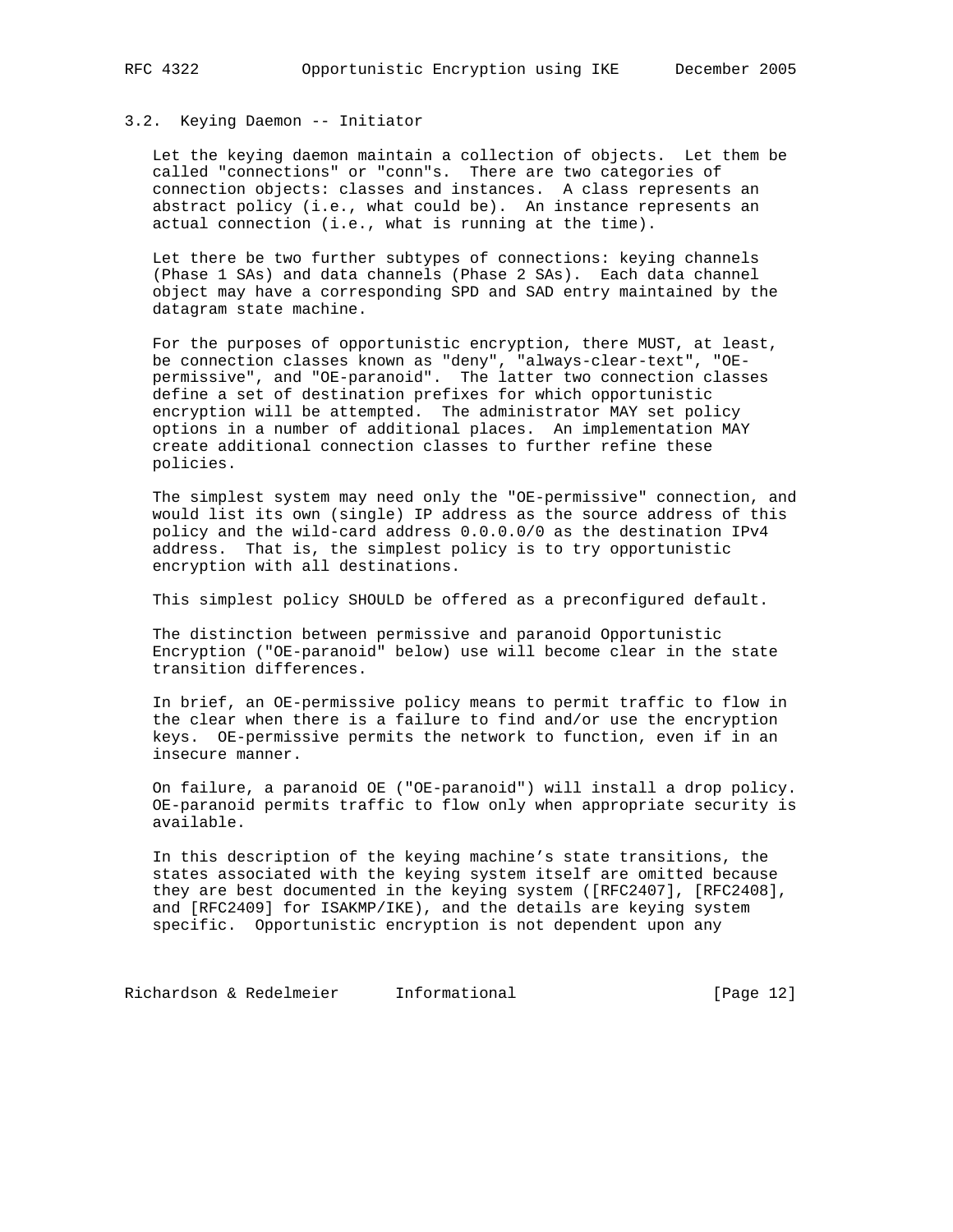specific keying protocol, but this document does provide requirements for those using ISAKMP/IKE to assure that implementations inter operate.

 The state transitions that may be involved in communicating with the forwarding plane are omitted. PF\_KEY and similar protocols have their own set of states required for message sends and completion notifications.

 Finally, the retransmits and recursive lookups that are normal for DNS are not included in this description of the state machine.



Richardson & Redelmeier Informational (Page 13)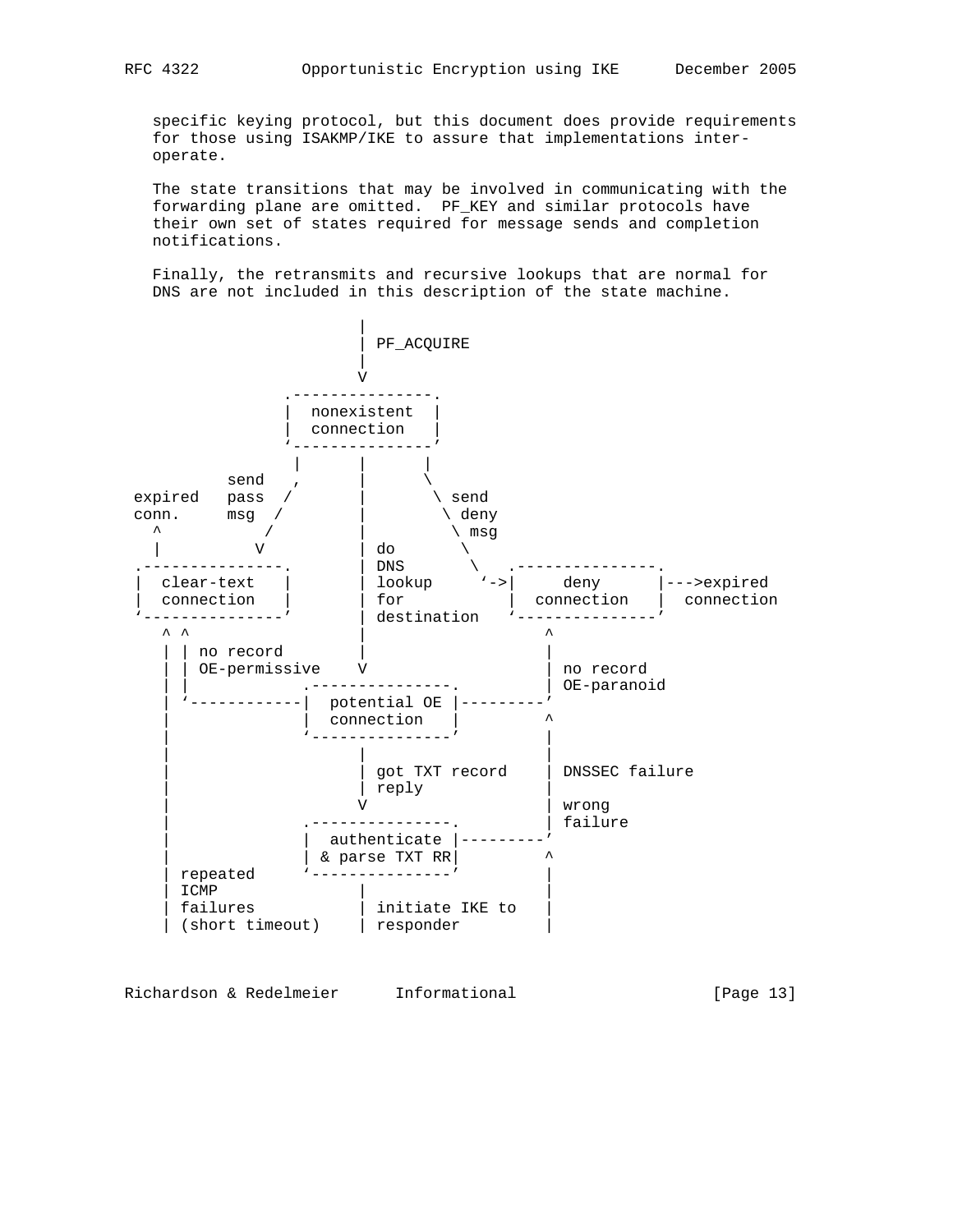

3.2.1. Nonexistent Connection

V

 There is no connection instance for a given source/destination address pair. Upon receipt of a request for keying material for this source/destination pair, the initiator searches through the connection classes to determine the most appropriate policy. Upon determining an appropriate connection class, an instance object is created of that type. Both of the OE types result in a potential OE connection.

 Failure to find an appropriate connection class results in an administrator-defined default.

 In each case, when the initiator finds an appropriate class for the new flow, an instance connection is made of the class that matched.

Richardson & Redelmeier Informational [Page 14]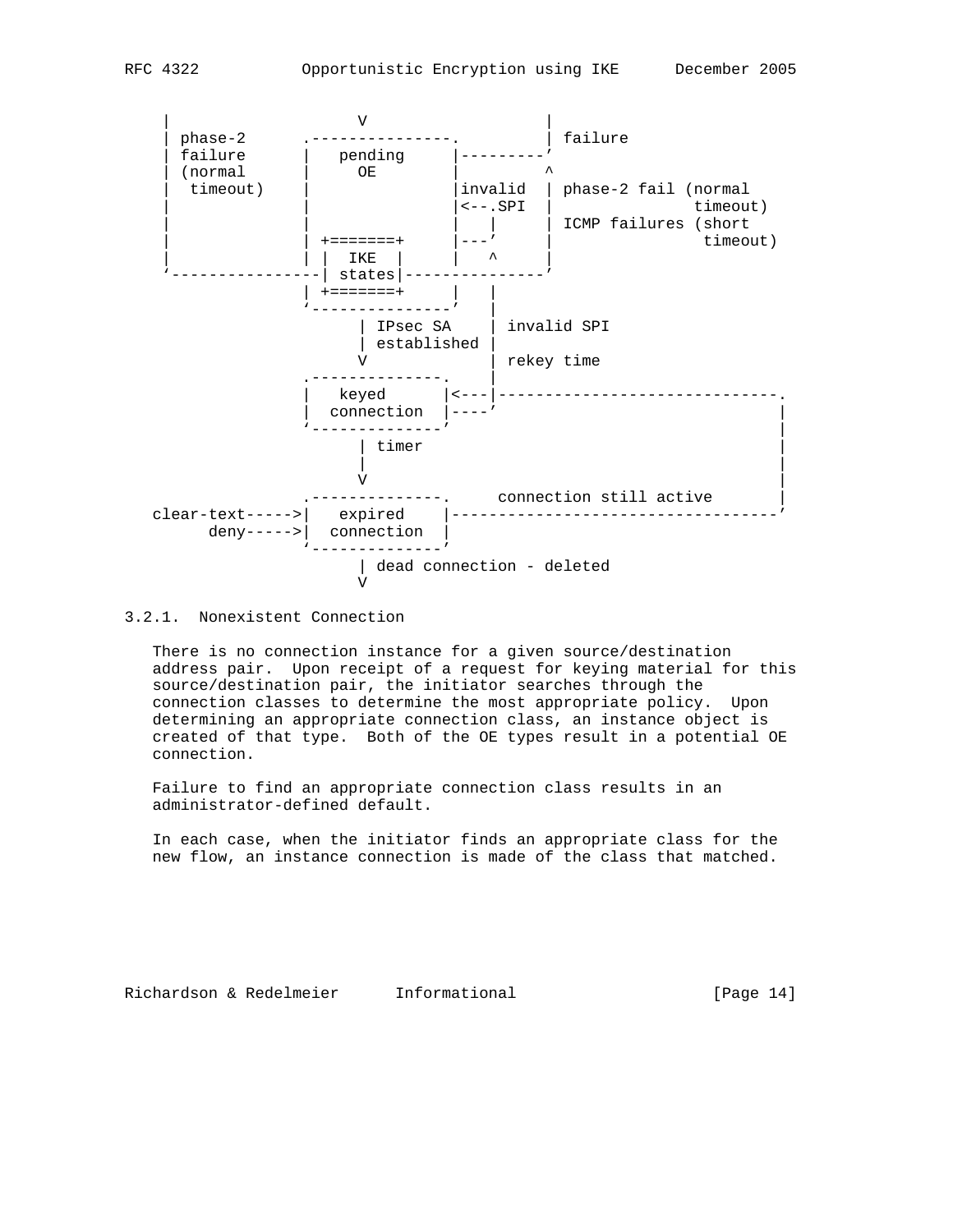## 3.2.2. Clear-Text Connection

 The nonexistent connection makes a transition to this state when an always-clear-text class is instantiated, or when an OE-permissive connection fails. During the transition, the initiator creates a pass-through policy object in the forwarding plane for the appropriate flow.

Timing out is the only way to leave this state (see Section 3.2.7).

3.2.3. Deny Connection

 The empty connection makes a transition to this state when a deny class is instantiated, or when an OE-paranoid connection fails. During the transition, the initiator creates a deny policy object in the forwarding plane for the appropriate flow.

Timing out is the only way to leave this state (see Section 3.2.7).

3.2.4. Potential OE Connection

 The empty connection makes a transition to this state when one of either OE class is instantiated. During the transition to this state, the initiator creates a hold policy object in the forwarding plane for the appropriate flow.

 In addition, when making a transition into this state, DNS lookup is done in the reverse-map for a TXT delegation resource record (see Section 5.2). The lookup key is the destination address of the flow.

There are three ways to exit this state:

1. DNS lookup finds a TXT delegation resource record.

- 2. DNS lookup does not find a TXT delegation resource record.
- 3. DNS lookup times out.

 Based upon the results of the DNS lookup, the potential OE connection makes a transition to the pending OE connection state. The conditions for a successful DNS look are:

- 1. DNS finds an appropriate resource record.
- 2. It is properly formatted according to Section 5.2.
- 3. If DNSSEC is enabled, then the signature has been vouched for.

Richardson & Redelmeier Informational [Page 15]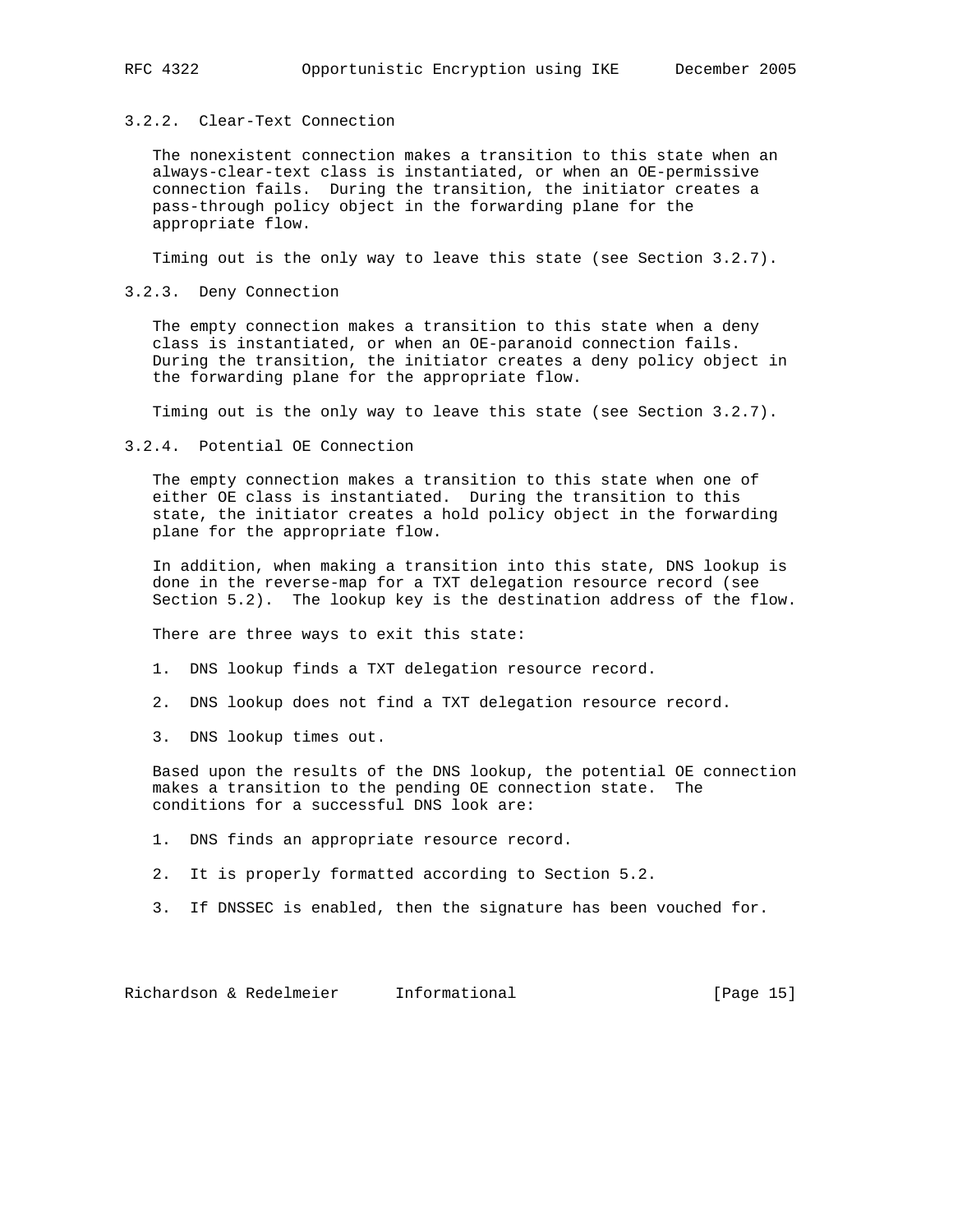Note that if the initiator does not find the public key present in the TXT delegation record, then the public key must be looked up as a sub-state. Only successful completion of all the DNS lookups is considered a success.

 If DNS lookup does not find a resource record or if DNS times out, then the initiator considers the receiver not OE capable. If this is an OE-paranoid instance, then the potential OE connection makes a transition to the deny connection state. If this is an OE-permissive instance, then the potential OE connection makes a transition to the clear-text connection state.

 If the initiator finds a resource record, but it is not properly formatted, or if DNSSEC is enabled and reports a failure to authenticate, then the potential OE connection makes a transition to the deny connection state. This action SHOULD be logged. If the administrator wishes to override this transition between states, then an always-clear class can be installed for this flow. An implementation MAY make this situation a new class.

3.2.4.1. Restriction on Unauthenticated TXT Delegation Records

 An implementation SHOULD also provide an additional administrative control on delegation records and DNSSEC. This control would apply to delegation records (the TXT records in the reverse-map) that are not protected by DNSSEC. Records of this type are only permitted to delegate to their own address as a gateway. When this option is enabled, an active attack on DNS will be unable to redirect packets to other than the original destination.

3.2.5. Pending OE Connection

 The potential OE connection makes a transition to this state when the initiator determines that all the information required from the DNS lookup is present. Upon entering this state, the initiator attempts to initiate keying to the gateway provided.

 Exit from this state occurs with either a successfully created IPsec SA or a failure of some kind. Successful SA creation results in a transition to the key connection state.

 Three failures have caused significant problems. They are clearly not the only possible failures from keying.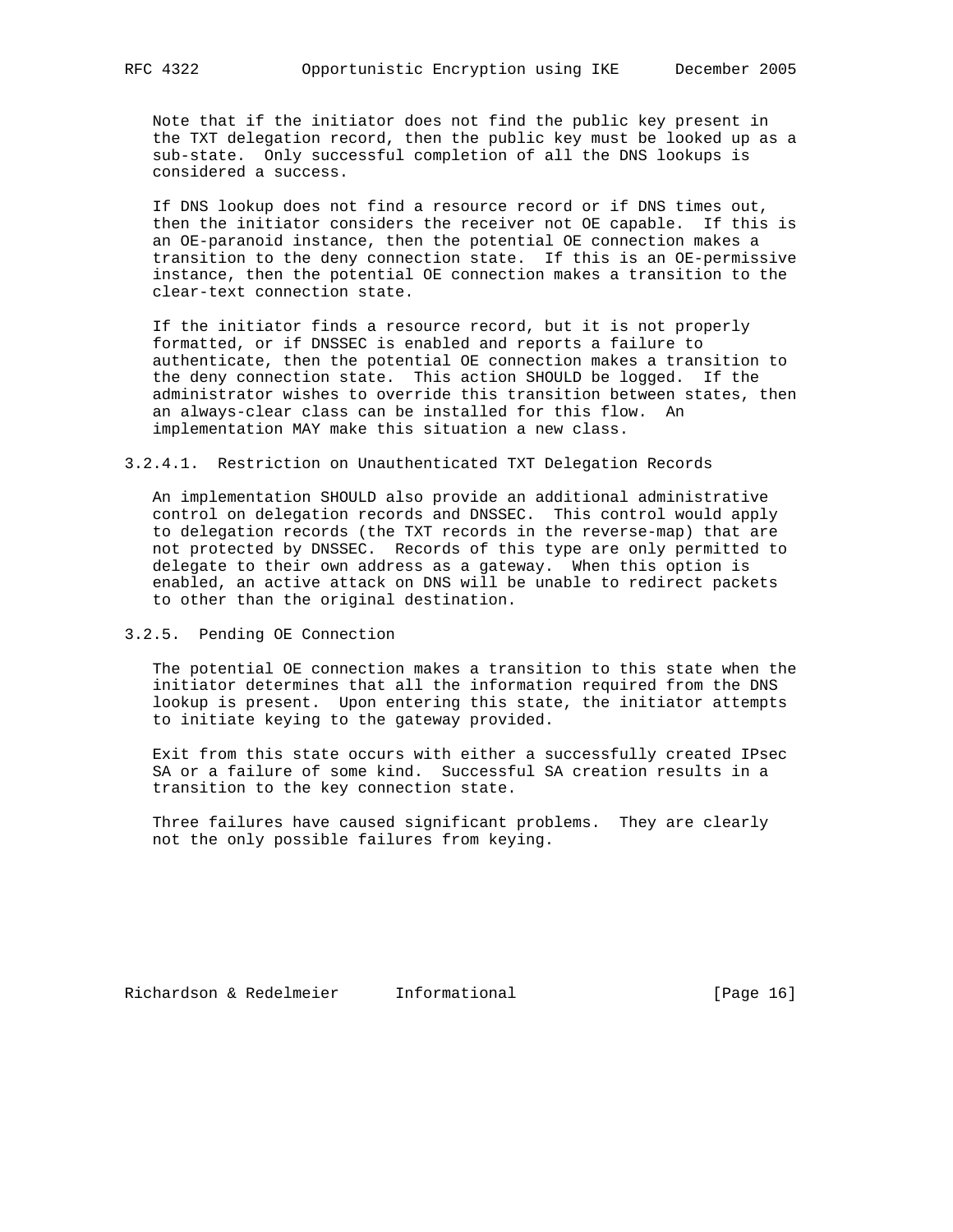Note that if there are multiple gateways available in the TXT delegation records, then a failure can only be declared after all of them have been tried. Further, creation of a phase 1 SA does not constitute success. A set of phase 2 SAs (a tunnel) is considered success.

 The first failure occurs when an ICMP port unreachable is consistently received without any other communication, or when there is silence from the remote end. This usually means that either the gateway is not alive, or the keying daemon is not functional. For an OE-permissive connection, the initiator makes a transition to the clear-text connection, but with a low lifespan. For an OE pessimistic connection, the initiator makes a transition to the deny connection again with a low lifespan. The lifespan in both cases is kept low because the remote gateway may be in the process of rebooting or be otherwise temporarily unavailable.

 The length of time to wait for the remote keying daemon to wake up is a matter of some debate. If there is a routing failure, 5 minutes is usually long enough for the network to re-converge. Many systems can reboot in that amount of time as well. However, 5 minutes is far too long for most users to wait to hear that they can not connect using OE. Implementations SHOULD make this a tunable parameter.

 The second failure occurs after a phase 1 SA has been created, but there is either no response to the phase 2 proposal, or the initiator receives a negative notify (the notify must be authenticated). The remote gateway is not prepared to do OE at this time. As before, the initiator makes a transition to the clear-text or the deny connection based upon connection class, but this time with a normal lifespan.

 The third failure occurs when there is signature failure while authenticating the remote gateway. This can occur when there has been a key roll-over, but DNS has not caught up. In this case again, the initiator makes a transition to the clear-text or the deny connection based upon the connection class. However, the lifespan depends upon the remaining time to live in the DNS. (Note that DNSSEC signed resource records have a different expiry time from non-signed records.)

## 3.2.6. Keyed Connection

 The pending OE connection makes a transition to this state when session keying material (the phase 2 SAs) is derived. The initiator creates an encrypt policy in the forwarding plane for this flow.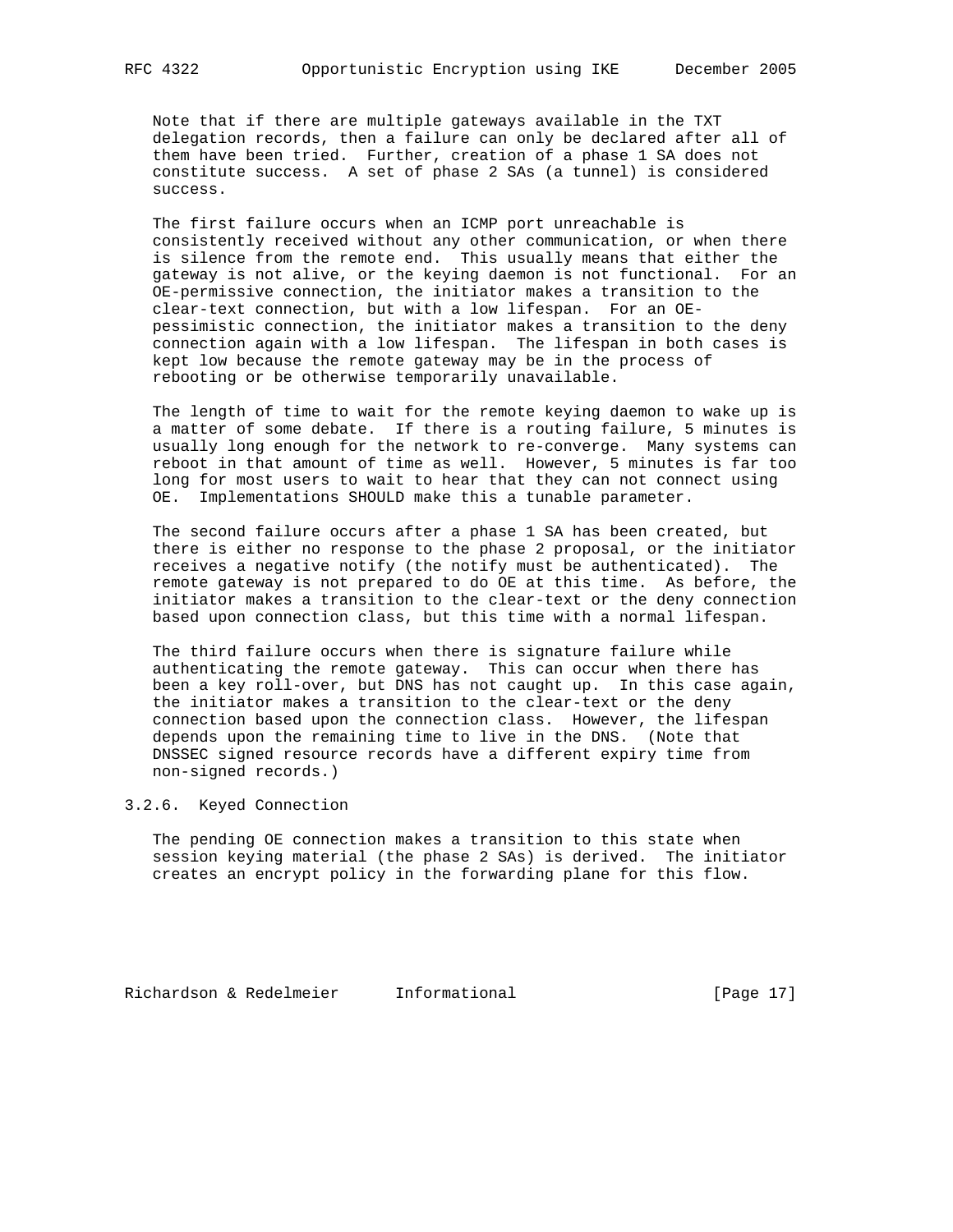There are three ways to exit this state. The first is by receipt of an authenticated delete message (via the keying channel) from the peer. This is normal teardown and results in a transition to the expired connection state.

 The second exit is by expiry of the forwarding plane keying material. This starts a re-key operation with a transition back to pending OE connection. In general, the soft expiry occurs with sufficient time left to continue using the keys. A re-key can fail, which may result in the connection failing to clear-text or deny as appropriate. In the event of a failure, the forwarding plane policy does not change until the phase 2 SA (IPsec SA) reaches its hard expiry.

 The third exit is in response to a negotiation from a remote gateway. If the forwarding plane signals the control plane that it has received an unknown SPI from the remote gateway, or an ICMP is received from the remote gateway indicating an unknown SPI, the initiator should consider that the remote gateway has rebooted or restarted. Since these indications are easily forged, the implementation must exercise care. The initiator should make a cautious (rate-limited) attempt to re-key the connection.

## 3.2.7. Expiring Connection

 The initiator will periodically place each of the deny, clear-text, and keyed connections into this sub-state. See Section 3.4 for more details of how often this occurs. The initiator queries the forwarding plane for last use time of the appropriate policy. If the last use time is relatively recent, then the connection returns to the previous deny, clear-text or keyed connection state. If not, then the connection enters the expired connection state.

 The DNS query and answer that lead to the expiring connection state are also examined. The DNS query may become stale. (A negative, i.e., no such record, answer is valid for the period of time given by the MINIMUM field in an attached SOA record. See [RFC1034] section 4.3.4.) If the DNS query is stale, then a new query is made. If the results change, then the connection makes a transition to a new state as described in potential OE connection state.

 Note that when considering how stale a connection is, both outgoing SPD and incoming SAD must be queried as some flows may be unidirectional for some time.

 Also note that the policy at the forwarding plane is not updated unless there is a conclusion that there should be a change.

Richardson & Redelmeier Informational [Page 18]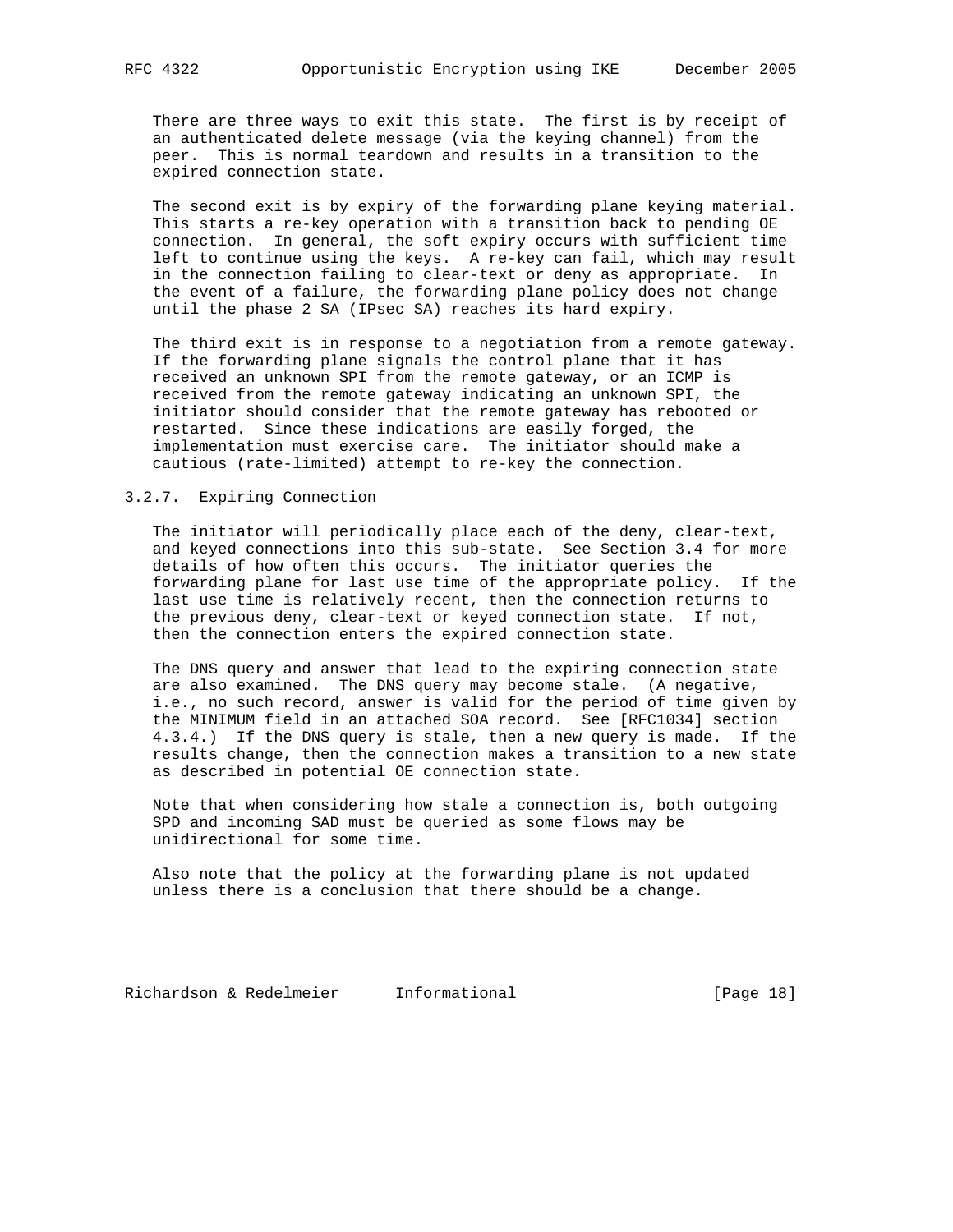## 3.2.8. Expired Connection

 Entry to this state occurs when no datagrams have been forwarded recently via the appropriate SPD and SAD objects. The objects in the forwarding plane are removed (logging any final byte and packet counts, if appropriate) and the connection instance in the keying plane is deleted.

 The initiator sends an ISAKMP/IKE delete to clean up the phase 2 SAs as described in Section 3.4.

 Whether or not to delete the phase 1 SAs at this time is left as a local implementation issue. Implementations that do delete the phase 1 SAs MUST send authenticated delete messages to indicate that they are doing so. There is an advantage to keeping the phase 1 SAs until they expire: they may prove useful again in the near future.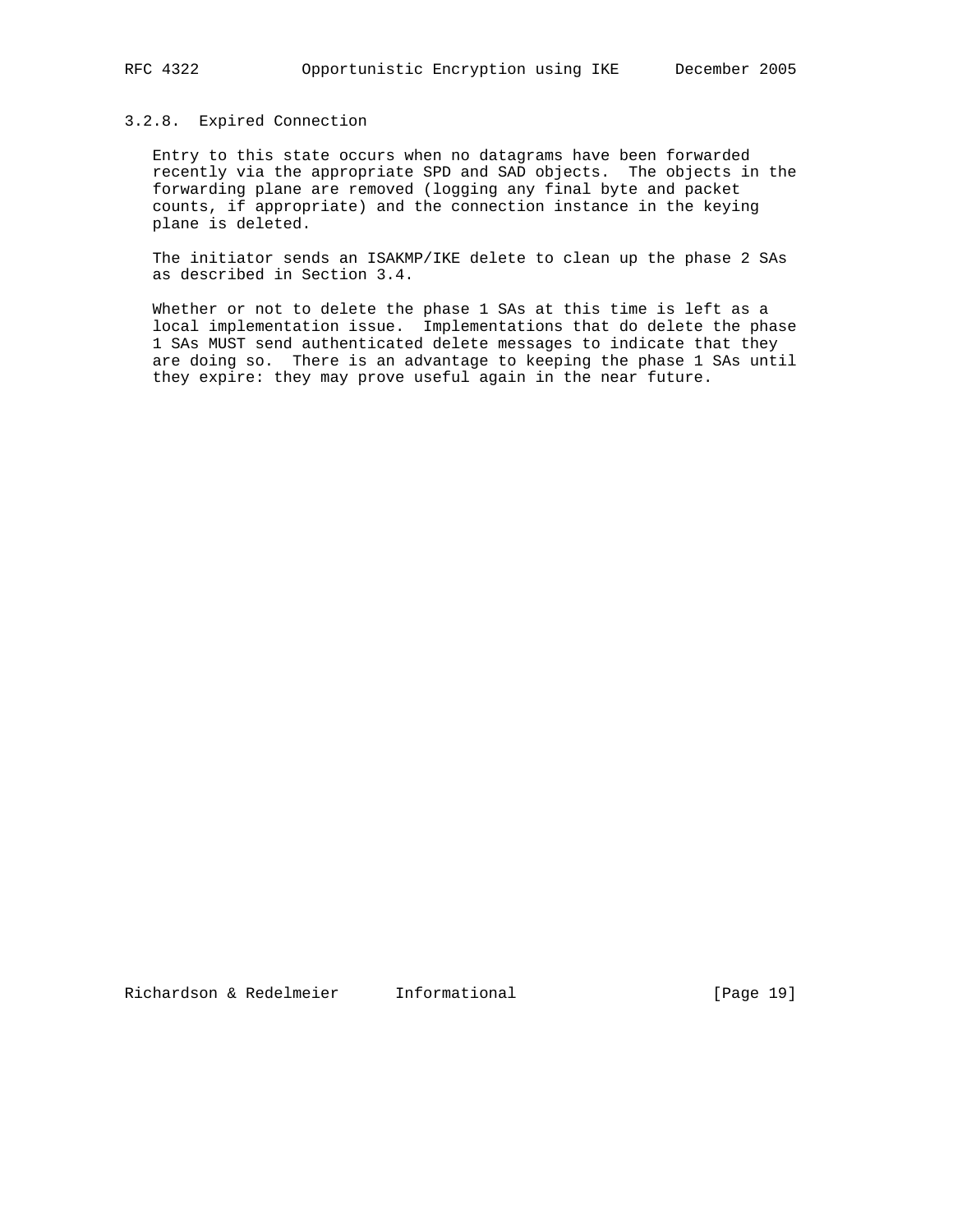# RFC 4322 Opportunistic Encryption using IKE December 2005

## 3.3. Keying Daemon -- Responder

 The responder has a set of objects identical to those of the initiator.

 The responder receives an invitation to create a keying channel from an initiator.

 | | IKE main mode | phase 1 V .-----------------. | unauthenticated | | OE peer | '-----------------' | | lookup KEY RR in in-addr.arpa | (if ID\_IPV4\_ADDR) | lookup KEY RR in forward | (if ID\_FQDN) V .-----------------. RR not found | received DNS |---------------> log failure | reply | '----+--------+---' phase 2 |  $\qquad \qquad$  misformatted proposal | '------------------> log failure V .----------------. authenticated | identical initiator | OE peer |--------------------> initiator -----------' connection found state machine | | look for TXT record for initiator | V .---------------. authorized |---------------------> log failure OE peer '---------------' | | V potential OE connection in initiator state machine

Richardson & Redelmeier Informational (Page 20)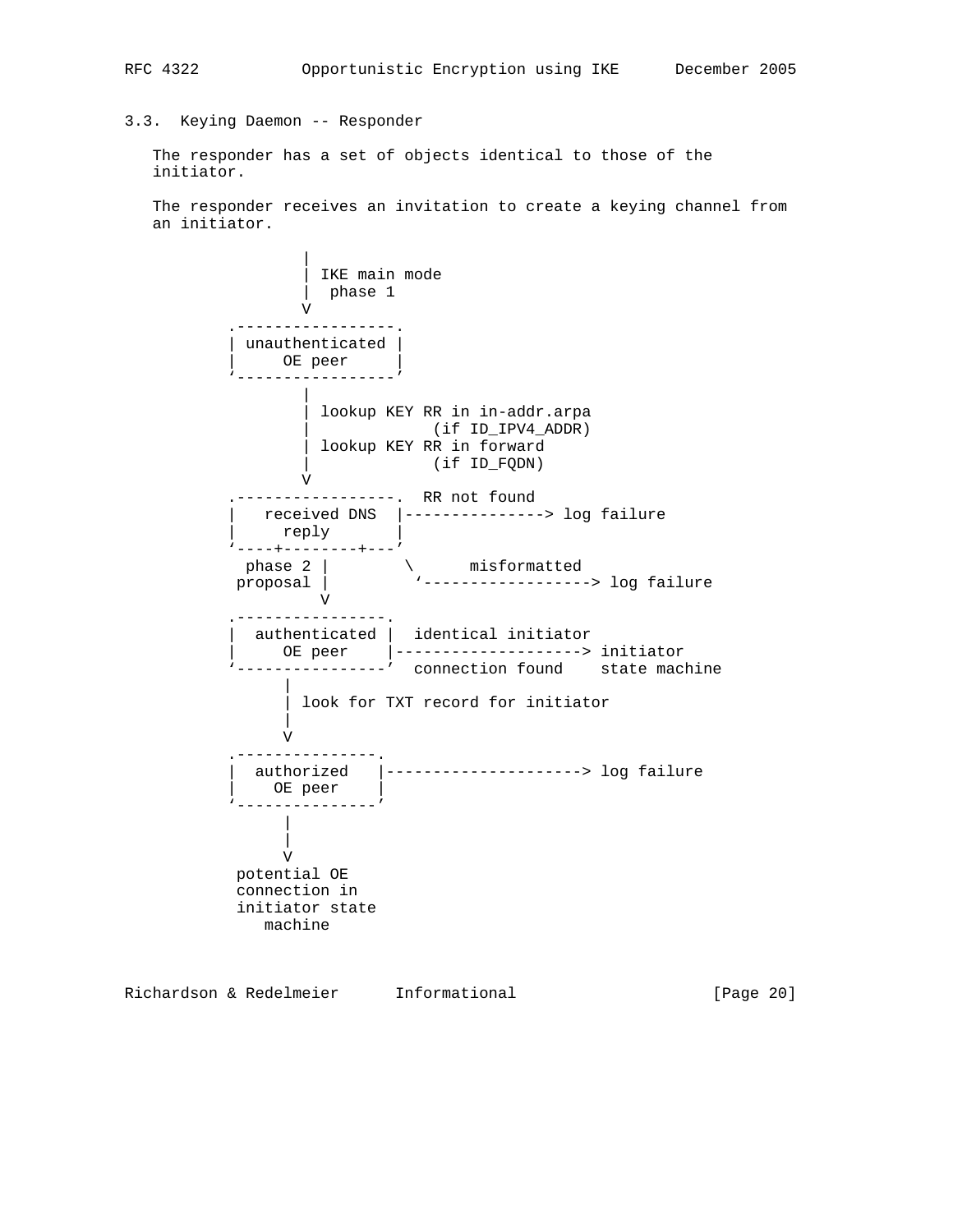## 3.3.1. Unauthenticated OE Peer

 Upon entering this state, the responder starts a DNS lookup for a KEY record for the initiator. The responder looks in the reverse-map for a KEY record for the initiator if the initiator has offered an ID\_IPV4\_ADDR, and in the forward map if the initiator has offered an ID\_FQDN type. (See [RFC2407] section 4.6.2.1.)

 The responder exits this state upon successful receipt of a KEY from DNS, and use of the key to verify the signature of the initiator.

 Successful authentication of the peer results in a transition to the authenticated OE Peer state.

 Note that the unauthenticated OE peer state generally occurs in the middle of the key negotiation protocol. It is really a form of pseudo-state.

3.3.2. Authenticated OE Peer

 The peer will eventually propose one or more phase 2 SAs. The responder uses the source and destination address in the proposal to finish instantiating the connection state using the connection class table. The responder MUST search for an identical connection object at this point.

 If an identical connection is found, then the responder deletes the old instance, and the new object makes a transition to the pending OE connection state. This means that new ISAKMP connections with a given peer will always use the latest instance, which is the correct one if the peer has rebooted in the interim.

 If an identical connection is not found, then the responder makes the transition according to the rules given for the initiator: it installs appropriate policy: clear, drop, or OE.

 If OE, and the phase 2 ID (source IP) is different than the phase 1 ID, then additional authorization is required. A TXT record associated with the proposed phase 2 source IP is requested. This is used to confirm authorization for the phase 1 identity to encrypt on behalf of the phase 2. Successful retrieval results in a transition to "Authorized OE Peer".

 Note that if the initiator is in OE-paranoid mode and the responder is in either always-clear-text or deny, then no communication is possible according to policy. An implementation is permitted to create new types of policies such as "accept OE but do not initiate it". This is a local matter.

Richardson & Redelmeier Informational [Page 21]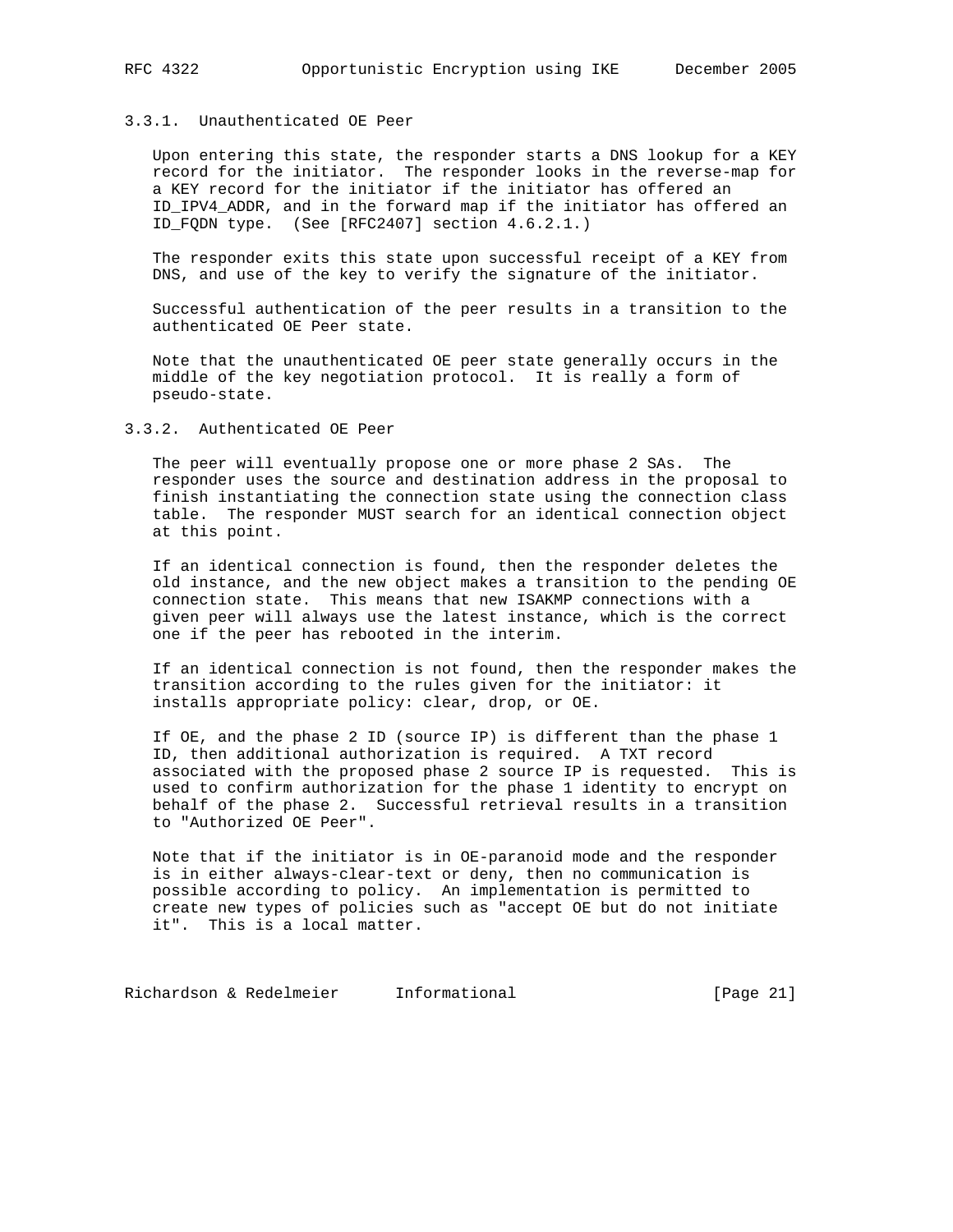## 3.3.3. Authorized OE Peer

 This state is entered from the Authenticated OE Peer state, upon successful retrieval of the TXT record. The contents of the record are confirmed -- any failures lead to errors, as indicated in Section 3.2.4.

- 3.4. Renewal and Teardown
- 3.4.1. Aging

 A potentially unlimited number of tunnels may exist. In practice, only a few tunnels are used during a period of time. Unused tunnels MUST, therefore, be torn down. Detecting when tunnels are no longer in use is the subject of this section.

 There are two methods for removing tunnels: explicit deletion or expiry.

 Explicit deletion requires an IKE delete message. The deletes MUST be authenticated, so both ends of the tunnel must maintain the keying channel (phase 1 ISAKMP SA). An implementation that refuses to either maintain or recreate the keying channel SA will be unable to use this method.

 The tunnel expiry method simply allows the IKE daemon to expire normally without attempting to re-key it.

 Regardless of which method is used to remove tunnels, the implementation MUST use a method to determine if the tunnel is still in use. The specifics are a local matter, but the FreeS/WAN project uses the following criteria. These criteria are currently implemented in the key management daemon, but could also be implemented at the SPD layer using an idle timer.

 Set a short initial (soft) lifespan of 1 minute since many net flows last only a few seconds.

 At the end of the lifespan, check to see if the tunnel was used by traffic in either direction during the last 30 seconds. If so, assign a longer tentative lifespan of 20 minutes, after which, look again. If the tunnel is not in use, then close the tunnel.

 The expiring state in the key management system (see Section 3.2.7) implements these timeouts. The timer above may be in the forwarding plane, but then it must be resettable.

Richardson & Redelmeier Informational [Page 22]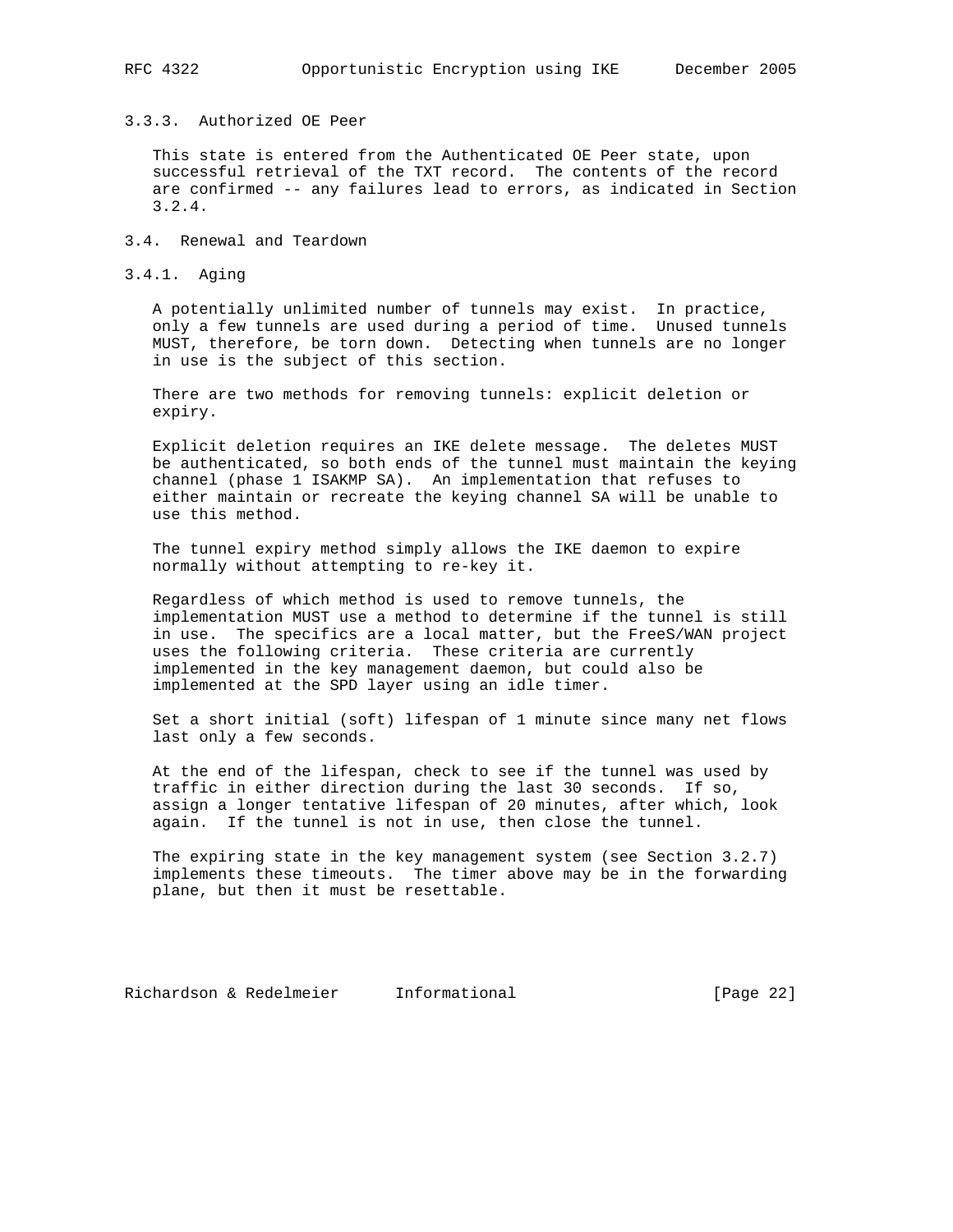The tentative lifespan is independent of re-keying; it is just the time when the tunnel's future is next considered. (The term lifespan is used here rather than lifetime for this reason.) Unlike re keying, this tunnel use check is not costly and should happen reasonably frequently.

 A multi-step back-off algorithm is not considered worth the effort here.

 If the security gateway and the client host are the same, and not a Bump-in-the-Stack or Bump-in-the-Wire implementation, tunnel teardown decisions MAY pay attention to TCP connection status as reported by the local TCP layer. A still-open TCP connection is almost a guarantee that more traffic is expected. Closing of the only TCP connection through a tunnel is a strong hint that no more traffic is expected.

3.4.2. Teardown and Cleanup

 Teardown should always be coordinated between the two ends of the tunnel by interpreting and sending delete notifications. There is a detailed sub-state in the expired connection state of the key manager that relates to retransmits of the delete notifications, but this is considered to be a keying system detail.

 On receiving a delete for the outbound SAs of a tunnel (or some subset of them), tear down the inbound ones also and notify the remote end with a delete. If the local system receives a delete for a tunnel that is no longer in existence, then two delete messages have crossed paths. Ignore the delete. The operation has already been completed. Do not generate any messages in this situation.

 Tunnels are to be considered as bidirectional entities, even though the low-level protocols don't treat them this way.

 When the deletion is initiated locally, rather than as a response to a received delete, send a delete for (all) the inbound SAs of a tunnel. If the local system does not receive a responding delete for the outbound SAs, try re-sending the original delete. Three tries spaced 10 seconds apart seems a reasonable level of effort. A failure of the other end to respond after 3 attempts indicates that the possibility of further communication is unlikely. Remove the outgoing SAs. (The remote system may be a mobile node that is no longer present or powered on.)

 After re-keying, transmission should switch to using the new outgoing SAs (ISAKMP or IPsec) immediately, and the old leftover outgoing SAs should be cleared out promptly (delete should be sent for the

Richardson & Redelmeier Informational (Page 23)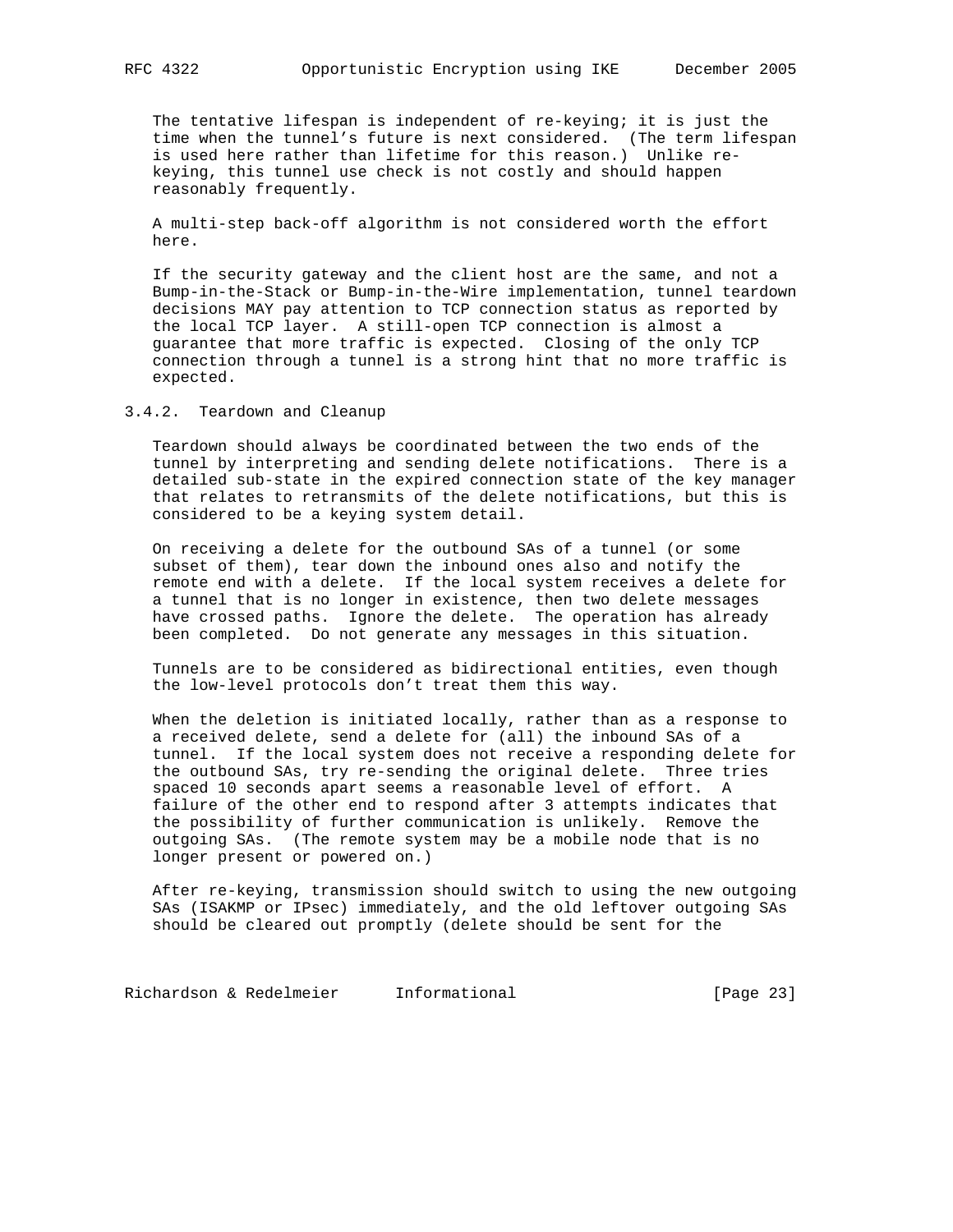outgoing SAs) rather than waiting for them to expire. This reduces clutter and minimizes confusion for the operator doing diagnostics.

- 4. Impacts on IKE
- 4.1. ISAKMP/IKE Protocol

 The IKE wire protocol needs no modifications. The major changes are implementation issues relating to how the proposals are interpreted, and from whom they may come.

 As opportunistic encryption is designed to be useful between peers without prior operator configuration, an IKE daemon must be prepared to negotiate phase 1 SAs with any node. This may require a large amount of resources to maintain cookie state, as well as large amounts of entropy for nonces, cookies, and so on.

 The major changes to support opportunistic encryption are at the IKE daemon level. These changes relate to handling of key acquisition requests, lookup of public keys and TXT records, and interactions with firewalls and other security facilities that may be co-resident on the same gateway.

#### 4.2. Gateway Discovery Process

 In a typical configured tunnel, the address of SG-B is provided via configuration. Furthermore, the mapping of an SPD entry to a gateway is typically a 1:1 mapping. When the 0.0.0.0/0 SPD entry technique is used, then the mapping to a gateway is determined by the reverse DNS records.

 The need to do a DNS lookup and wait for a reply will typically introduce a new state and a new event source (DNS replies) to IKE. Although a synchronous DNS request can be implemented for proof of concept, experience is that it can cause very high latencies when a queue of queries must all timeout in series.

 Use of an asynchronous DNS lookup will also permit overlap of DNS lookups with some of the protocol steps.

## 4.3. Self Identification

 SG-A will have to establish its identity. Use an IPv4 (IPv6) ID in phase 1.

 There are many situations where the administrator of SG-A may not be able to control the reverse DNS records for SG-A's public IP address. Typical situations include dialup connections and most residential-

Richardson & Redelmeier Informational (Page 24)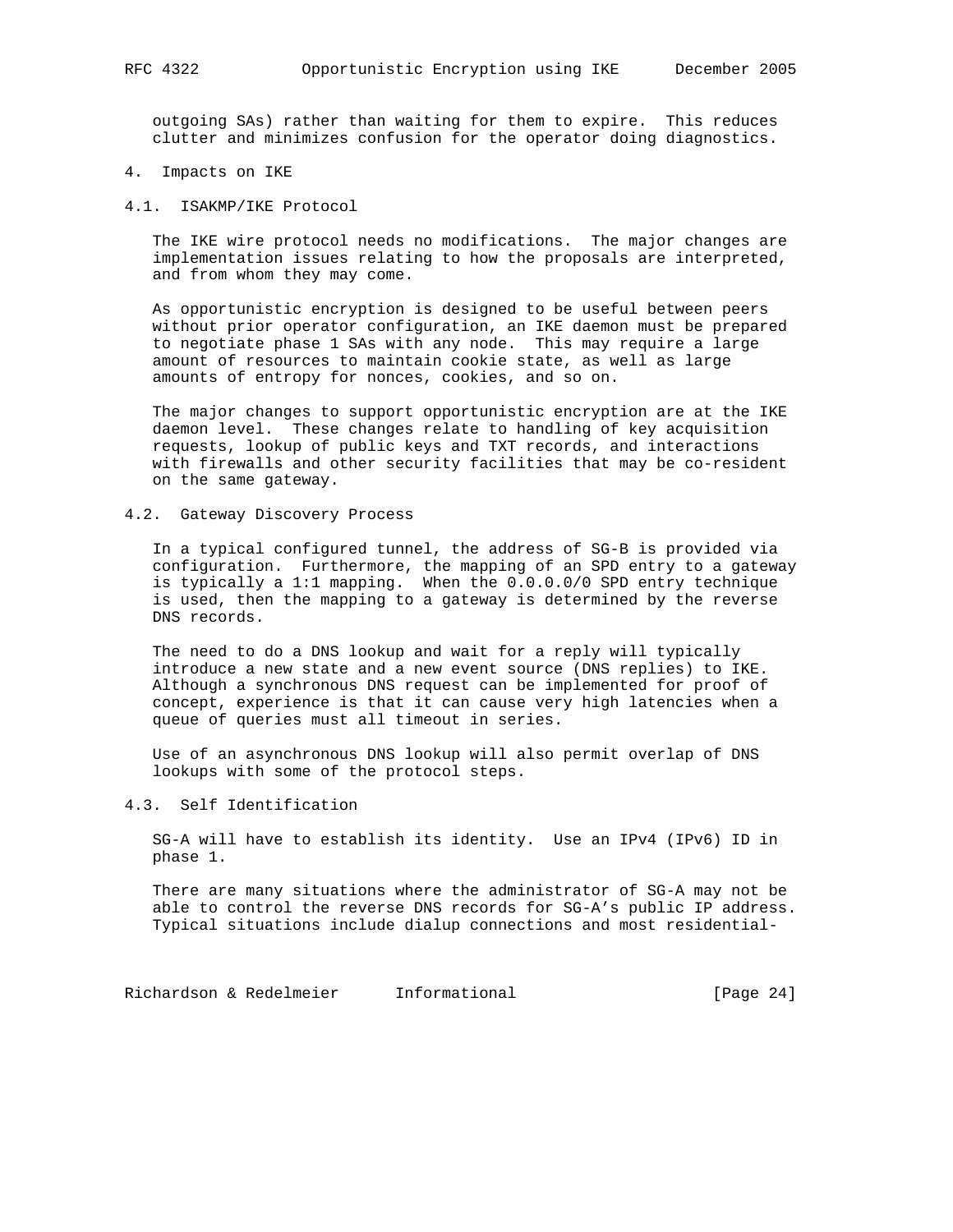type broadband Internet access (ADSL, cable-modem) connections. In these situations, a fully qualified domain name that is under the control of SG-A's administrator may be used when acting as an initiator only. The FQDN ID should be used in phase 1. See Section 5.3 for more details and restrictions.

## 4.4. Public Key Retrieval Process

 Upon receipt of a phase 1 SA proposal with either an IPv4 (IPv6) ID or an FQDN ID, an IKE daemon needs to examine local caches and configuration files to determine if this is part of a configured tunnel. If no configured tunnels are found, then the implementation should attempt to retrieve a KEY record from the reverse DNS in the case of an IPv4/IPv6 ID, or from the forward DNS in the case of FQDN ID.

 It is reasonable that if other non-local sources of policy are used (COPS, LDAP), they be consulted concurrently, but that some clear ordering of policy be provided. Note that due to variances in latency, implementations must wait for positive or negative replies from all sources of policy before making any decisions.

4.5. Interactions with DNSSEC

 The implementation described (FreeS/WAN 1.98) neither uses DNSSEC directly to explicitly verify the authenticity of zone information, nor uses the NSEC records to provide authentication of the absence of a TXT or KEY record. Rather, this implementation uses a trusted path to a DNSSEC-capable caching resolver.

 To distinguish between an authenticated and an unauthenticated DNS resource record, a stub resolver capable of returning DNSSEC information MUST be used.

## 4.6. Required Proposal Types

4.6.1. Phase 1 Parameters

Main mode MUST be used.

 The initiator MUST offer at least one proposal using some combination of: 3DES, HMAC-MD5 or HMAC-SHA1, DH group 2 or 5. Group 5 SHOULD be proposed first. (See [RFC3526])

 The initiator MAY offer additional proposals, but the cipher MUST not be weaker than 3DES. The initiator SHOULD limit the number of proposals such that the IKE datagrams do not need to be fragmented.

Richardson & Redelmeier Informational (Page 25)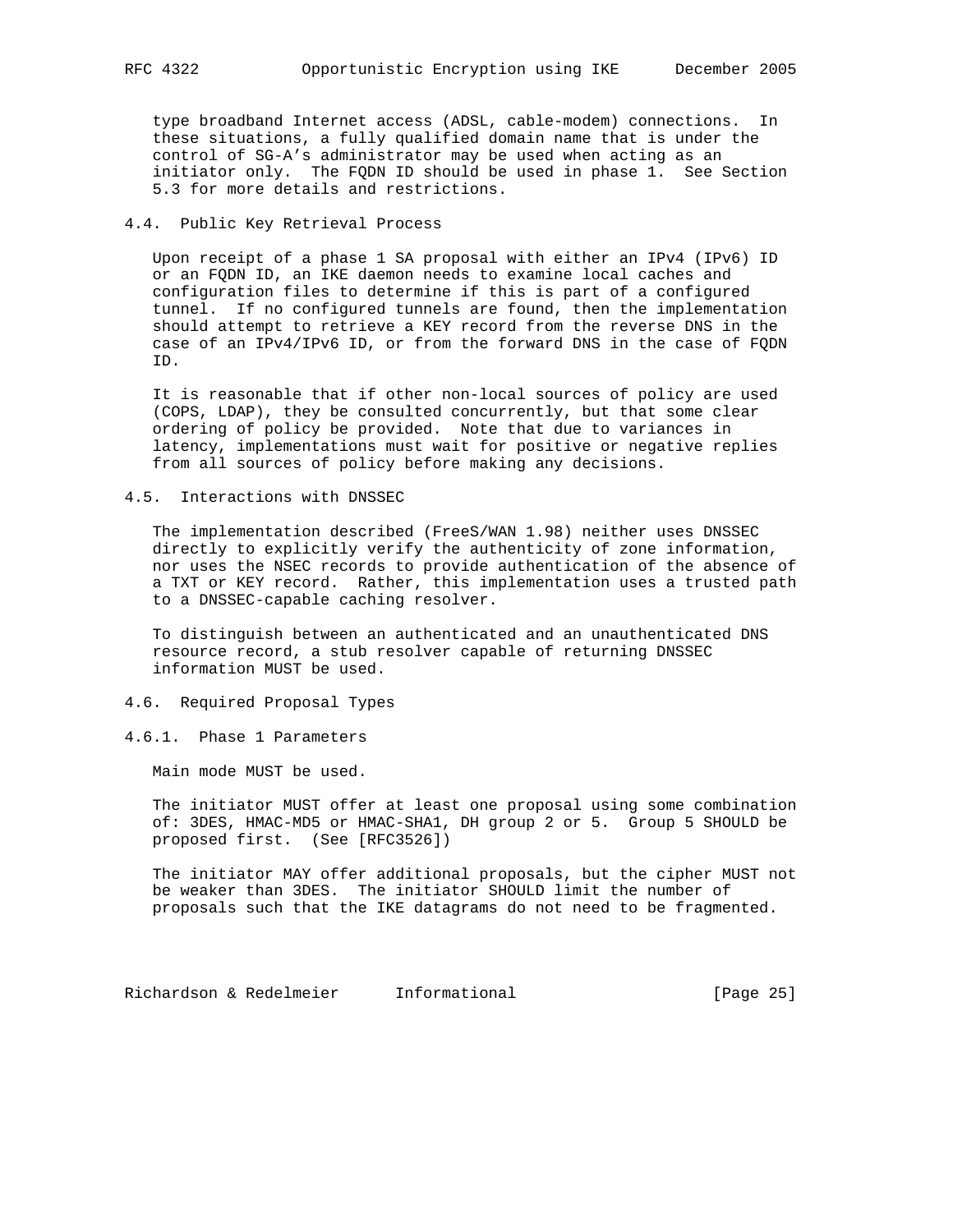The responder MUST accept one of the proposals. If any configuration of the responder is required, then the responder is not acting in an opportunistic way.

 The initiator SHOULD use an ID\_IPV4\_ADDR (ID\_IPV6\_ADDR for IPv6) of the external interface of the initiator for phase 1. (There is an exception, see Section 5.3.) The authentication method MUST be RSA public key signatures. The RSA key for the initiator SHOULD be placed into a DNS KEY record in the reverse space of the initiator (i.e., using in-addr.arpa or ip6.arpa).

4.6.2. Phase 2 Parameters

 The initiator MUST propose a tunnel between the ultimate sender ("Alice" or "A") and ultimate recipient ("Bob" or "B") using 3DES-CBC mode, MD5, or SHA1 authentication. Perfect Forward Secrecy MUST be specified.

Tunnel mode MUST be used.

Identities MUST be ID\_IPV4\_ADDR\_SUBNET with the mask being /32.

 Authorization for the initiator to act on Alice's behalf is determined by looking for a TXT record in the reverse-map at Alice's IP address.

Compression SHOULD NOT be mandatory. It MAY be offered as an option.

- 5. DNS Issues
- 5.1. Use of KEY Record

 In order to establish their own identities, security gateways SHOULD publish their public keys in their reverse DNS via DNSSEC's KEY record. See section 3 of RFC 2535 [RFC2535].

For example:

KEY 0x4200 4 1 AQNJjkKlIk9...nYyUkKK8

 0x4200: The flag bits, indicating that this key is prohibited for confidentiality use (it authenticates the peer only, a separate Diffie-Hellman exchange is used for confidentiality), and that this key is associated with the non-zone entity whose name is the RR owner name. No other flags are set.

4: This indicates that this key is for use by IPsec.

Richardson & Redelmeier Informational [Page 26]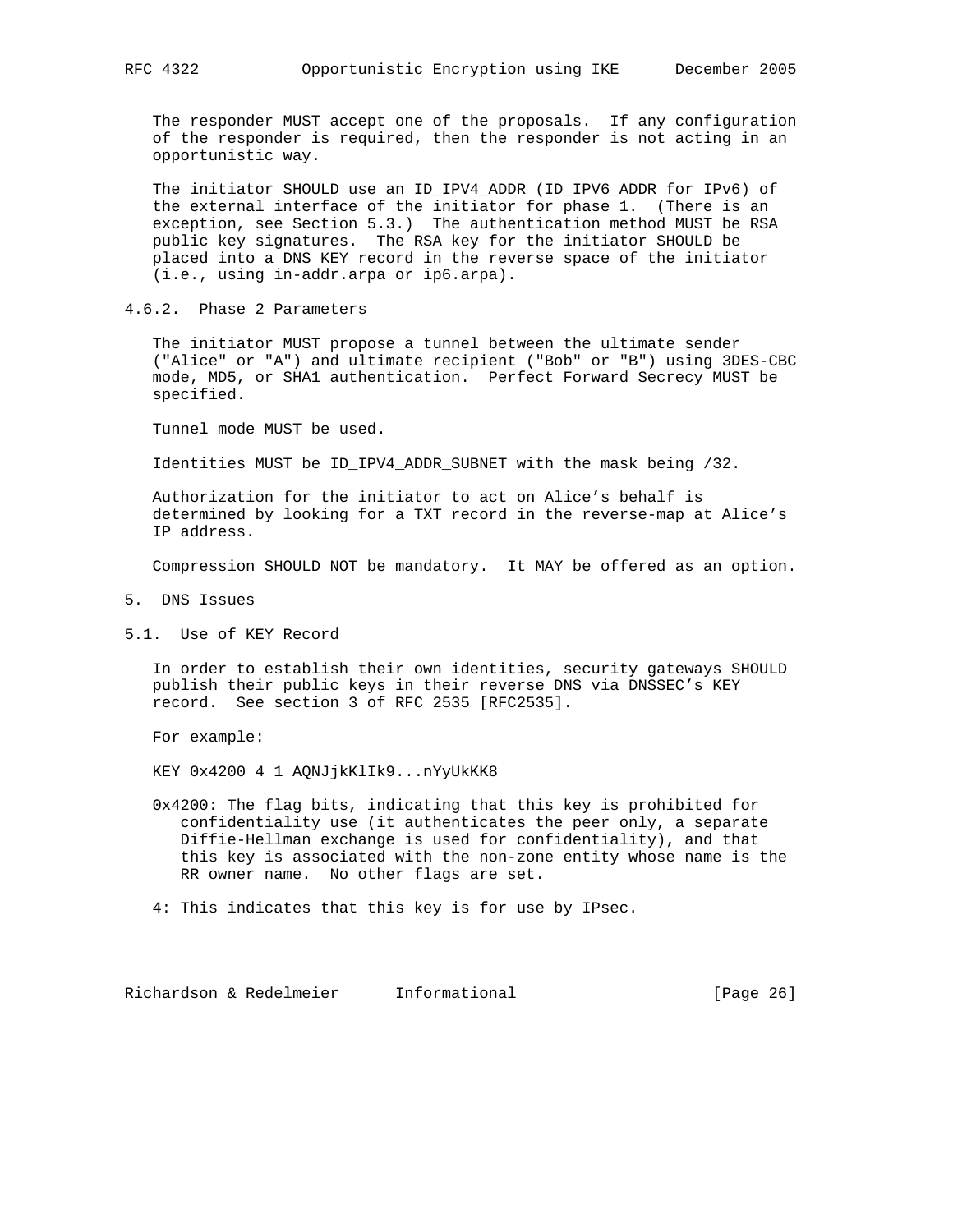1: An RSA key is present.

 AQNJjkKlIk9...nYyUkKK8: The public key of the host as described in [RFC3110].

 Use of several KEY records allows for key roll-over. The SIG Payload in IKE phase 1 SHOULD be accepted if the public key, given by any KEY RR, validates it.

5.2. Use of TXT Delegation Record

 If, for example, machine Alice wishes SG-A to act on her behalf, then she publishes a TXT record to provide authorization for SG-A to act on Alice's behalf. This is done similarly for Bob and SG-B.

 These records are located in the reverse DNS (in-addr.arpa or ip6.arpa) for their respective IP addresses. The reverse DNS SHOULD be secured by DNSSEC. DNSSEC is required to defend against active attacks.

 If Alice's address is P.Q.R.S, then she can authorize another node to act on her behalf by publishing records at:

S.R.Q.P.in-addr.arpa

 The contents of the resource record are expected to be a string that uses the following syntax, as suggested in RFC1464 [RFC1464]. (Note that the reply to query may include other TXT resource records used by other applications.)

X-IPsec-Server(P)=A.B.C.D public-key

Figure 2: Format of reverse delegation record

- P: Specifies a precedence for this record. This is similar to MX record preferences. Lower numbers have stronger preference.
- A.B.C.D: Specifies the IP address of the Security Gateway for this client machine.
- public-key: Is the encoded RSA Public key of the Security Gateway. The public-key is provided here to avoid a second DNS lookup. If this field is absent, then a KEY resource record should be looked up in the reverse-map of A.B.C.D. The key is transmitted in base64 format.

 The fields of the record MUST be separated by whitespace. This MAY be: space, tab, newline, or carriage return. A space is preferred.

Richardson & Redelmeier Informational (Page 27)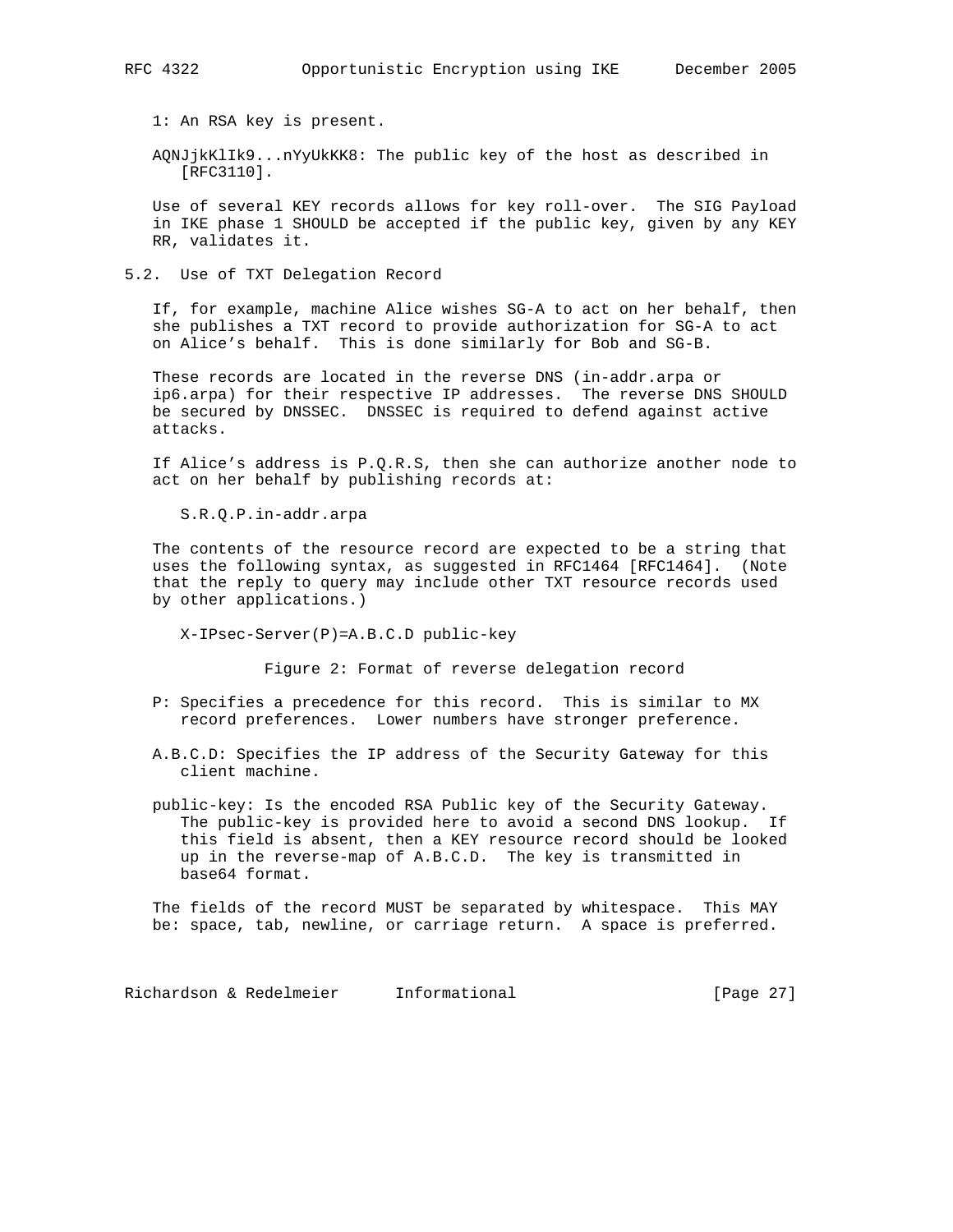In the case where Alice is located at a public address behind a security gateway that has no fixed address (or no control over its reverse-map), then Alice may delegate to a public key by domain name.

X-IPsec-Server(P)=@FQDN public-key

Figure 3: Format of reverse delegation record (FQDN version)

 P: Is as above. FQDN: Specifies the FQDN that the Security Gateway will identify itself with. public-key: Is the encoded RSA Public key of the Security Gateway.

 If there is more than one such TXT record with strongest (lowest numbered) precedence, one Security Gateway is picked arbitrarily from those specified in the strongest-preference records.

#### 5.2.1. Long TXT Records

 When packed into wire-format, TXT records that are longer than 255 characters are divided into smaller <character-strings>. (See [RFC1035] section 3.3 and 3.3.14.) These MUST be reassembled into a single string for processing. Whitespace characters in the base64 encoding are to be ignored.

## 5.2.2. Choice of TXT Record

 It has been suggested to use the KEY, OPT, CERT, or KX records instead of a TXT record. None is satisfactory.

 The KEY RR has a protocol field that could be used to indicate a new protocol, and an algorithm field that could be used to indicate different contents in the key data. However, the KEY record is clearly not intended for storing what are really authorizations, it is just for identities. Other uses have been discouraged.

 OPT resource records, as defined in [RFC2671], are not intended to be used for storage of information. They are not to be loaded, cached or forwarded. They are, therefore, inappropriate for use here.

 CERT records [RFC2538] can encode almost any set of information. A custom type code could be used permitting any suitable encoding to be stored, not just X.509. According to the RFC, the certificate RRs are to be signed internally, which may add undesirable and unnecessary bulk. Larger DNS records may require TCP instead of UDP transfers.

Richardson & Redelmeier Informational [Page 28]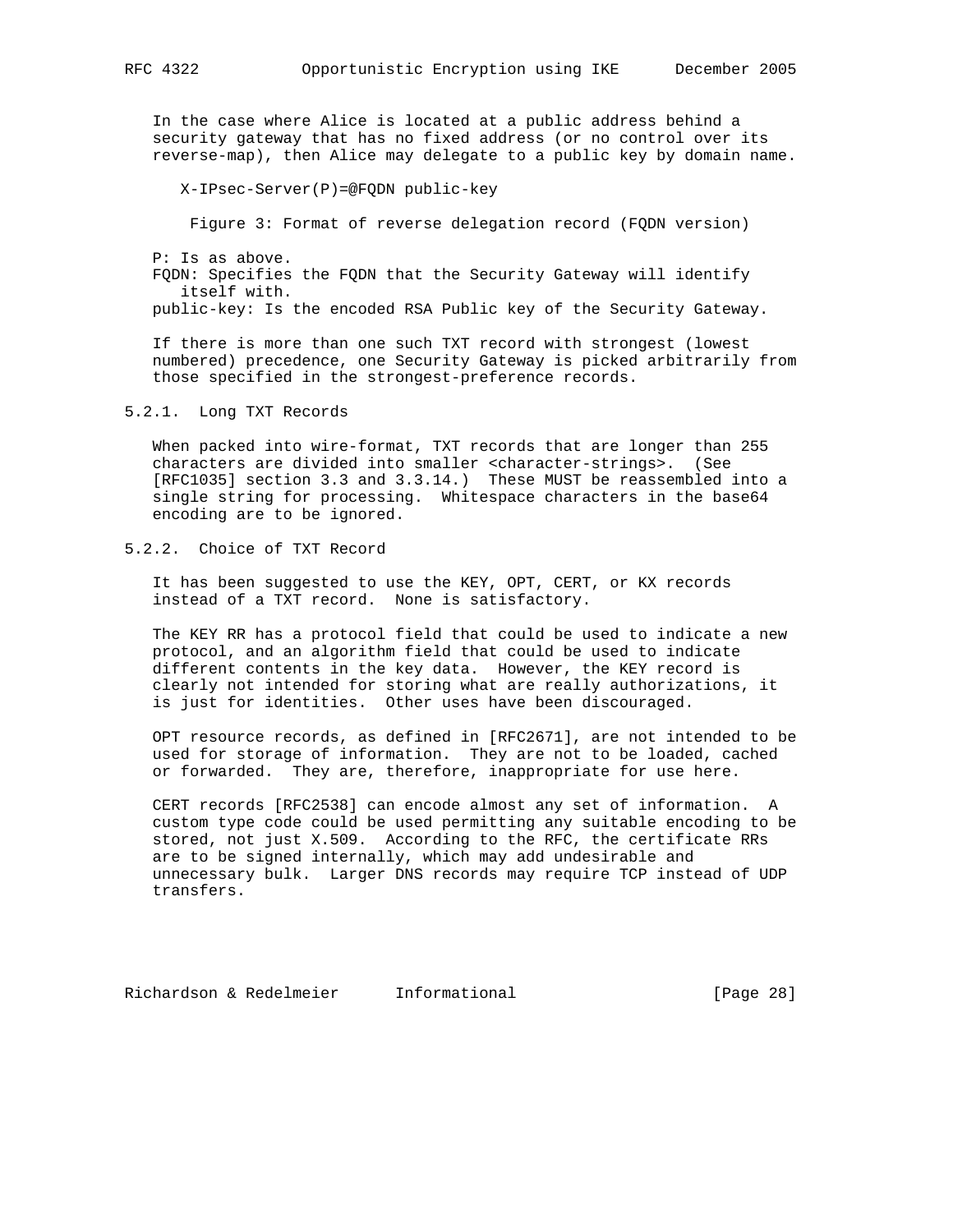At the time of protocol design, the CERT RR was not widely deployed and could not be counted upon. Use of CERT records will be investigated, and may be proposed in a future revision of this document.

 KX records are ideally suited for use instead of TXT records, but had not been deployed at the time of implementation.

## 5.3. Use of FQDN IDs

 Unfortunately, not every administrator has control over the contents of the reverse-map. Where the initiator (SG-A) has no suitable reverse-map, the authorization record present in the reverse-map of Alice may refer to a FQDN instead of an IP address.

 In this case, the client's TXT record gives the fully qualified domain name (FQDN) in place of its security gateway's IP address. The initiator should use the ID\_FQDN ID-payload in phase 1. A forward lookup for a KEY record on the FQDN must yield the initiator's public key.

 This method can also be used when the external address of SG-A is dynamic.

 If SG-A is acting on behalf of Alice, then Alice must still delegate authority for SG-A to do so in her reverse-map. When Alice and SG-A are one and the same (i.e., Alice is acting as an end-node) then there is no need for this when initiating only.

 However, Alice must still delegate to herself if she wishes others to initiate OE to her. See Figure 3.

## 5.4. Key Roll-Over

 Good cryptographic hygiene says that one should replace public/private key pairs periodically. Some administrators may wish to do this as often as daily. Typical DNS propagation delays are determined by the SOA Resource Record MINIMUM parameter, which controls how long DNS replies may be cached. For reasonable operation of DNS servers, administrators usually want this value to be at least several hours, sometimes as a long as a day. This presents a problem: a new key MUST not be used prior to its propagation through DNS.

 This problem is dealt with by having the Security Gateway generate a new public/private key pair, at least MINIMUM seconds in advance of using it. It then adds this key to the DNS (both as a second KEY

Richardson & Redelmeier Informational (Page 29)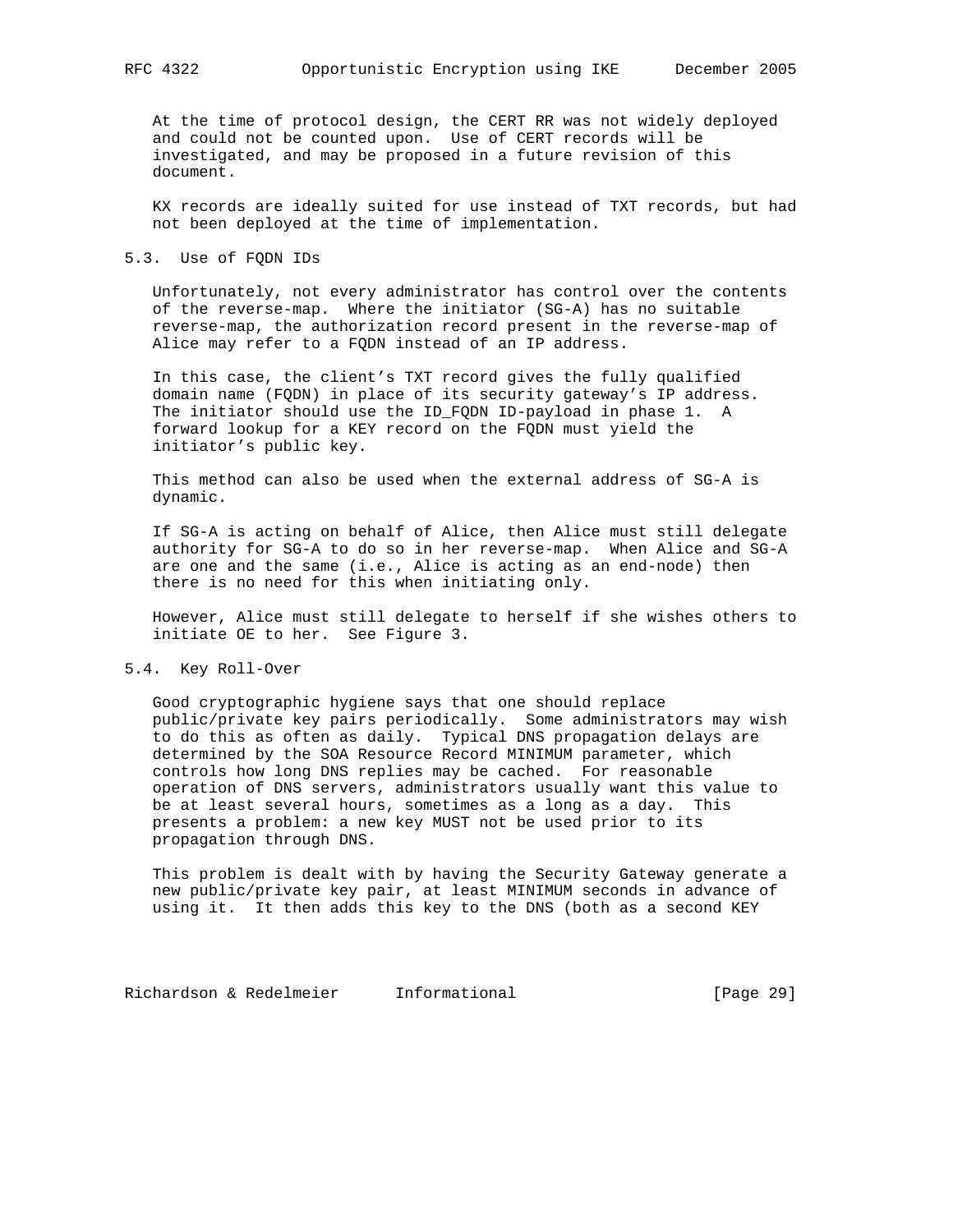record and in additional TXT delegation records) at key generation time. Note: only one key is allowed in each TXT record.

 When authenticating, all gateways MUST have available all public keys that are found in DNS for this entity. This permits the authenticating end to check both the key for "today" and the key for "tomorrow". Note that it is the end which is creating the signature (possesses the private key) that determines which key is to be used.

## 6. Network Address Translation Interaction

 There are no fundamentally new issues for implementing opportunistic encryption in the presence of network address translation. Rather, there are only the regular IPsec issues with NAT traversal.

There are several situations to consider for NAT.

6.1. Co-Located NAT/NAPT

 If a security gateway is also performing network address translation on behalf of an end-system, then the packet should be translated prior to being subjected to opportunistic encryption. This is in contrast to typically configured tunnels, which often exist to bridge islands of private network address space. The security gateway will use the translated source address for phase 2, and so the responding security gateway will look up that address to confirm SG-A's authorization.

In the case of NAT  $(1:1)$ , the address space into which the translation is done MUST be globally unique, and control over the reverse-map is assumed. Placing of TXT records is possible.

In the case of NAPT  $(m:1)$ , the address will be the security gateway itself. The ability to get KEY and TXT records in place will again depend upon whether or not there is administrative control over the reverse-map. This is identical to situations involving a single host acting on behalf of itself. For initiators (but not responders), an FQDN-style ID can be used to get around a lack of a reverse-map.

## 6.2. Security Gateway behind a NAT/NAPT

 If there is a NAT or NAPT between the security gateways, then normal IPsec NAT traversal problems occur. In addition to the transport problem, which may be solved by other mechanisms, there is the issue of what phase 1 and phase 2 IDs to use. While FQDN could be used during phase 1 for the security gateway, there is no appropriate ID for phase 2. Due to the NAT, the end systems live in different IP address spaces.

Richardson & Redelmeier Informational (Page 30)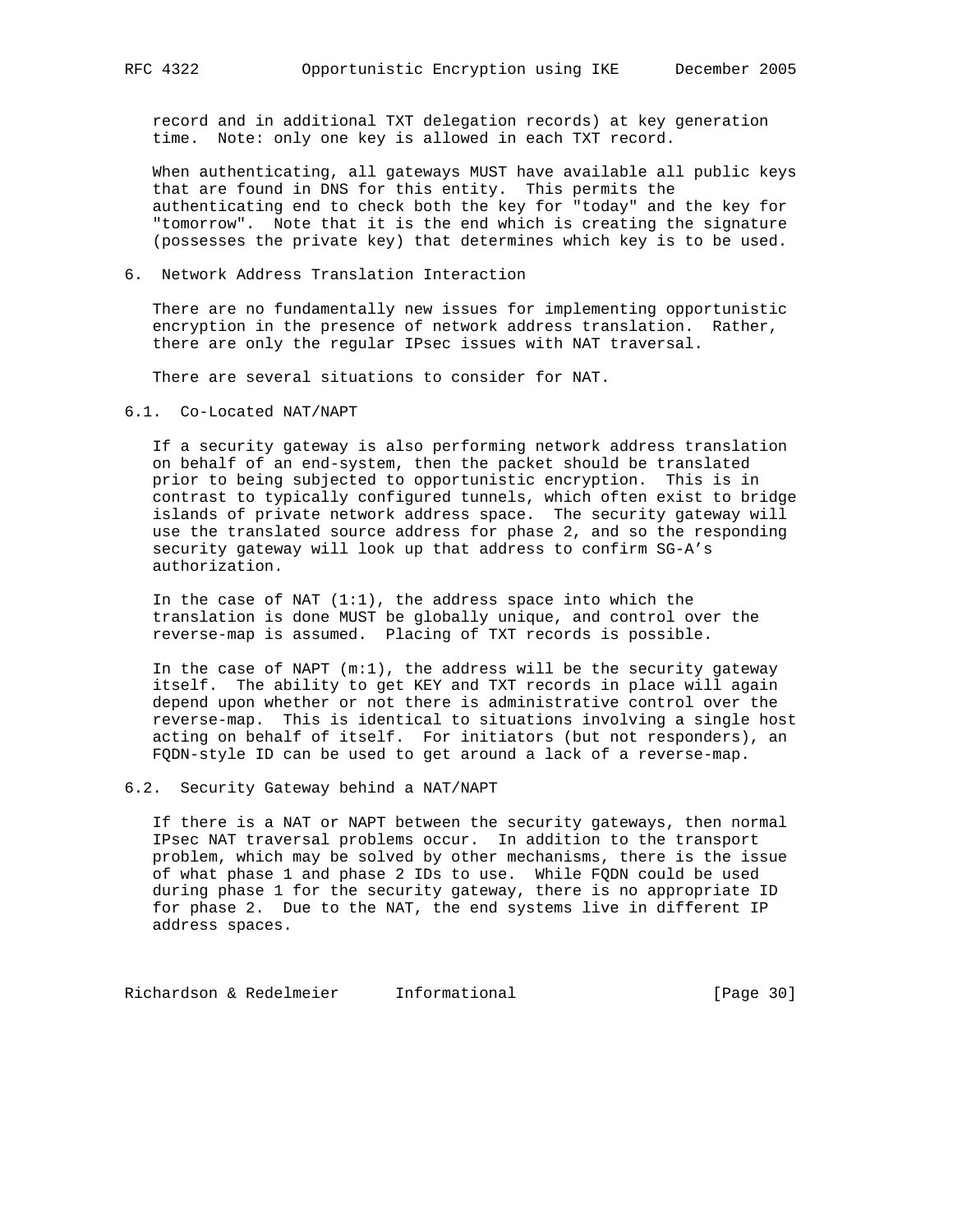6.3. End System behind a NAT/NAPT

 If the end system is behind a NAT (perhaps SG-B), then there is, in fact, no way for another end system to address a packet to this end system. Not only is opportunistic encryption impossible, but it is also impossible for any communication to be initiated to the end system. It may be possible for this end system to initiate such communication. This creates an asymmetry, but this is common for NAPT.

7. Host Implementations

 When Alice and SG-A are components of the same system, they are considered to be a host implementation. The packet sequence scenario remains unchanged.

 Components marked Alice are the upper layers (TCP, UDP, the application), and SG-A is the IP layer.

Note that tunnel mode is still required.

 As Alice and SG-A are acting on behalf of themselves, no TXT based delegation record is necessary for Alice to initiate. She can rely on FQDN in a forward map. This is particularly attractive to mobile nodes such as notebook computers at conferences. To respond, Alice/SG-A will still need an entry in Alice's reverse-map.

8. Multi-Homing

 If there are multiple paths between Alice and Bob (as illustrated in the diagram with SG-D), then additional DNS records are required to establish authorization.

 In Figure 1, Alice has two ways to exit her network: SG-A and SG-D. Previously, SG-D has been ignored. Postulate that there are routers between Alice and her set of security gateways (denoted by the + signs and the marking of an autonomous system number for Alice's network). Datagrams may, therefore, travel to either SG-A or SG-D en route to Bob.

 As long as all network connections are in good order, it does not matter how datagrams exit Alice's network. When they reach either security gateway, the security gateway will find the TXT delegation record in Bob's reverse-map, and establish an SA with SG-B.

 SG-B has no problem establishing that either of SG-A or SG-D may speak for Alice, because Alice has published two equally weighted TXT delegation records:

Richardson & Redelmeier Informational [Page 31]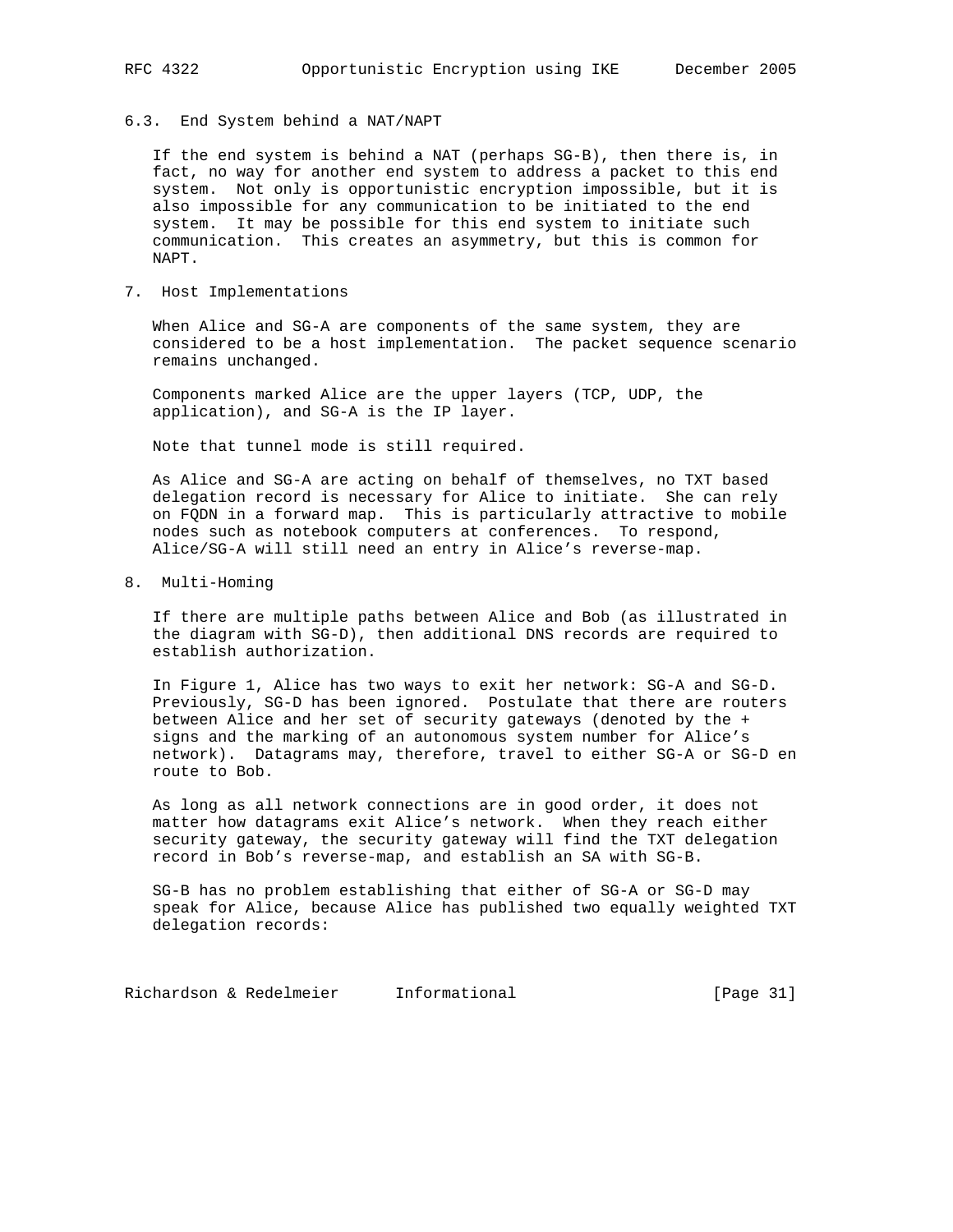X-IPsec-Server(10)=192.1.1.5 AQMM...3s1Q== X-IPsec-Server(10)=192.1.1.6 AAJN...j8r9==

Figure 4: Multiple gateway delegation example for Alice

 Alice's routers can now do any kind of load sharing needed. Both SG-A and SG-D send datagrams addressed to Bob through their tunnel to SG-B.

 Alice's use of non-equal weight delegation records to show preference of one gateway over another, has relevance only when SG-B is initiating to Alice.

 If the precedences are the same, then SG-B has a more difficult time. It must decide which of the two tunnels to use. SG-B has no information about which link is less loaded, nor which security gateway has more cryptographic resources available. SG-B, in fact, has no knowledge of whether both gateways are even reachable.

 The Public Internet's default-free zone may well know a good route to Alice, but the datagrams that SG-B creates must be addressed to either SG-A or SG-D; they can not be addressed to Alice directly.

SG-B may make a number of choices:

- 1. It can ignore the problem and round robin among the tunnels. This causes losses during times when one or the other security gateway is unreachable. If this worries Alice, she can change the weights in her TXT delegation records.
- 2. It can send to the gateway from which it most recently received datagrams. This assumes that routing and reachability are symmetrical.
- 3. It can listen to BGP information from the Internet to decide which system is currently up. This is clearly much more complicated, but if SG-B is already participating in the BGP peering system to announce Bob, the results data may already be available to it.
- 4. It can refuse to negotiate the second tunnel. (It is unclear whether or not this is even an option.)
- 5. It can silently replace the outgoing portion of the first tunnel with the second one while still retaining the incoming portions of both. Thus, SG-B can accept datagrams from either SG-A or SG-D, but send only to the gateway that most recently re-keyed with it.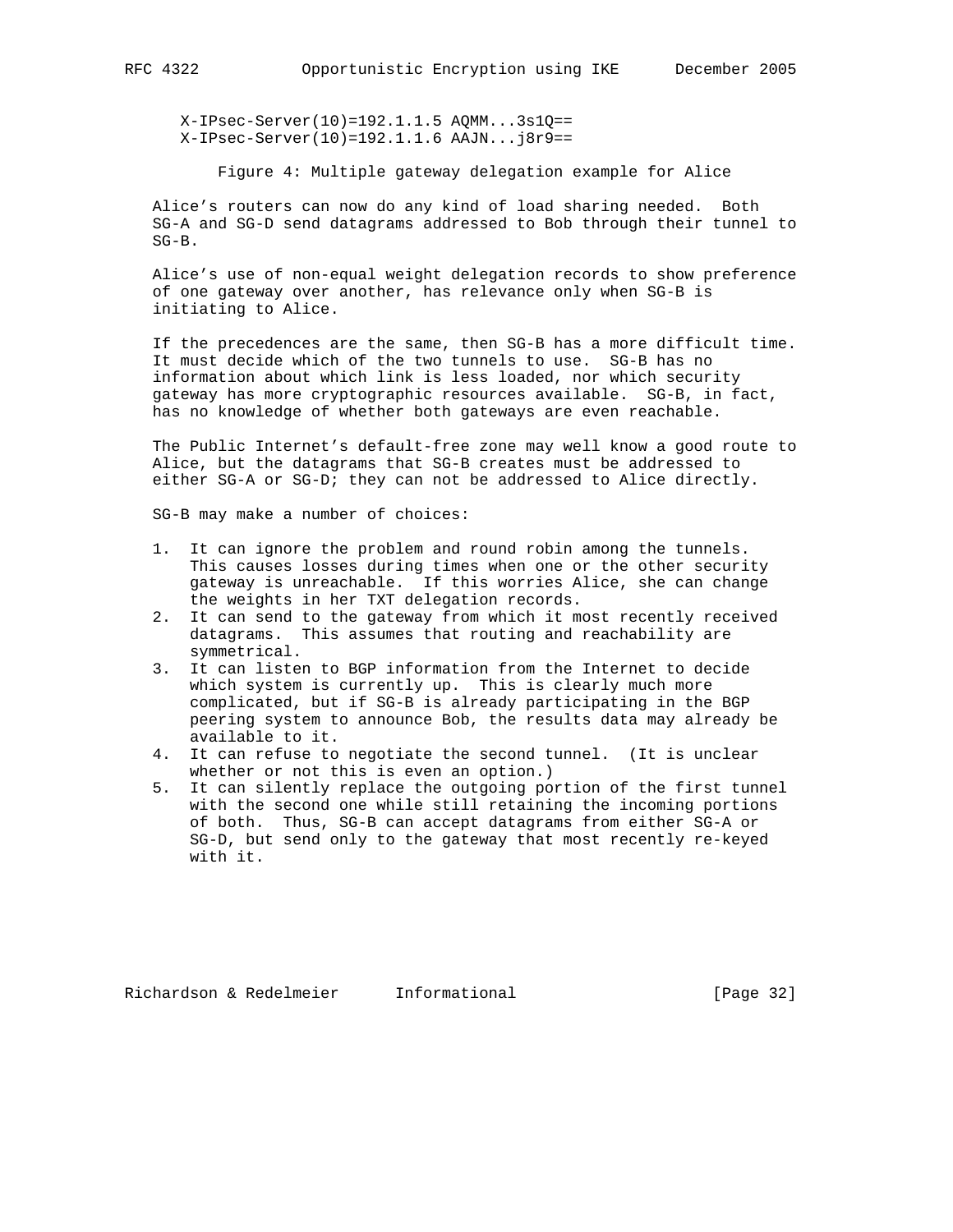Local policy determines which choice SG-B makes. Note that even if SG-B has perfect knowledge about the reachability of SG-A and SG-D, Alice may not be reachable from either of these security gateways because of internal reachability issues.

 FreeS/WAN implements option 5. Implementing a different option is being considered. The multi-homing aspects of OE are not well developed and may be the subject of a future document.

#### 9. Failure Modes

## 9.1. DNS Failures

 If a DNS server fails to respond, local policy decides whether or not to permit communication in the clear as embodied in the connection classes in Section 3.2. It is easy to mount a denial of service attack on the DNS server responsible for a particular network's reverse-map. Such an attack may cause all communication with that network to go in the clear if the policy is permissive, or fail completely if the policy is paranoid. Please note that this is an active attack.

 There are still many networks that do not have properly configured reverse-maps. Further, if the policy is not to communicate, the above denial of service attack isolates the target network. Therefore, the decision of whether or not to permit communication in the clear MUST be a matter of local policy.

## 9.2. DNS Configured, IKE Failures

 DNS records claim that opportunistic encryption should occur, but the target gateway either does not respond on port 500, or refuses the proposal. This may be because of a crash or reboot, a faulty configuration, or a firewall filtering port 500.

 The receipt of ICMP port, host or network unreachable messages indicates a potential problem, but MUST NOT cause communication to fail immediately. ICMP messages are easily forged by attackers. If such a forgery caused immediate failure, then an active attacker could easily prevent any encryption from ever occurring, possibly preventing all communication.

 In these situations a log should be produced and local policy should dictate if communication is then permitted in the clear.

Richardson & Redelmeier Informational [Page 33]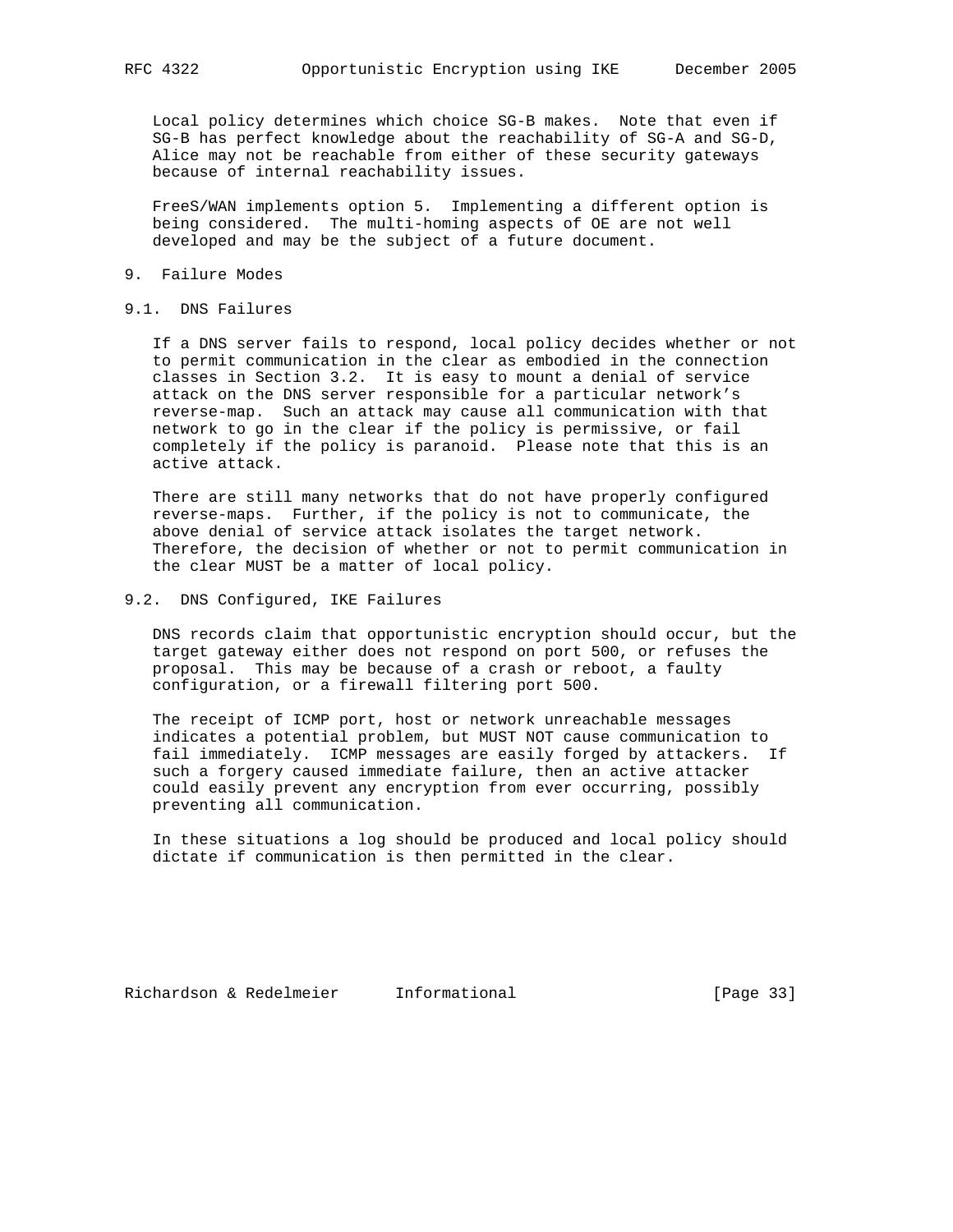## 9.3. System Reboots

 Tunnels sometimes go down because the remote end crashes, disconnects, or has a network link break. In general there is no notification of this. Even in the event of a crash and successful reboot, other SGs don't hear about it unless the rebooted SG has specific reason to talk to them immediately. Over-quick response to temporary network outages is undesirable. Note that a tunnel can be torn down and then re-established without any effect visible to the user except a pause in traffic. On the other hand, if one end reboots, the other end can't get datagrams to it at all (except via IKE) until the situation is noticed. So a bias toward quick response is appropriate, even at the cost of occasional false alarms.

 A mechanism for recovery after reboot is a topic of current research and is not specified in this document.

 A deliberate shutdown should include an attempt, using delete messages, to notify all other SGs currently connected by phase 1 SAs that communication is about to fail. Again, a remote SG will assume this is a teardown. Attempts by the remote SGs to negotiate new tunnels as replacements should be ignored. When possible, SGs should attempt to preserve information about currently-connected SGs in non-volatile storage, so that after a crash, an Initial-Contact can be sent to previous partners to indicate loss of all previously established connections.

#### 10. Unresolved Issues

10.1. Control of Reverse DNS

 The method of obtaining information by reverse DNS lookup causes problems for people who cannot control their reverse DNS bindings. This is an unresolved problem in this version, and is out of scope.

- 11. Examples
- 11.1. Clear-Text Usage (Permit Policy)

 Two example scenarios follow. In the first example, GW-A (Gateway A) and GW-B (Gateway B) have always-clear-text policies, and in the second example they have an OE policy. The clear-text policy serves as a reference for what occurs in TCP/IP in the absence of Opportunistic Encryption.

 Alice wants to communicate with Bob. Perhaps she wants to retrieve a web page from Bob's web server. In the absence of opportunistic encryptors, the following events occur:

Richardson & Redelmeier Informational [Page 34]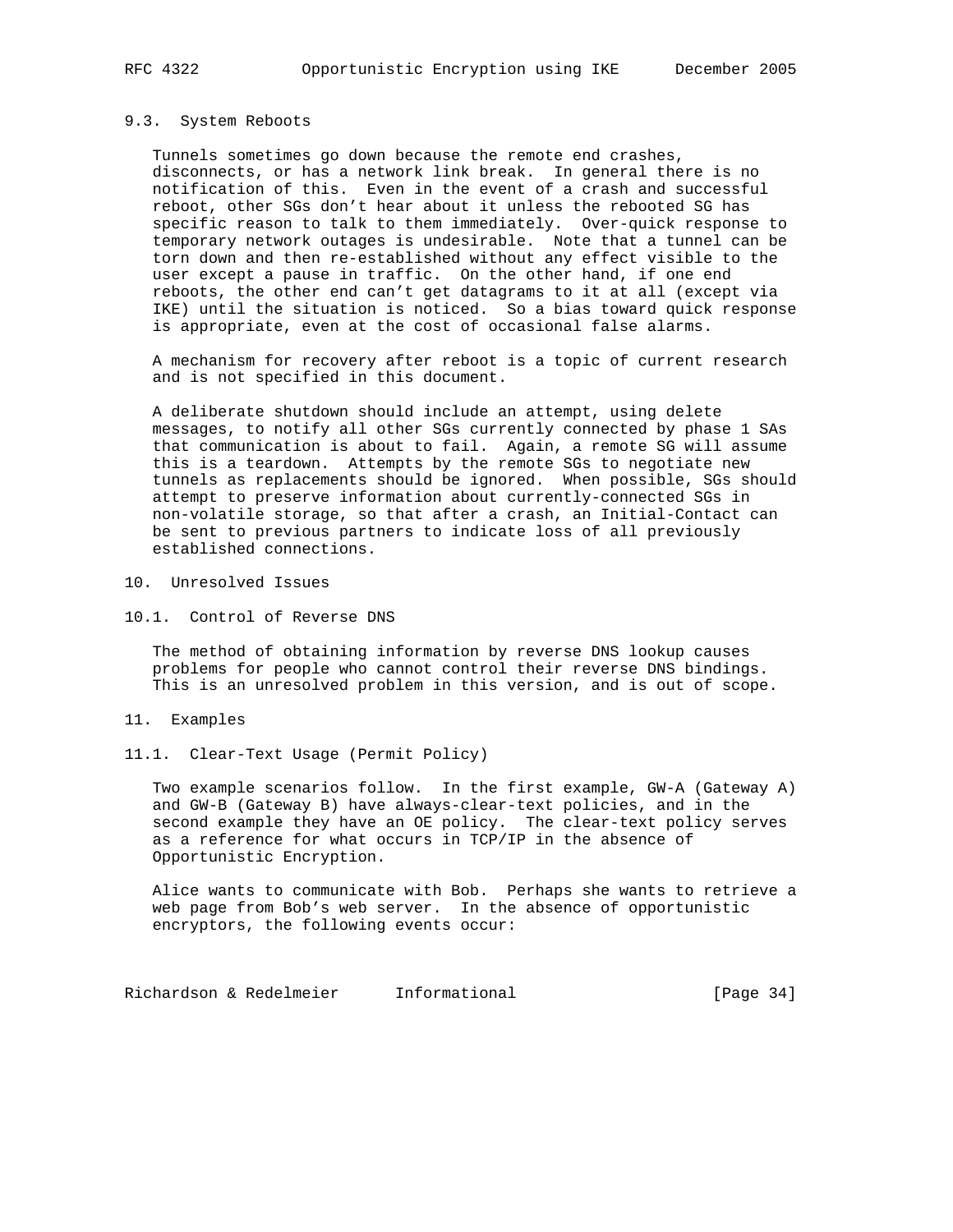Alice SG-A DNS SG-B Bob Human or application 'clicks' with a name. (1) ------(2)--------------> Application looks up name in DNS to get IP address. <-----(3)--------------- Resolver returns "A" RR to application with IP address. (4) Application starts a TCP session or UDP session and OS sends first datagram Alice SG-A DNS SG-B Bob ----(5)-----> Datagram is seen at first gateway from Alice (SG-A). ----------(6)------> Datagram traverses network. ------(7)-----> Datagram arrives at Bob, is provided to TCP.  $\leftarrow$  ------ (8) ------ A reply is sent. <----------(9)------ Datagram traverses network.  $---(10)---$  Alice receives answer. Alice SG-A DNS SG-B Bob  $(11)$  -----------> A second exchange occurs. Richardson & Redelmeier Informational [Page 35]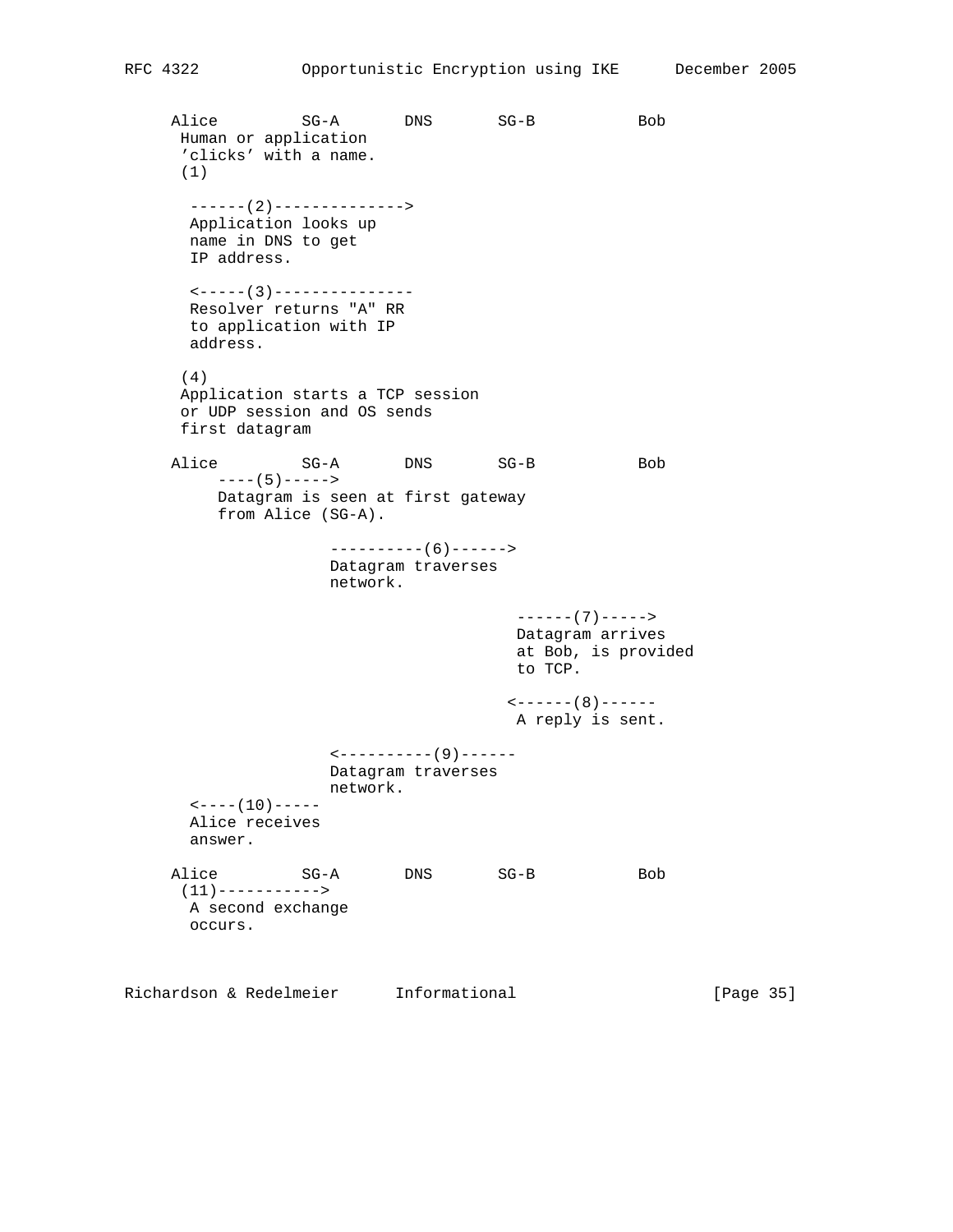----------(12)-----> --------------> <--------------- <------------------- <-------------

Figure 5: Timing of regular transaction

11.2. Opportunistic Encryption

 In the presence of properly configured opportunistic encryptors, the event list is extended. Only changes are annotated.

The following symbols are used in the time-sequence diagram:

- A single dash represents clear-text datagrams.
- = An equals sign represents phase 2 (IPsec) cipher-text datagrams.
- ˜ A single tilde represents clear-text phase 1 datagrams.
	- # A hash sign represents phase 1 (IKE) cipher-text datagrams.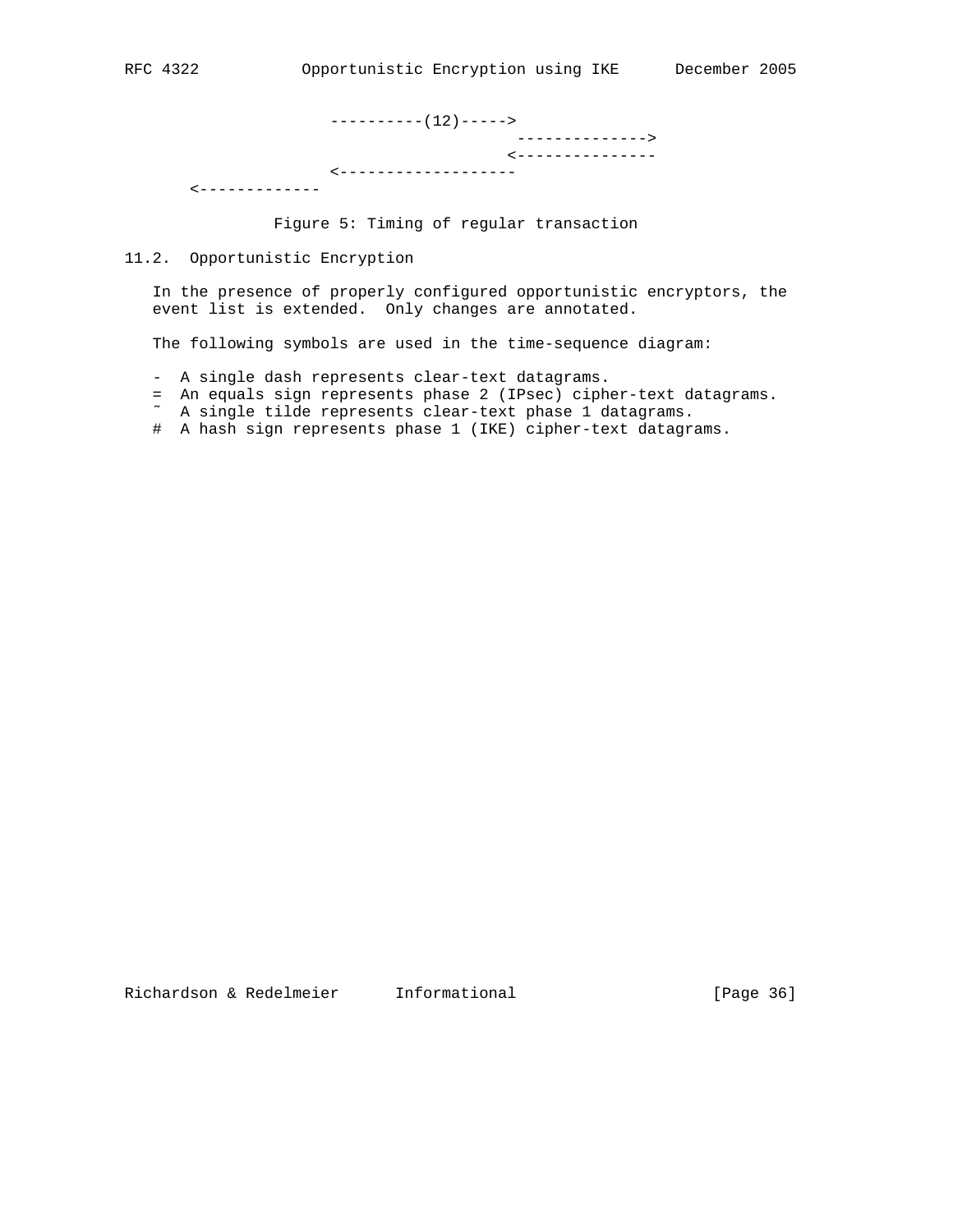| Alice<br>(1)                                              | $SG - A$                    | <b>DNS</b>                                                                                                                          | $SG-B$                                 | <b>Bob</b>  |  |  |  |  |
|-----------------------------------------------------------|-----------------------------|-------------------------------------------------------------------------------------------------------------------------------------|----------------------------------------|-------------|--|--|--|--|
| ------ (2)--------------><br><----- ( 3 ) --------------- |                             |                                                                                                                                     |                                        |             |  |  |  |  |
| $(4)$ ---- $(5)$ ------+                                  |                             |                                                                                                                                     |                                        |             |  |  |  |  |
|                                                           | $---(5B) - >$               |                                                                                                                                     |                                        |             |  |  |  |  |
|                                                           | $\leftarrow$ $- - (5C) - -$ |                                                                                                                                     |                                        |             |  |  |  |  |
|                                                           |                             | $<$ $~\sim$ $~\sim$ $~\sim$ $~\sim$ $~\sim$ $~\sim$ $~\sim$ $~\sim$ $~\sim$ $~\sim$ $~\sim$ $~\sim$ $~\sim$ $~\sim$ $~\sim$ $~\sim$ |                                        |             |  |  |  |  |
|                                                           |                             |                                                                                                                                     |                                        |             |  |  |  |  |
|                                                           |                             |                                                                                                                                     |                                        |             |  |  |  |  |
|                                                           |                             | ############## ( 5H ) ###>                                                                                                          |                                        |             |  |  |  |  |
|                                                           |                             |                                                                                                                                     | $\leftarrow$ $ -$ (51) $ -$            |             |  |  |  |  |
|                                                           |                             |                                                                                                                                     | ----- (5J) -->                         |             |  |  |  |  |
|                                                           |                             | <############(5K)####                                                                                                               |                                        |             |  |  |  |  |
|                                                           |                             | ############## (5L) ###>                                                                                                            |                                        |             |  |  |  |  |
|                                                           |                             |                                                                                                                                     | $\leftarrow$ $ -$ ( 5M ) $ -$          |             |  |  |  |  |
|                                                           |                             |                                                                                                                                     | $---(5N)---$                           |             |  |  |  |  |
|                                                           |                             | <############ (50) ####                                                                                                             |                                        |             |  |  |  |  |
|                                                           |                             | ############## ( 5P ) ###>                                                                                                          |                                        |             |  |  |  |  |
|                                                           |                             | ============ ( 6 ) ====>                                                                                                            |                                        |             |  |  |  |  |
|                                                           |                             |                                                                                                                                     | ------ ( 7 ) ----->                    |             |  |  |  |  |
|                                                           |                             |                                                                                                                                     | $\leftarrow$ - - - - - (8) - - - - - - |             |  |  |  |  |
|                                                           |                             | <========== ( 9 ) ======                                                                                                            |                                        |             |  |  |  |  |
| $\leftarrow$ - - - - - (10) - - - -                       |                             |                                                                                                                                     |                                        |             |  |  |  |  |
| (11)----------->                                          |                             |                                                                                                                                     |                                        |             |  |  |  |  |
|                                                           |                             | $=========(12) == ==->$                                                                                                             |                                        |             |  |  |  |  |
|                                                           |                             |                                                                                                                                     |                                        | ----------> |  |  |  |  |
|                                                           |                             |                                                                                                                                     | ---------------                        |             |  |  |  |  |
|                                                           |                             | ================                                                                                                                    |                                        |             |  |  |  |  |
| <------                                                   |                             |                                                                                                                                     |                                        |             |  |  |  |  |

Figure 6: Timing of opportunistic encryption transaction

[Page 37]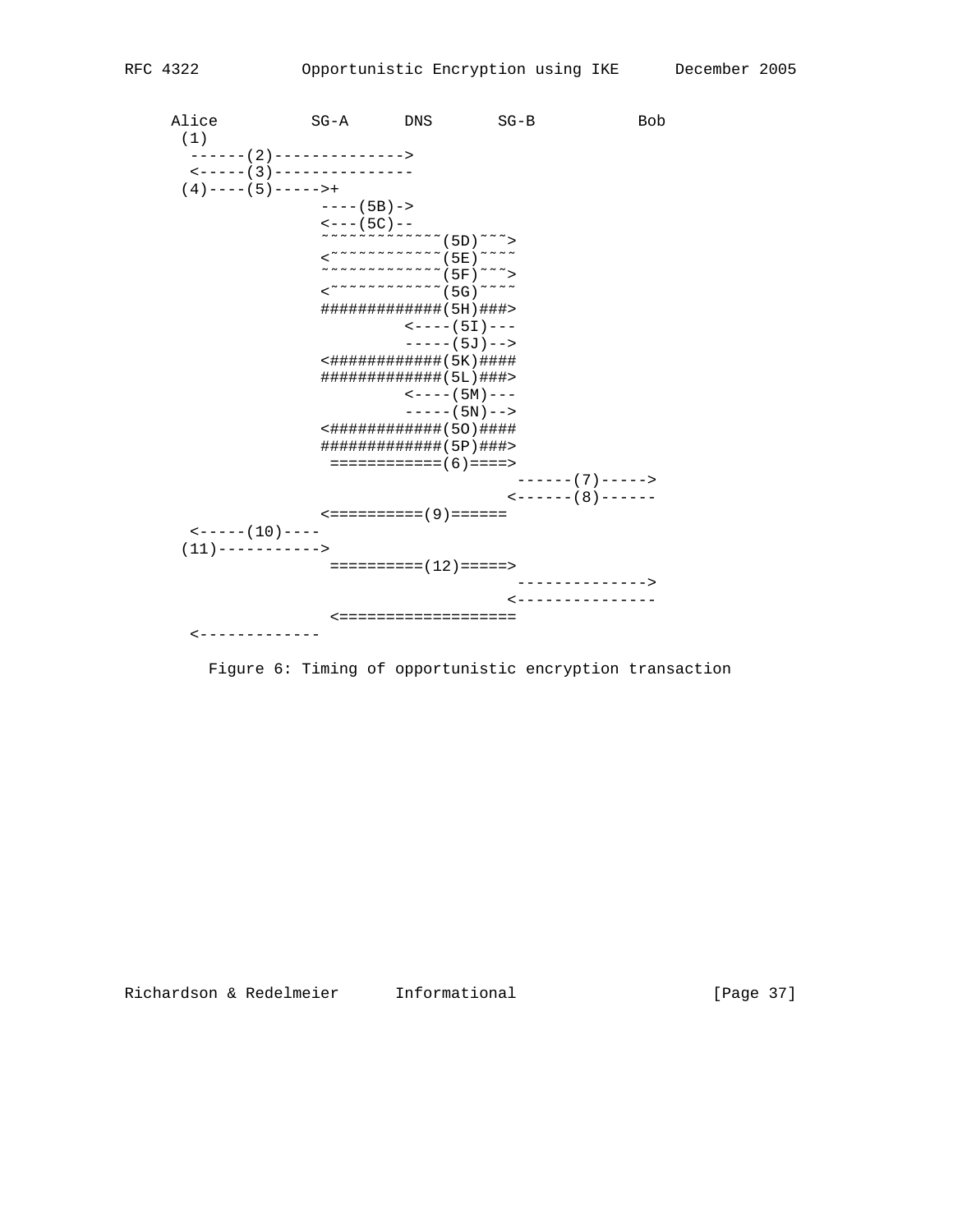For the purposes of this section, we will describe only the changes that occur between Figure 5 and Figure 6. This corresponds to time points 5, 6, 7, 9, and 10 on the list above.

 At point (5), SG-A intercepts the datagram because this source/destination pair lacks a policy (the nonexistent policy state). SG-A creates a hold policy, and buffers the datagram. SG-A requests keys from the keying daemon.

- (5B) DNS query for TXT record.
- (5C) DNS response for TXT record.
- (5D) Initial IKE message to responder.
- (5E) Message 2 of phase 1 exchange. SG-B receives the message. A new connection instance is created in the unauthenticated OE peer state.
- (5F) Message 3 of phase 1 exchange. SG-A sends a Diffie-Hellman exponent. This is an internal state of the keying daemon.
- (5G) Message 4 of phase 1 exchange. SG-B responds with a Diffie-Hellman exponent. This is an internal state of the keying protocol.
- (5H) Message 5 of phase 1 exchange. SG-A uses the phase 1 SA to send its identity under encryption. The choice of identity is discussed in Section 4.6.1. This is an internal state of the keying protocol.
- (5I) Responder lookup of initiator key. SG-B asks DNS for the public key of the initiator. DNS looks for a KEY record by IP address in the reverse-map. That is, a KEY resource record is queried for 4.1.1.192.in-addr.arpa (recall that SG-A's external address is 192.1.1.4). SG-B uses the resulting public key to authenticate the initiator. See Section 5.1 for further details.
- (5J) DNS replies with public key of initiator. Upon successfully authenticating the peer, the connection instance makes a transition to authenticated OE peer on SG-B. The format of the TXT record returned is described in Section 5.2. Responder replies with ID and authentication. SG-B sends its ID along with authentication material, completing the phase 1 negotiation.
- (5L) IKE phase 2 negotiation. Having established mutually agreeable authentications (via KEY) and authorizations (via TXT), SG-A proposes to create an IPsec

 tunnel for datagrams transiting from Alice to Bob. This tunnel is established only for the Alice/Bob combination, not for any subnets that may be behind SG-A and SG-B.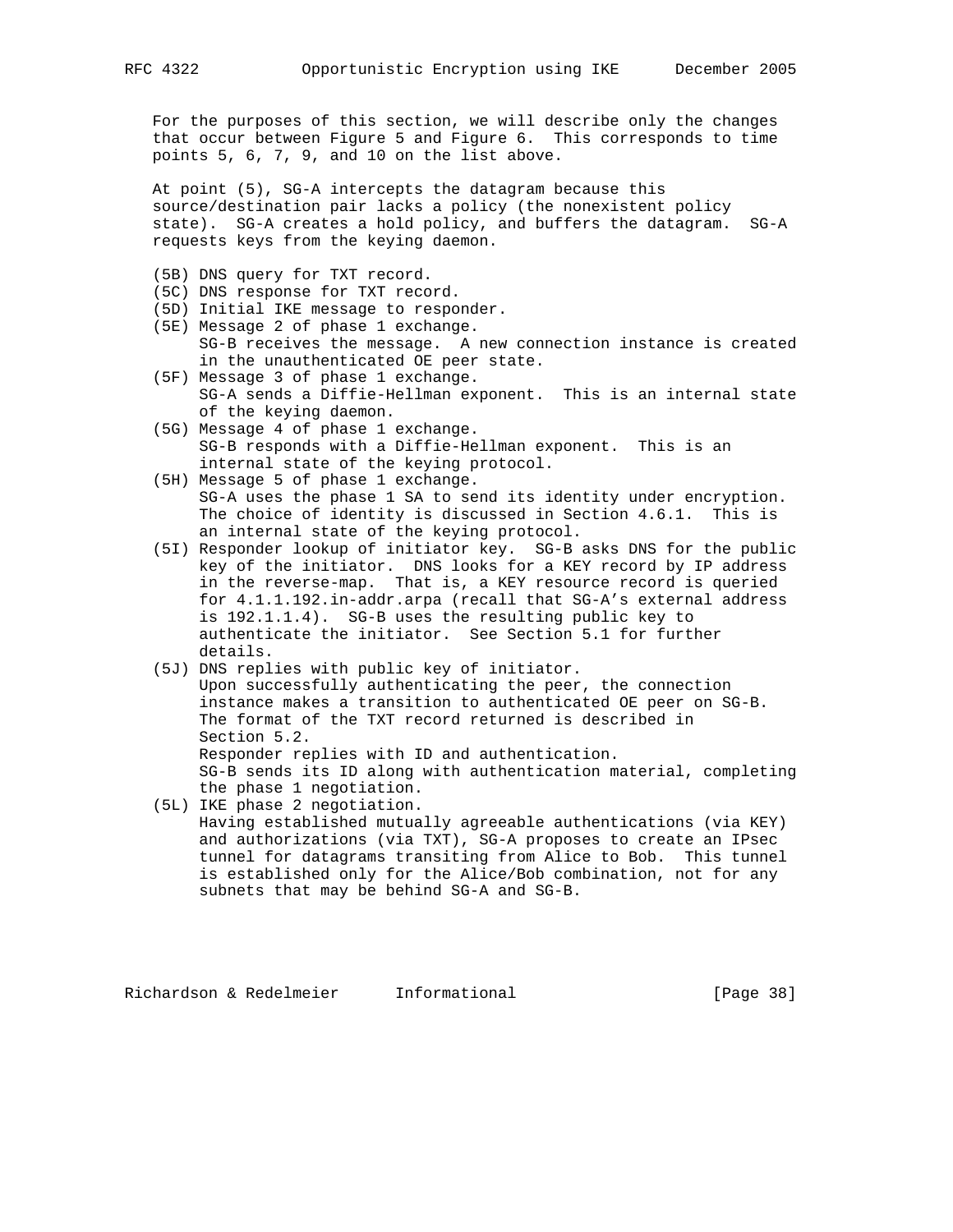(5M) Authorization for SG-A to speak for Alice. While the identity of SG-A has been established, its authority to speak for Alice has not yet been confirmed. SG-B does a reverse lookup on Alice's address for a TXT record.

- (5N) Responder determines initiator's authority. A TXT record is returned. It confirms that SG-A is authorized to speak for Alice. Upon receiving this specific proposal, SG-B's connection instance makes a transition into the potential OE connection state. SG-B may already have an instance, and the check is made as described above.
- (5O) Responder agrees to proposal. SG-B, satisfied that SG-A is authorized, proceeds with the phase 2 exchange. The responder MUST setup the inbound IPsec SAs before sending its reply.
- (5P) Final acknowledgement from initiator. The initiator agrees with the responder's choice of proposal and sets up the tunnel. The initiator sets up the inbound and outbound IPsec SAs. Upon receipt of this message, the responder may now setup the outbound IPsec SAs.
- (6) IPsec succeeds and sets up a tunnel for communication between Alice and Bob.

 SG-A sends the datagram saved at step (5) through the newly created tunnel to SG-B, where it gets decrypted and forwarded. Bob receives it at (7) and replies at (8). SG-B already has a tunnel up with G1 and uses it. At (9), SG-B has already established an SPD entry mapping Bob->Alice via a tunnel, so this tunnel is simply applied. The datagram is encrypted to SG-A, decrypted by SG-A, and passed to Alice at (10).

- 12. Security Considerations
- 12.1. Configured versus Opportunistic Tunnels

 Configured tunnels are setup using bilateral mechanisms: exchanging public keys (raw RSA, DSA, PKIX), pre-shared secrets, or by referencing keys that are in known places (distinguished name from LDAP, DNS). These keys are then used to configure a specific tunnel.

 A pre-configured tunnel may be on all the time, or may be keyed only when needed. The endpoints of the tunnel are not necessarily static; many mobile applications (road warrior) are considered to be configured tunnels.

Richardson & Redelmeier Informational [Page 39]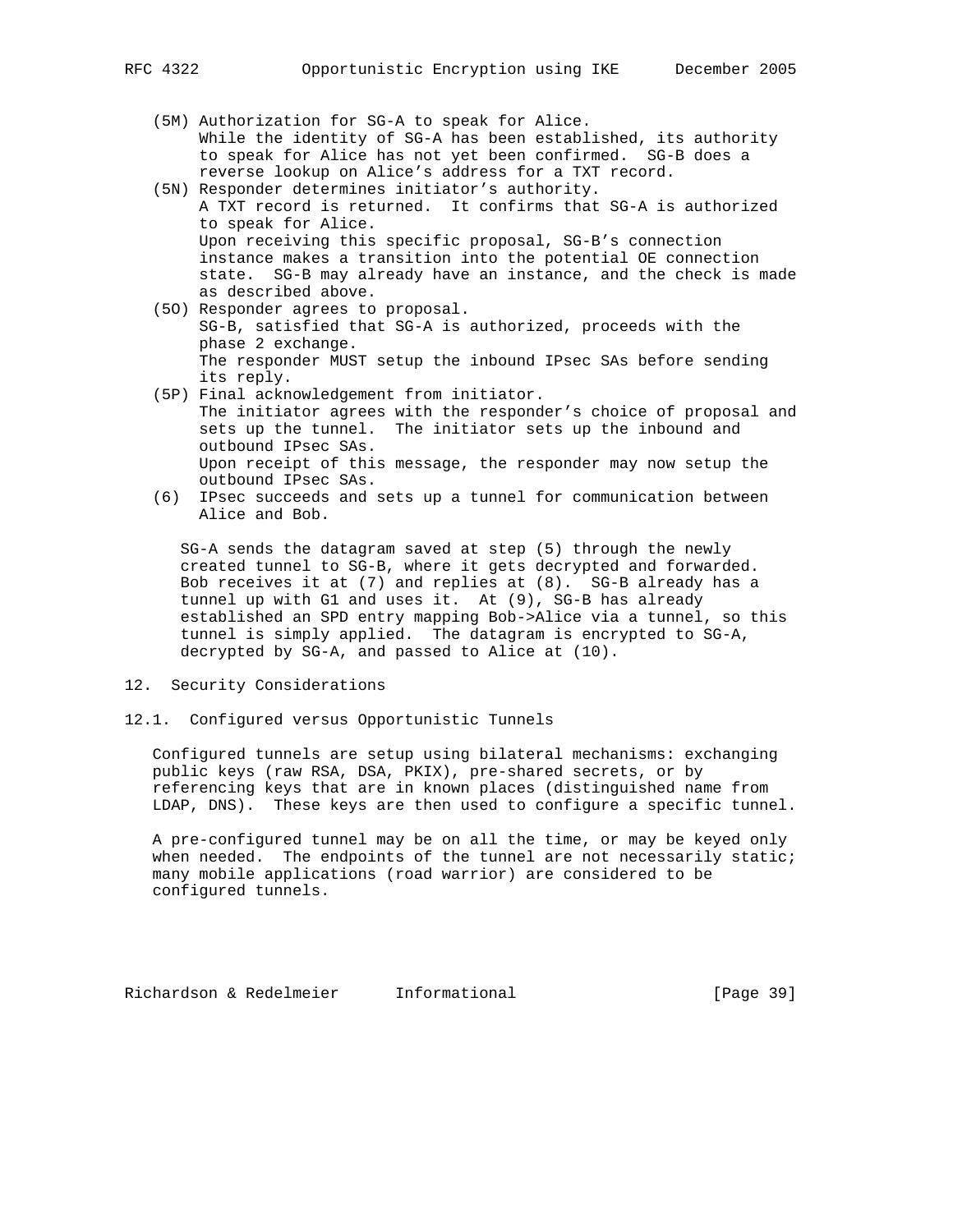The primary characteristic is that configured tunnels are assigned specific security properties. They may be trusted in different ways relating to exceptions to firewall rules, exceptions to NAT processing, and to bandwidth or other quality of service restrictions.

 Opportunistic tunnels are not inherently trusted in any strong way. They are created without prior arrangement. As the two parties are strangers, there MUST be no confusion of datagrams that arrive from opportunistic peers and those that arrive from configured tunnels. A security gateway MUST take care that an opportunistic peer cannot impersonate a configured peer.

 Ingress filtering MUST be used to make sure that only datagrams authorized by negotiation (and the concomitant authentication and authorization) are accepted from a tunnel. This is to prevent one peer from impersonating another.

 An implementation suggestion is to treat opportunistic tunnel datagrams as if they arrive on a logical interface distinct from other configured tunnels. As the number of opportunistic tunnels that may be created automatically on a system is potentially very high, careful attention to scaling should be taken into account.

 As with any IKE negotiation, opportunistic encryption cannot be secure without authentication. Opportunistic encryption relies on DNS for its authentication information and, therefore, cannot be fully secure without a secure DNS. Without secure DNS, opportunistic encryption can protect against passive eavesdropping but not against active man-in-the-middle attacks.

12.2. Firewalls versus Opportunistic Tunnels

 Typical usage of per datagram access control lists is to implement various kinds of security gateways. These are typically called "firewalls".

 Typical usage of a virtual private network (VPN) within a firewall is to bypass all or part of the access controls between two networks. Additional trust (as outlined in the previous section) is given to datagrams that arrive in the VPN.

 Datagrams that arrive via opportunistically configured tunnels MUST not be trusted. Any security policy that would apply to a datagram arriving in the clear SHOULD also be applied to datagrams arriving opportunistically.

Richardson & Redelmeier Informational [Page 40]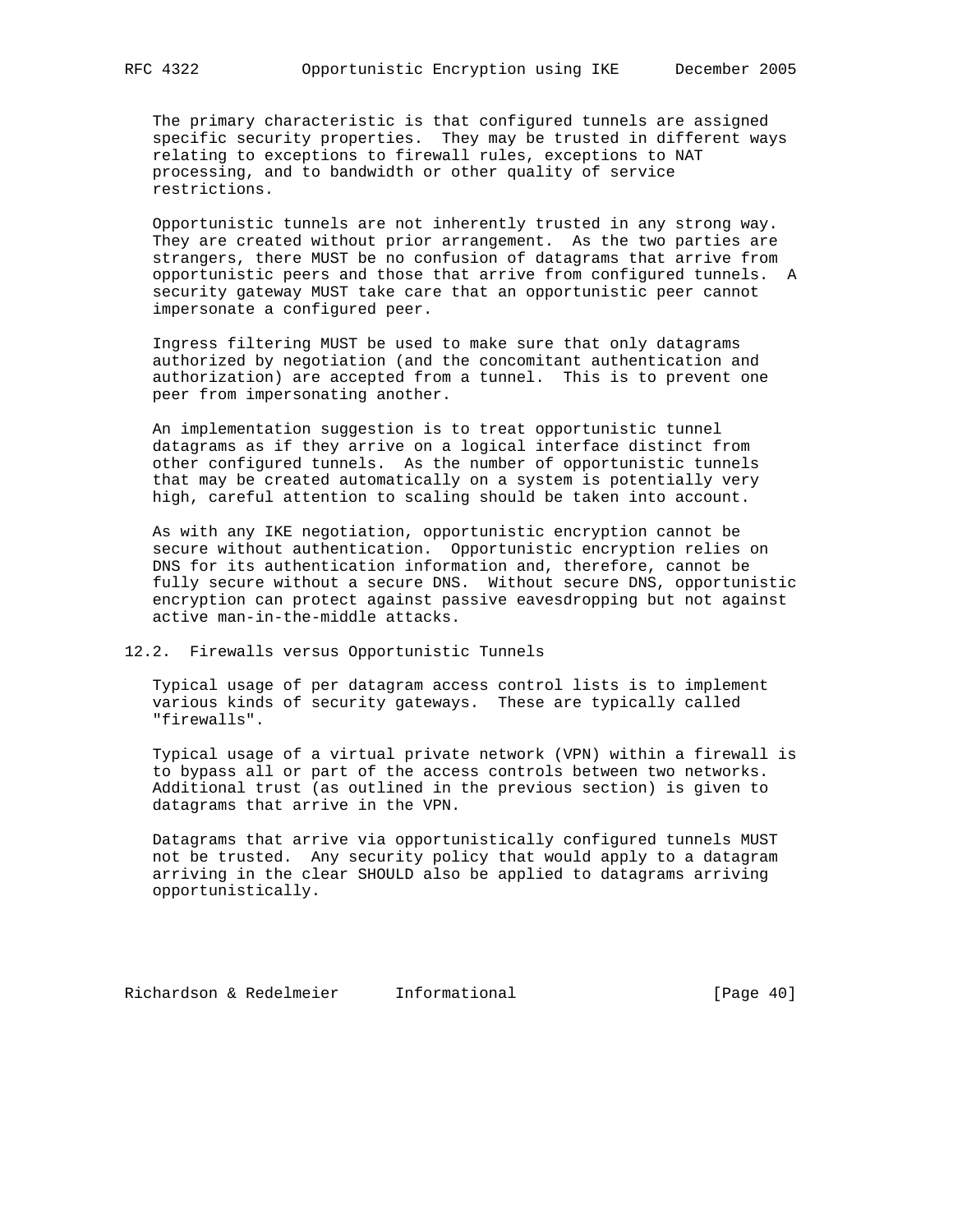## 12.3. Denial of Service

 There are several different forms of denial of service that an implementor should be concerned with. Most of these problems are shared with security gateways that have large numbers of mobile peers (road warriors).

 The design of ISAKMP/IKE, and its use of cookies, defend against many kinds of denial of service. Opportunism changes the assumption that if the phase 1 (ISAKMP) SA is authenticated, that it was worthwhile creating. Because the gateway will communicate with any machine, it is possible to form phase 1 SAs with any machine on the Internet.

13. Acknowledgements

 Substantive portions of this document are based upon previous work by Henry Spencer. [OEspec]

 Thanks to Tero Kivinen, Sandy Harris, Wes Hardarker, Robert Moskowitz, Jakob Schlyter, Bill Sommerfeld, John Gilmore, and John Denker for their comments and constructive criticism.

 Sandra Hoffman and Bill Dickie did the detailed proof reading and editing.

- 14. References
- 14.1. Normative References
	- [RFC1035] Mockapetris, P., "Domain names implementation and specification", STD 13, RFC 1035, November 1987.
	- [RFC2119] Bradner, S., "Key words for use in RFCs to Indicate Requirement Levels", BCP 14, RFC 2119, March 1997.
	- [RFC2401] Kent, S. and R. Atkinson, "Security Architecture for the Internet Protocol", RFC 2401, November 1998.
	- [RFC2407] Piper, D., "The Internet IP Security Domain of Interpretation for ISAKMP", RFC 2407, November 1998.
	- [RFC2408] Maughan, D., Schneider, M., and M. Schertler, "Internet Security Association and key Management Protocol (ISAKMP)", RFC 2408, November 1998.
	- [RFC2409] Harkins, D. and D. Carrel, "The Internet key Exchange (IKE)", RFC 2409, November 1998.

Richardson & Redelmeier Informational [Page 41]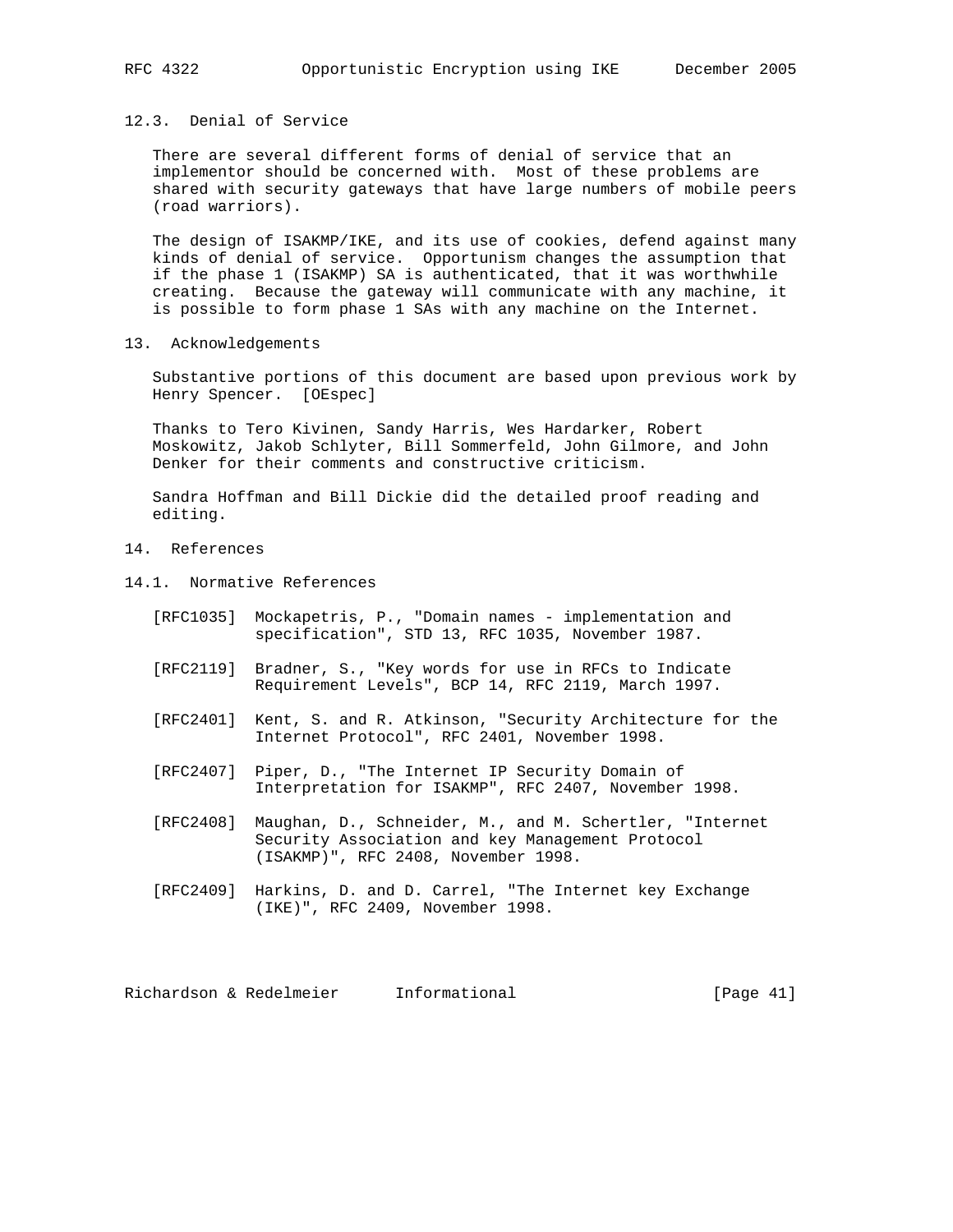- 
- [RFC2535] Eastlake, D., "Domain Name System Security Extensions", RFC 2535, March 1999.
- [RFC3110] Eastlake, D., "RSA/SHA-1 SIGs and RSA KEYs in the Domain Name System (DNS)", RFC 3110, May 2001.
- 14.2. Informative References
	- [IPSECKEY] Richardson, M., "A Method for Storing IPsec keying Material in DNS", RFC 4025, March 2005.
	- [OEspec] H. Spencer and Redelmeier, D., "Opportunistic Encryption", paper, http://www.freeswan.org/ oeid/opportunism-spec.txt, May 2001.
	- [RFC0791] Postel, J., "Internet Protocol", STD 5, RFC 791, September 1981.
	- [RFC1034] Mockapetris, P., "Domain names concepts and facilities", STD 13, RFC 1034, November 1987.
	- [RFC1464] Rosenbaum, R., "Using the Domain Name System To Store Arbitrary String Attributes", RFC 1464, May 1993.
	- [RFC1812] Baker, F., "Requirements for IP Version 4 Routers", RFC 1812, June 1995.
	- [RFC1984] IAB, IESG, Carpenter, B., and F. Baker, "IAB and IESG Statement on Cryptographic Technology and the Internet", RFC 1984, August 1996.
	- [RFC2367] McDonald, D., Metz, C. and B. Phan, "PF\_KEY Key Management API, Version 2", RFC 2367, July 1998.
	- [RFC2538] Eastlake, D. and O. Gudmundsson, "Storing Certificates in the Domain Name System (DNS)", RFC 2538, March 1999.
	- [RFC2663] Srisuresh, P. and M. Holdrege, "IP Network Address Translator (NAT) Terminology and Considerations", RFC 2663, August 1999.
	- [RFC2671] Vixie, P., "Extension Mechanisms for DNS (EDNS0)", RFC 2671, August 1999.
	- [RFC3330] IANA, "Special-Use IPv4 Addresses", RFC 3330, September 2002.

Richardson & Redelmeier Informational [Page 42]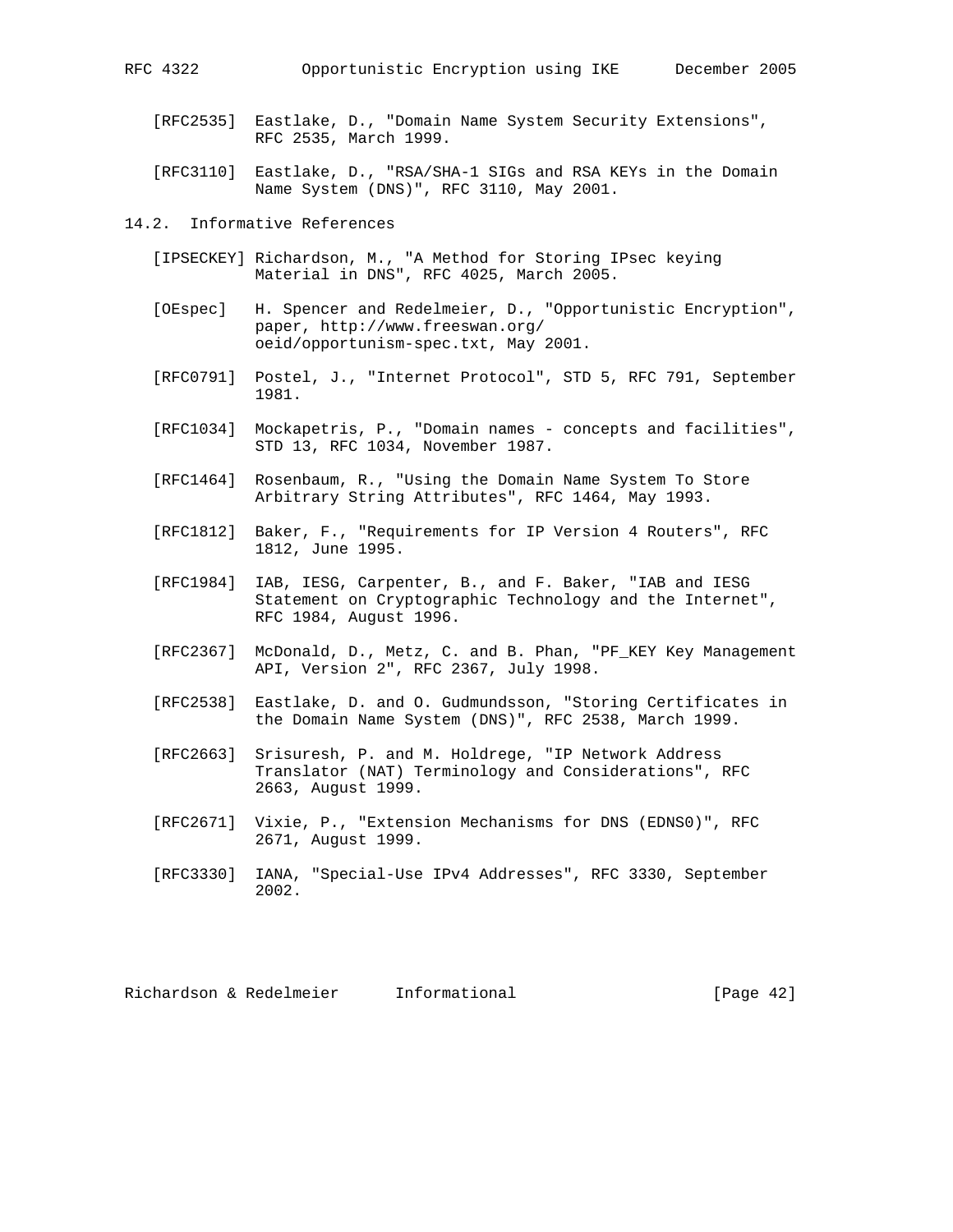- [RFC3445] Massey, D. and S. Rose, "Limiting the Scope of the KEY Resource Record (RR)", RFC 3445, December 2002.
- [RFC3526] Kivinen, T. and M. Kojo, "More Modular Exponential (MODP) Diffie-Hellman groups for Internet Key Exchange (IKE)", RFC 3526, May 2003.
- [RFC4033] Arends, R., Austein, R., Larson, M., Massey, D., and S. Rose, "DNS Security Introduction and Requirements", RFC 4033, March 2005.

Authors' Addresses

 Michael C. Richardson Sandelman Software Works 470 Dawson Avenue Ottawa, ON K1Z 5V7 CA EMail: mcr@sandelman.ottawa.on.ca URI: http://www.sandelman.ottawa.on.ca/ D. Hugh Redelmeier Mimosa Systems Inc.

 29 Donino Avenue Toronto, ON M4N 2W6 CA

EMail: hugh@mimosa.com